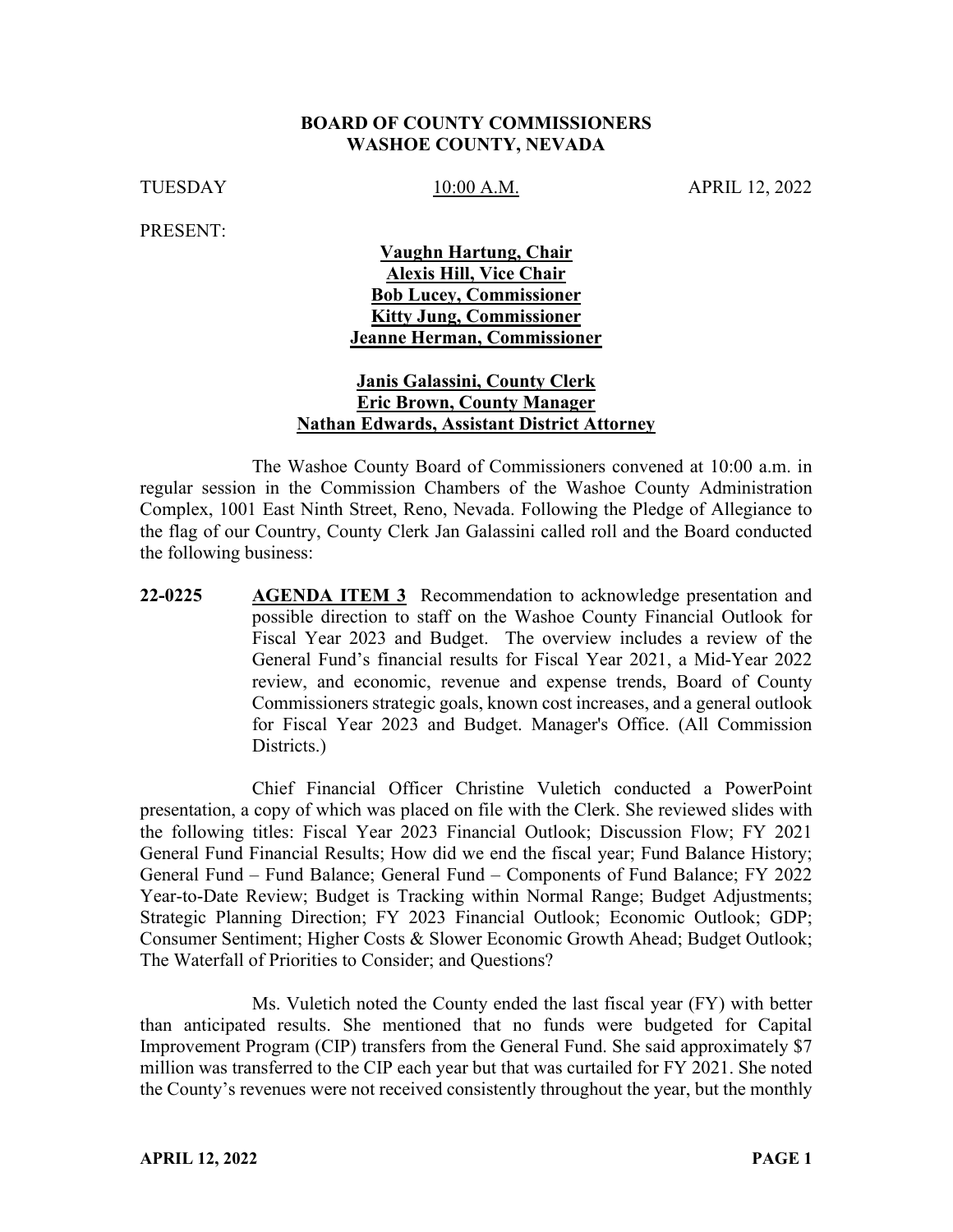expenditures averaged over \$30 million so it was important to have enough cash on hand to cover expenses. She said most of the FY 2022 revenues had been received by this point in the year. She noted the County's unemployment rate for FY2023 was lower than the State and national average at just 2.8 percent. She mentioned the annual Consumer Price Index for Urban Consumers (CPI-U) was 4.7 percent at the time her economic outlook report was compiled, but the 12-month average CPI-U ending in March 2022 was 8.5 percent. She highlighted the geopolitical concerns contributing to increased costs. She noted Washoe County had been able to maintain a good financial condition because of its relatively strong and diverse economy. She said other counties and cities around the country were not in such a good financial condition and had to lay people off and cut expenditures. She mentioned the FY 2023 budget outlook would be affected by legislative impacts including Assembly Bill 424 which required a bail hearing within 24 hours, and some mandates in the elections area.

Vice Chair Hill commended the members of the Board for being so conservative and making decisions during the pandemic to put the County in a great position. She referred to slide 11 of the presentation asking for clarification about affordable housing. She asked for confirmation the Board had not said the County had no role in affordable housing and that the County was looking at policies and partnerships for permanent supportive housing. Ms. Vuletich said that was correct.

Vice Chair Hill observed the Community Homelessness Advisory Board (CHAB) had been discussing affordable housing and she made it clear the County had a role in it. She inquired about the reduced budgeting for fines and fees, asking about their importance, prioritization, and the trend in legislative preferences for fine and fee reductions. Ms. Vuletich said staff had to true up the revenue forecast based on historical trends. She said the fees were important, but they had been trending lower, so that was reflected in the budget. Vice Chair Hill asked for confirmation that staff had budgeted for lower fines and fees moving forward. Ms. Vuletich said that was the case based on the historical trend. Vice Chair Hill summarized staff had to figure out how to recuperate because of legislative priorities from the State. Ms. Vuletich said that was correct. Vice Chair Hill thought the community should be proud of the work that had been done to ensure the County was in a great financial place.

Commissioner Jung inquired about the County's role in affordable and transitional housing. She understood the current bottleneck at the Cares Campus was due to the lack of housing although plenty of people were ready to live on their own. She understood the Cities of Reno and Sparks would do most of the work with regard to transitional and affordable housing because the County took over indigent care. She thought the Board needed to get a clear picture of the County's responsibilities and those of the Reno Housing Authority (RHA). She asked whether the County wanted to empower the RHA with that mission as a region. She requested clarification about the roles of the County and the cities.

Commissioner Jung asked whether departments were taking future retirements into account when requesting additional full-time equivalent (FTEs) staff. She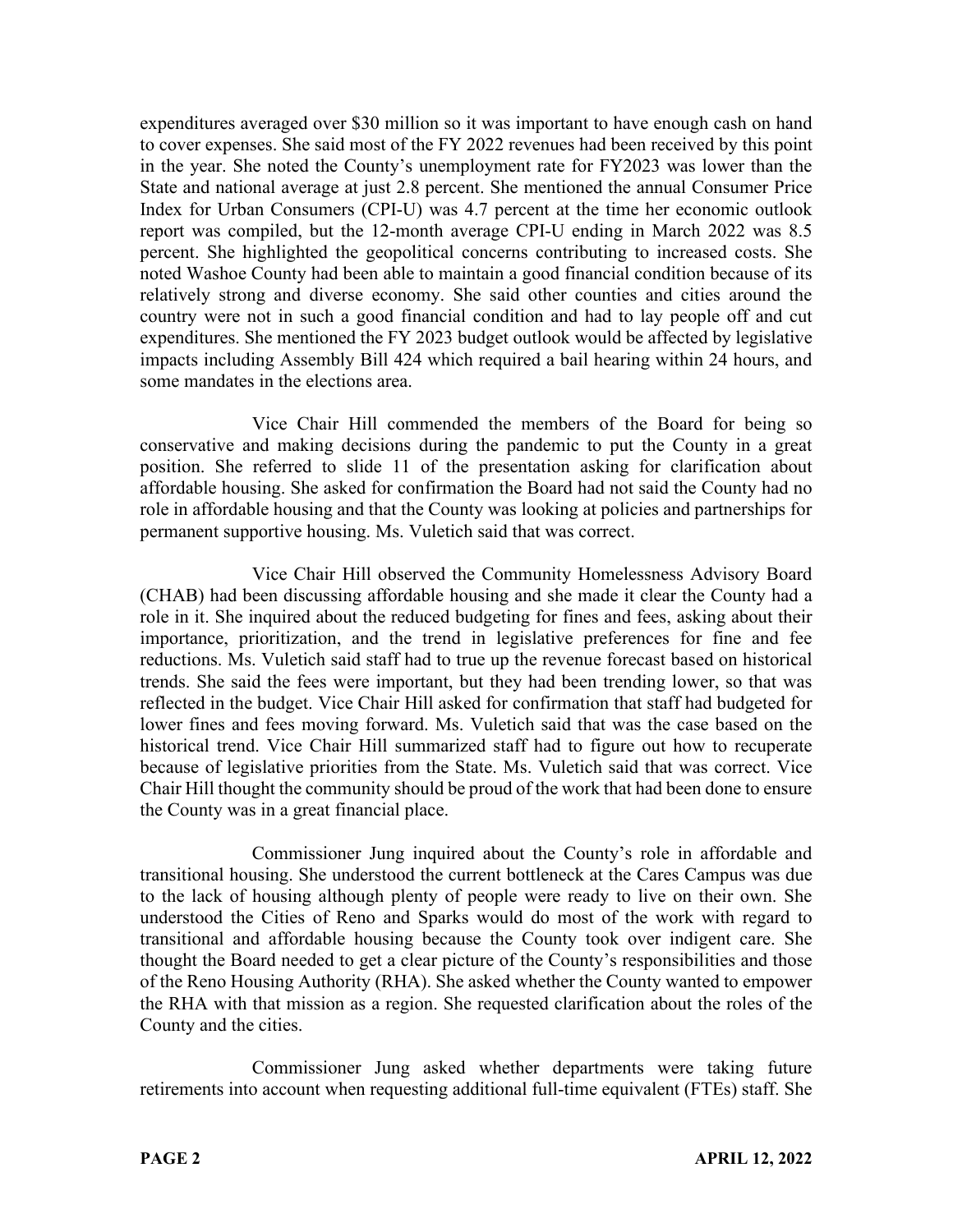asked whether the departments needed extra FTEs even when they replaced the retirees that could be expected in the next five years. She wondered how those retirements would affect the budget in terms of being able to fund more FTEs. She asked how much of that was taken into consideration or whether it was too difficult to predict. Ms. Vuletich said it was difficult to predict the exact timing of retirements and acknowledged that more retirements could be expected. She said new employees were often hired at a lower rate when they replaced a long-tenured employee who retired. She thought the departments looked at trends for their operations.

Commissioner Jung suggested the Board consider incentivizing retirement in the coming years. She said there was a critical time period during which retirement could be incentivized. She noted the County could save money and open entry-level positions for younger generations if employees retired five years early. She encouraged the Board and the management team to look at triggers because early retirements could make fiscal sense and be socially responsible. She thought having younger, educated, and less expensive employees start their careers with the County would result in savings and allow the County to reinvest in the community. She believed the County could provide a great career for Northern Nevada residents. She asked staff to keep this information in mind when new FTEs were approved. She thanked the finance staff for keeping the County on track and helping the Board to see the big picture.

Chair Hartung thought the country was on the precipice of a recession and that increases could not continue. He mentioned the \$28.7 million spent on the Cares Campus (CC) stating he did not want it to be a revolving door. He recognized those funds were one-time expenditures, but he still saw people camped all over town, so the CC had not solved the homelessness issue. He wanted to see people in programs that would produce positive results. He thought people would stay homeless if they were rewarded for being homeless. He observed that economies were cyclical, so he believed it was only a matter of time before the economy turned down. He said money set aside in reserve helped to ensure people stayed employed and that services remained available to the community. He stated that emergencies were only a matter of time, so keeping funds in reserve was prudent.

County Manager Eric Brown thanked Ms. Vuletich for the presentation. He said Washoe County Special Projects Manager Dana Searcy would provide an update of the CC on Item 5 including construction costs. He stated Ms. Searcy could address the County's role in affordable housing. He commented he had the opportunity to observe the County's financial outlook presentation for three years. He noted the County had exceeded the General Fund balance for three years, and the General Fund expenses were below budget for the current year. He mentioned the County had undertaken the construction and opening of Our Place (OP), started disbursing Incline Village property tax payments and dealt with the pandemic. He noted the County began opening and constructing the CC and operating the homelessness services organization that would deliver services. He observed the plan was to ensure the CC would provide programs designed to help get people back on their feet and be more than just a shelter. He thought the County had done a great job of ensuring the organization operated in a fiscally responsible manner. He said the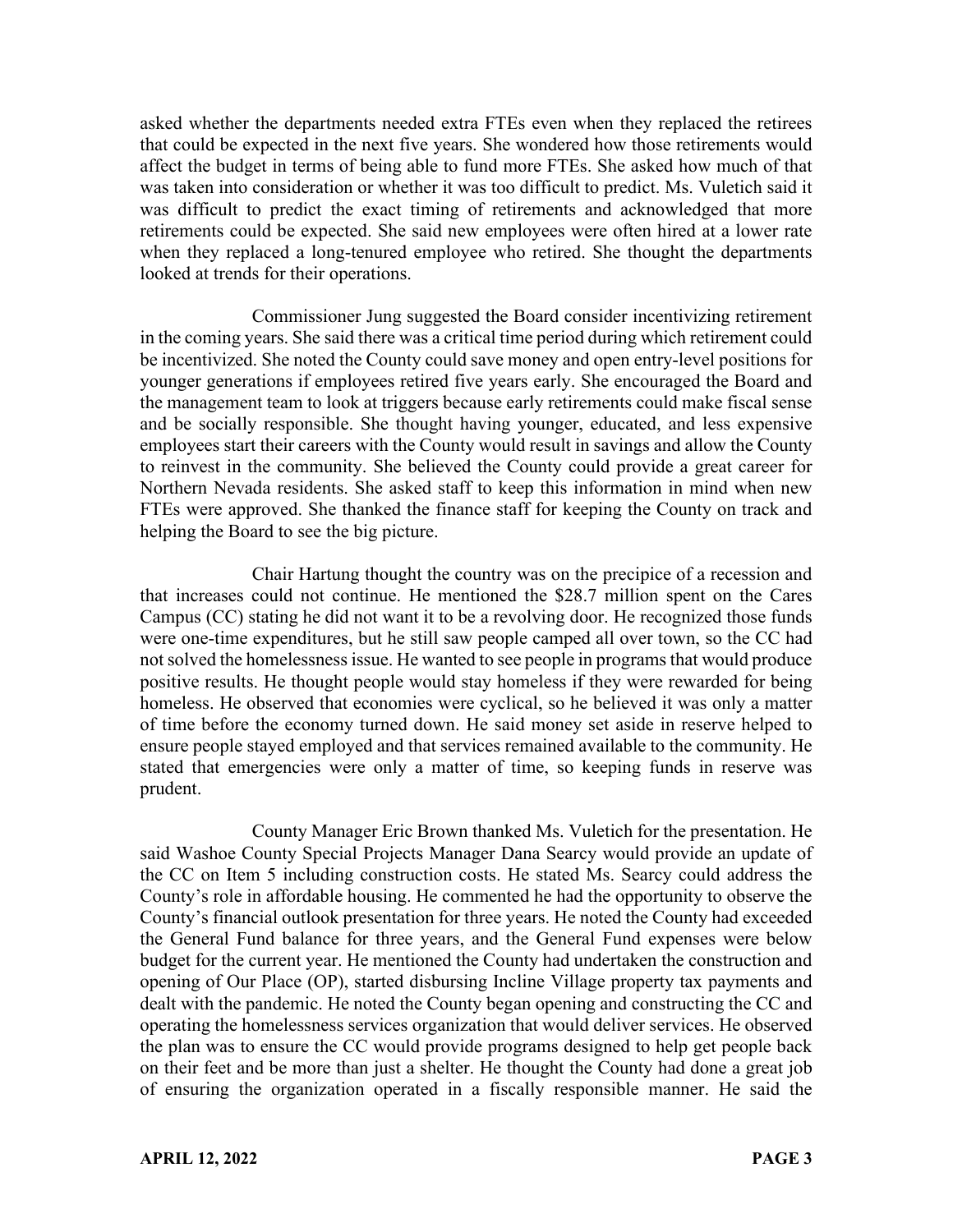County's culture was one of good stewardship with regard to fiscal matters. He indicated there was a significant amount of fiscal discipline and restraint regarding above base budget requests or CIP requests from County departments. He said discipline would be needed in the future because there were always uncertainties. He mentioned Ms. Searcy would provide an update on the homeless situation. He acknowledged a significant amount would be needed to complete the construction of the CC. He observed the County revenues were strong and that ancillary funding sources from the State and federal governments were currently available. He thought it was incumbent on the leadership to continue to take revenues and apply them intelligently to address the needs of the community.

Chair Hartung thought the organization deserved to see results achieved for the money spent. He wanted to see forward motion, and the organization needed to be able to point to how the community benefited. Manager Brown said he tended to provide those updates at the end of the year as part of his review process, and this presentation was only an update of the financial forecast based on revenues and expected expenses. He noted he would provide a review once the fiscal year was closed out including a summary of what had been accomplished with monies spent.

Vice Chair Hill said the Human Services Agency team wanted to make a presentation on how much had been done at OP and to accept the Cashman Good Government Award. She mentioned the award illustrated that the program saved taxpayers in the long term. She suggested staff present updates to the Board occasionally throughout the year so everyone could be aware of the progress.

Commissioner Jung understood the frustration, noting the homelessness issue had not happened overnight. She observed no community in the United States had been able to transform the situation quickly. She shared Chair Hartung's frustration about seeing people who lived in third-world conditions within the community. She said she lived near the University of Nevada, Reno, and had observed the changes in the community, including a decrease in people camping on government property. She noted landowners were responsible for addressing the issue of people camping on their property. She agreed with Chair Hartung's and Vice Chair Hill's suggestions about the need for more up-to-date information. She mentioned the Board would be the direct policymaker when the CHAB was disbanded. She thought the culture of Washoe County was fiscally conservative because the Board members recognized they worked for the taxpayers. She agreed the Board needed to be mindful of everything that County funds were spent on.

Commissioner Lucey said the report was a forecast for Northern Nevada, and forecasts could change. He stated Ms. Vuletich and her team had done a phenomenal job utilizing data available to them, much of which was nationally based data. He cautioned everyone against a general feeling of pessimism or despondency. He mentioned the community had experienced a significant increase in home sales which was a primary funding source for the County. He noted the median home prices had increased to above \$500,000 and the County's population increased by approximately 65,000 from 2010 to 2020. He thought the cities had done a good job of focusing on infill housing. He said the County was trying to continue to manage expectations and manage services. He thought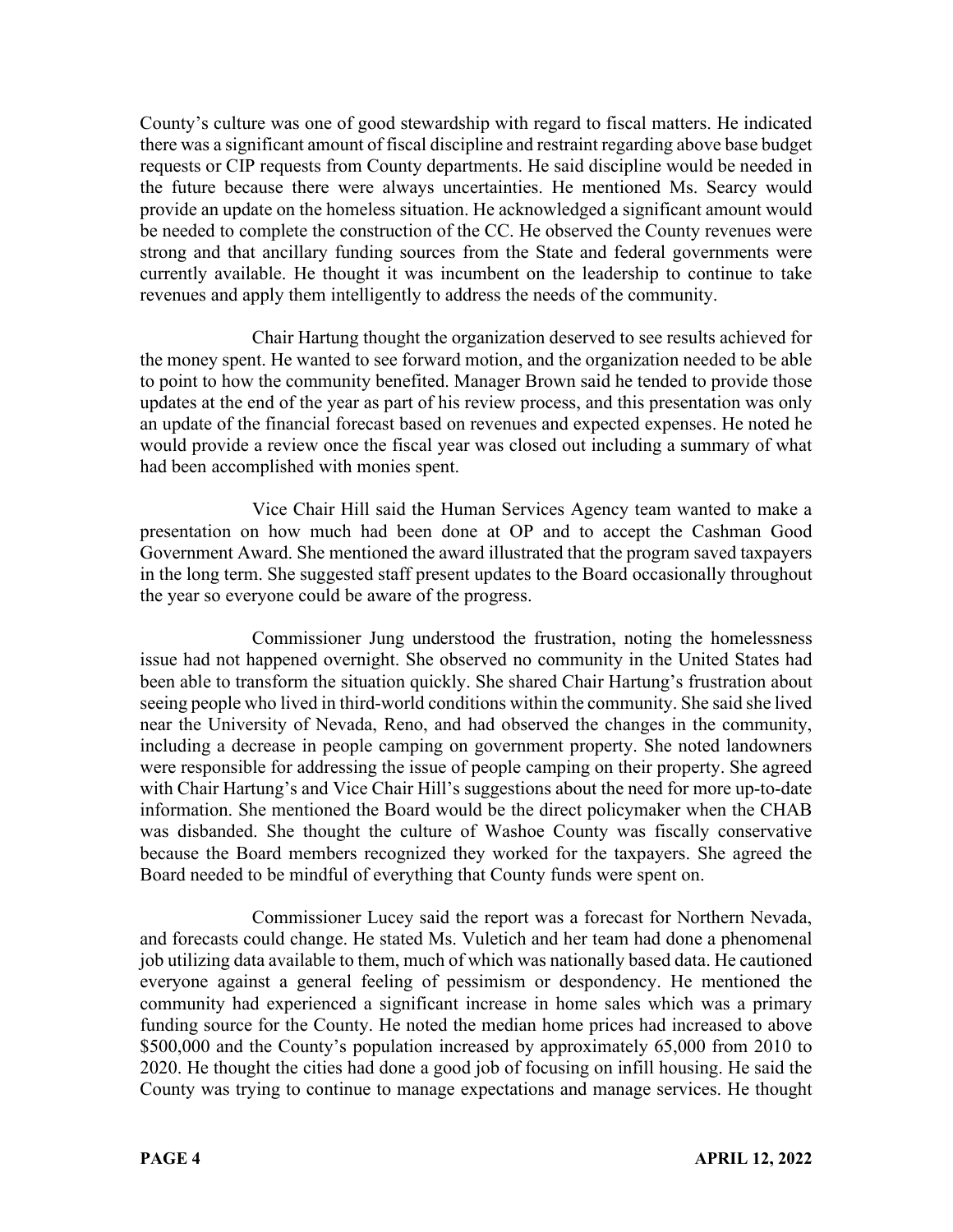the review of budget outlooks provided a perfect opportunity to continue conversations about planning, working regionally, and unifying services to make them more fiscally solvent for the entire region while making sure funds were used efficiently. He noted a significant number of single-family and multi-family units were already on track. He mentioned the County's unemployment rate had not reached the national level; the County had sustained an unemployment rate of about 2.8 percent for the past two years. He spoke about income trends and wage increases, noting the County was diversifying its economy and was not completely reliant on tourism and gaming like the southern part of the State. He mentioned the growth return was not as quick as the open market because of tax caps but reiterated there was a growth pattern available to the County. He urged cautious optimism in the future. He said the Board needed a smarter strategy and to be more efficient about spending County funds and addressing community needs. He thought discussions about providing more economic development and growth, and infrastructure and planning were important. He said the report was a very thorough budget forecast and he believed there were some positive outlooks for the future.

\* \* \* \* \* \* \* \* \* \* \*

Chair Hartung mentioned the Board would recess near the noon hour for a closed session and a lunch break. He hoped the Board would reconvene at approximately 1:00 p.m.

\* \* \* \* \* \* \* \* \* \* \*

#### **22-0226 AGENDA ITEM 4** Public Comment.

Mr. Shane Van Etten asked the Board to reevaluate the Cry Wolf Program in the County. He spoke about an alarm event he had on March 16 during which Washoe County Sheriff's deputies responded to the alarm. He said he had to pay \$100 for the false alarm. He stated the cities of Chicago and Mokena, Illinois both allotted residents four free false alarms per year. He asked whether the County could consider giving residents a free alarm every two years or amend the Cry Wolf Program in some way. He suggested responsible homeowners should not be required to pay the first time they had a false alarm.

Chair Hartung asked Mr. Van Etten to provide his phone number to the

Clerk.

Ms. Elise Weatherly spoke about the difficulty of opening up when making public comments and about making mistakes. She stated she prayed for the Board because of the large number of people who attended the last several meetings. She discussed the importance of budgeting and mentioned a song she was writing. She opined the homeless assistance programs would not work unless they included a reciprocal arrangement requiring homeless individuals to demonstrate effort.

Mr. Nick Martin said he had not been surprised when Commissioner Herman's resolution was voted against. He had been amazed to see how many people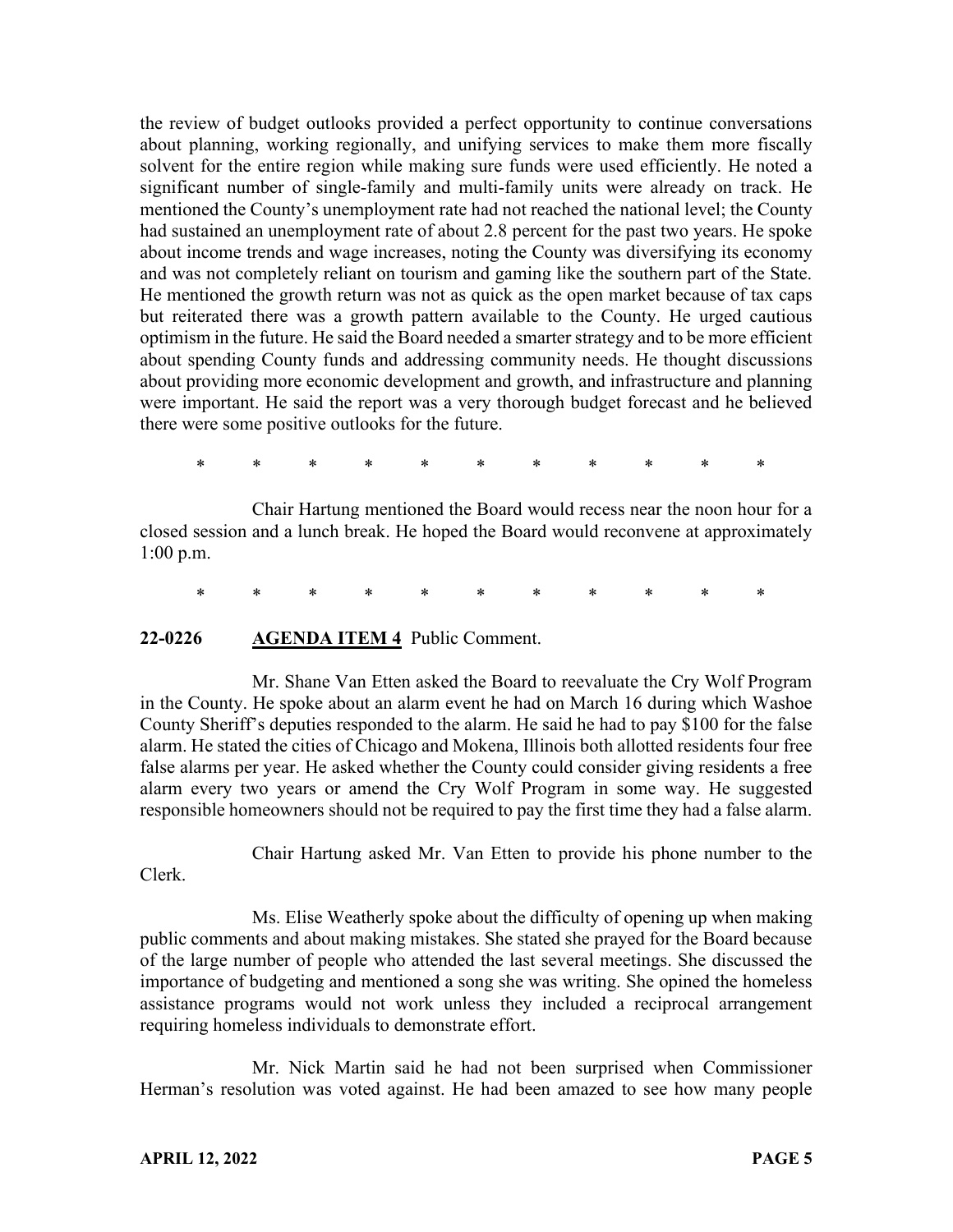attended the meeting and had assumed they would support the resolution. He observed many of the public commenters who spoke against the resolution had a script. He spoke about a public commenter who identified herself as a California resident while speaking about Washoe County laws and the need for voter accountability and strong leadership.

Mr. Mark Neumann, a member of the Highland Ranch Homeowners Association and the Sun Valley Citizen Advisory Board (CAB), expressed concern about the lack of infrastructure in Sun Valley. He said nine development projects were expected, but the Sun Valley Fire Department (SVFD) and the Sheriff's Office had no room for future expansion. He mentioned the SVFD had received 197 calls the prior month. He said more than 10,000 homes would be added in the next few years without plans for infrastructure development. He spoke about the heavy traffic and accidents in the North Valleys and in north Sparks, which he asserted would get worse with the addition of dwellings. He urged the Board to consider infrastructure when approving development projects.

Ms. Tracey Hilton-Thomas displayed a document, a copy of which was distributed to the Board and placed on file with the Clerk. She expressed disappointment about seeing the Registrar of Voters (ROV) Deanna Spikula on a recent NBC appearance. She said she had always appreciated the ROV's efforts to remain unbiased, but she questioned her capacity to remain neutral. She opined the ROV provided the Board with less than transparent information. She spoke about safety concerns for poll workers, disturbances at polling locations in 2020, and bribes on Indian Reservations. She stated the lines at polling locations provided a captive audience for bad actors, noting drop boxes had no lines. She mentioned the 2020 primary election was conducted with one location and the 2020 general election was conducted with 50 percent of voting locations having no electronic ballots. She believed this primary election would provide the opportunity for a trial run for no electronic ballots.

Mr. Nicholas St. Jon observed that the various resolutions he had asked for during the prior 16 months had not been put on the agenda with the possible exception of the voter reform resolution. He demanded the Board agendize a resolution to ban vaccine passports in the County, and one to make the County a Second Amendment sanctuary county. He spoke about the metal detector outside of Chambers stating it was a violation of his Fourth Amendment rights, Nevada Constitution Article 1 Section 18, and Nevada Revised Statutes 207.190. He demanded the removal of electronic voting machines and expressed concern because there was no way to ensure voter fraud would not occur. He indicated he would comment on Item 23 to suggest an alternative to spending \$340,000 while helping individuals at the Cares Campus to integrate into society.

Mr. Roger Edwards expressed dejection because the Chambers were not filled every day so the community could see what occurred in meetings. He mentioned he recently applied for an upcoming position on the Planning Commission. He stated he was disconcerted to learn that development projects had been removed from the Planning Commission's (PC) purview and moved to the Board of Adjustment's (BOA) purview. He believed the change needed to be corrected. He spoke about the water recharge pilot program in Golden Valley which had been shut off because it worked too well. He said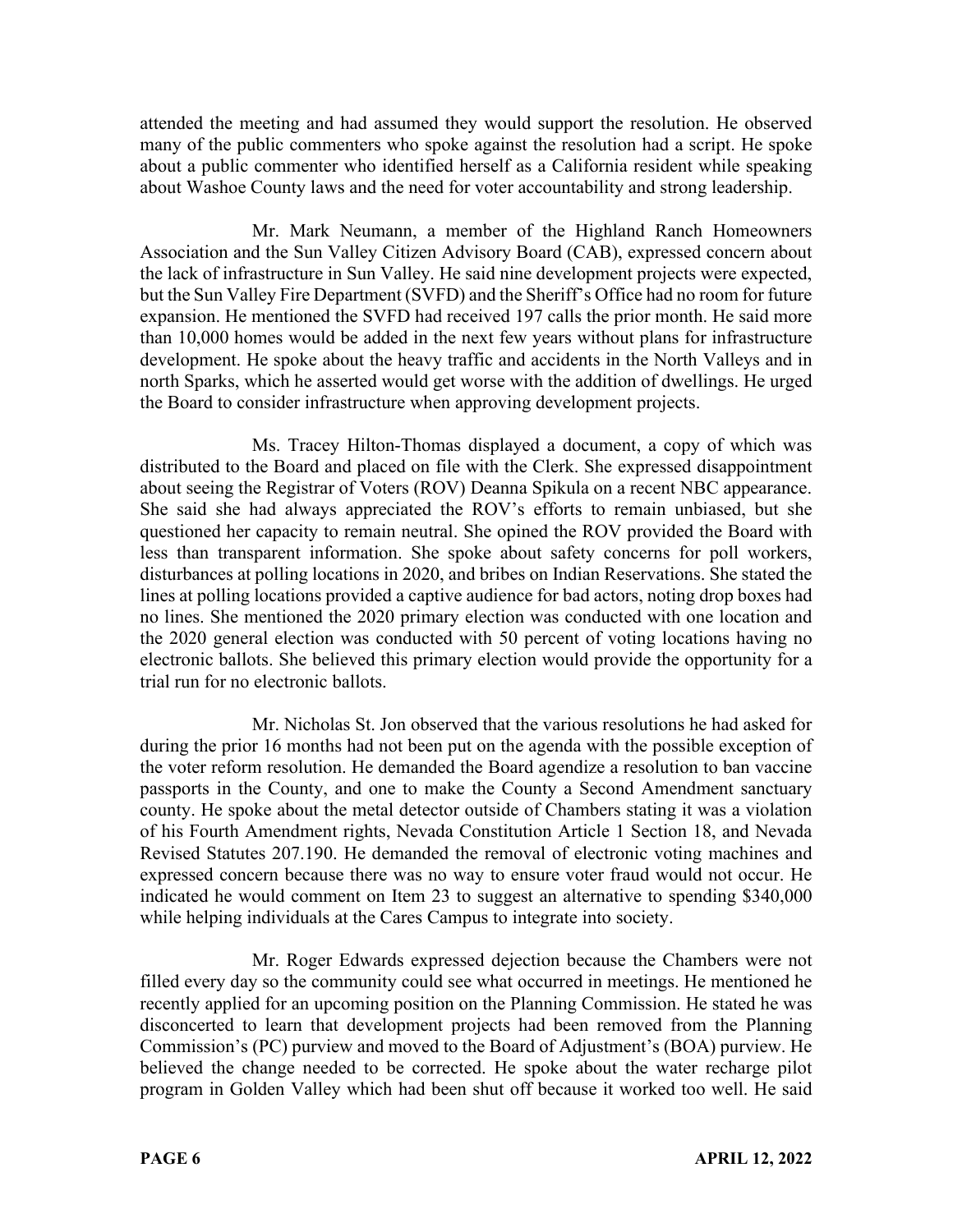630 residents paid \$22 a month for a service that was not being provided; he asserted the Board needed to shut the program down.

Mr. Wayne Gordon asked what the Board would do if the Legislature passed a bill saying people of color could not vote. He expressed displeasure for the way the Board handled hearings, particularly during the February 8 and March 22 meetings. He observed that the public was silenced when they applauded in favor of Commissioner Herman's resolution but not when they disparaged the supporters of the resolution. He believed the unequal treatment of commenters showed that the Board concurred with the disparaging comments, so he thought it needed to tender an apology. He spoke about his voting experiences when he was 17 and 21 years of age.

Mr. Kenji Otto displayed a document, a copy of which was placed on file with the Clerk. He stated Teresa Aquila, a member of the North Valleys CAB, had been aggressive during various meetings. He requested Commissioner Herman consider removing Ms. Aquila from the CAB. He said he was working with Commissioner Herman to resolve the issues with the North Valleys High School road, Golden Valley Road. He believed a youth had been hit by a car on that road and several citizens had expressed safety concerns. He requested County Manager Eric Brown and Director of Engineering and Capital Projects Dwayne Smith work with him to resolve the issue.

Ms. Janet Butcher displayed documents, copies of which were placed on file with the Clerk. She opined the current administration was causing inflation, not Ukraine. She thanked Commissioner Herman for promoting the interests of voters and safe elections and presented her with a certificate for her dedication to election integrity. She presented the other members of the Board with certificates representing her disapproving sentiments. She stated that Jim Crow was a law put forth by the Democratic Party and stated most speakers on voter suppression were from Planned Parenthood.

Ms. Erin Massengale requested the Board pass a resolution to ban vaccine passports and medical verification systems. She stated her request was based on medical privacy and to protect human civil rights, not as an anti-vax request.

**22-0227 AGENDA ITEM 5** Recommendation to acknowledge presentation regarding the construction and development of Nevada Cares Campus, the region's centralized campus for services and shelter for the homeless, located at 1800 Threlkel St, Reno, NV, 89512; and possible direction to staff to proceed with bringing forward, at a future board meeting in accordance with NRS 244.275 and any other applicable legal provisions, a purchase agreement with the Reno Housing Authority for the property located at 1775 E 4th St, Reno, NV, 89512, APN 008-211-50 (estimated purchase price of \$5 million).

Washoe County Special Projects Manager Dana Searcy conducted a PowerPoint presentation, a copy of which was placed on file with the Clerk. She reviewed slides with the following titles: Cares Campus Development; Construction Update; Safe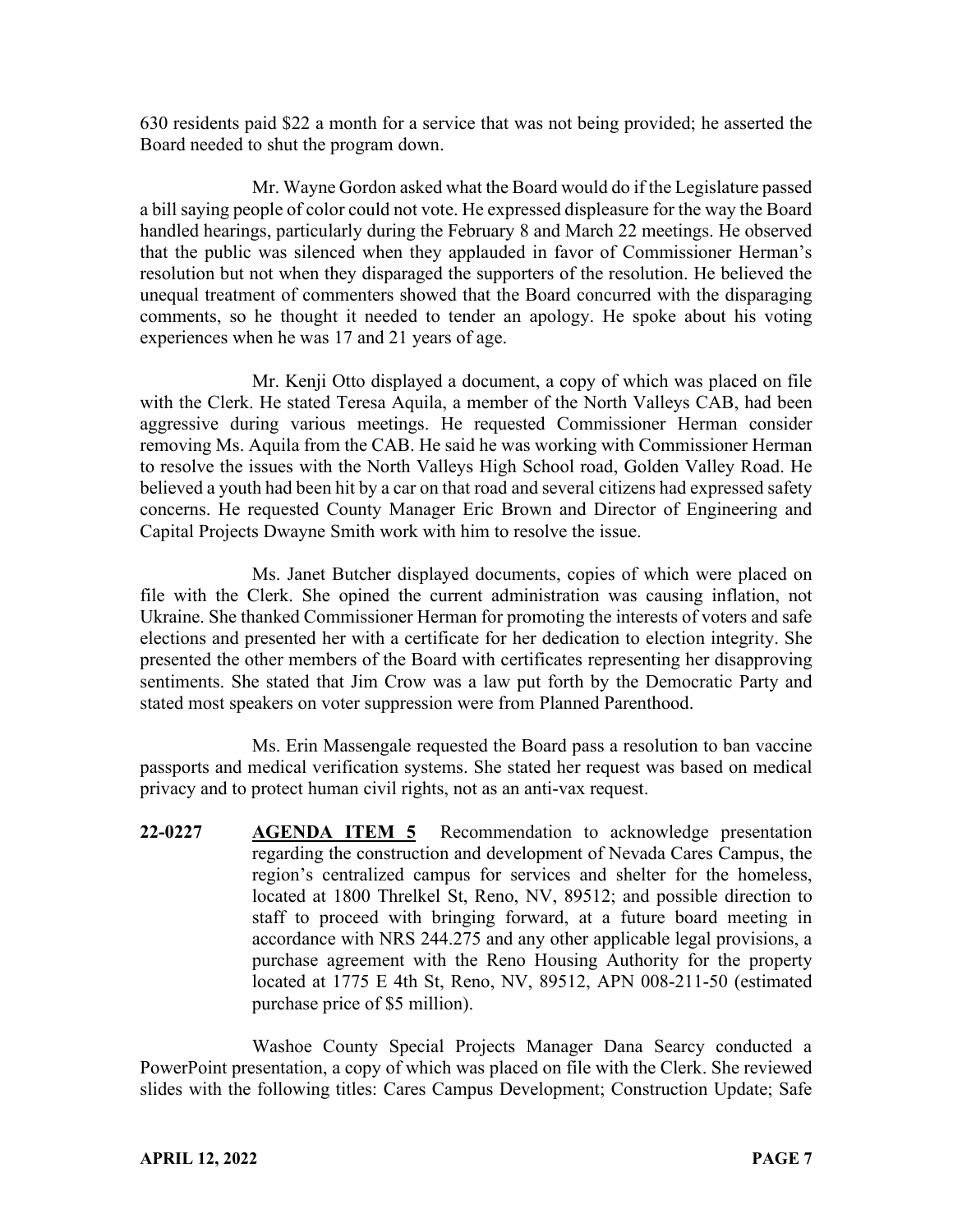Camp; ModPods; Site Plan; Phase II; Sprung Updates; Showers/Restrooms/Laundry; Phase III; Welcome Center; Dining Hall; Diversion; Exterior and Green Space; Phase IV; Budget; Draft Site Plan 8.1.21; Plan 12.3.21; Plan 4.6.22; Cares Campus Budget (2 slides); Construction increased costs; Construction Budget (2 slides); Navigating the uncertainty; Initial Construction Timeline; RHA Property; and Housing and Homeless Services.

Ms. Searcy said phase one of the Cares Campus (CC) included all the site work and the sprung building built by the City of Reno. She noted that May 17 would be the first anniversary of the CC opening. She mentioned one thing staff learned about the Safe Camp (SC) was that the tents would not withstand the weather, so they looked for a more significant shelter option and found the ModPods. She said the SC provided a good experience for a housing first model and included 50 ModPods. She stated the SC site had been a bowl with an elevation difference of about 35 feet from the top of the rim to the bottom, but it was filled before the SC was opened. Filling the site removed the steep slope which would be problematic for trucks and wheelchairs, and it expanded the available space for future growth. She said the site had an extra acre of land for future SC growth and possibly a housing project.

Ms. Searcy mentioned the sprung building was part of phase two of the CC. She said the bathroom and laundry buildings were the biggest improvements that had been added to the sprung building. She reported future improvements for the sprung building would be the division of space. She said the building currently had 604 beds in an open space which presented a challenge for staff and residents. She stated the recommendation was to section the spaces for no more than 100 people, so the building would be divided into six different sections which would allow staff to work with specific populations. She noted over 70 women lived inside the building so the women would have their own section. Another section would be for frail individuals such as seniors and those with disabilities; individuals with jobs would prefer a calmer environment so they would have a section. She spoke about the cubbies that provided private space for individuals, noting those who engaged in case management were offered one of those places. She indicated the shower and laundry facilities created a significant cost increase, but they mitigated the ongoing maintenance issues.

Ms. Searcy showed renderings of the phase three building which would include the welcome center, training space, case management, therapy space, staff offices, a dining hall, and a warming kitchen. She said the phase three building would be the largest on the CC other than the sprung building. She stated staff was in the middle of designing the two phase four buildings which would be located on the Reno Housing Authority (RHA) property. One building would include 50 units of double occupancy housing designed with full Department of Housing and Urban Development requirements for permanent supportive housing. She said the plan was to keep the units and use them for people in transition to supportive housing. The supportive housing allowed individuals to get out of the sprung building into a stable environment and start therapy; it would allow for other uses such as roommates and couples living together. She noted the second phase four building would be a resource center where individuals who had any housing-related needs could seek help in one centralized location. She said many of the resources that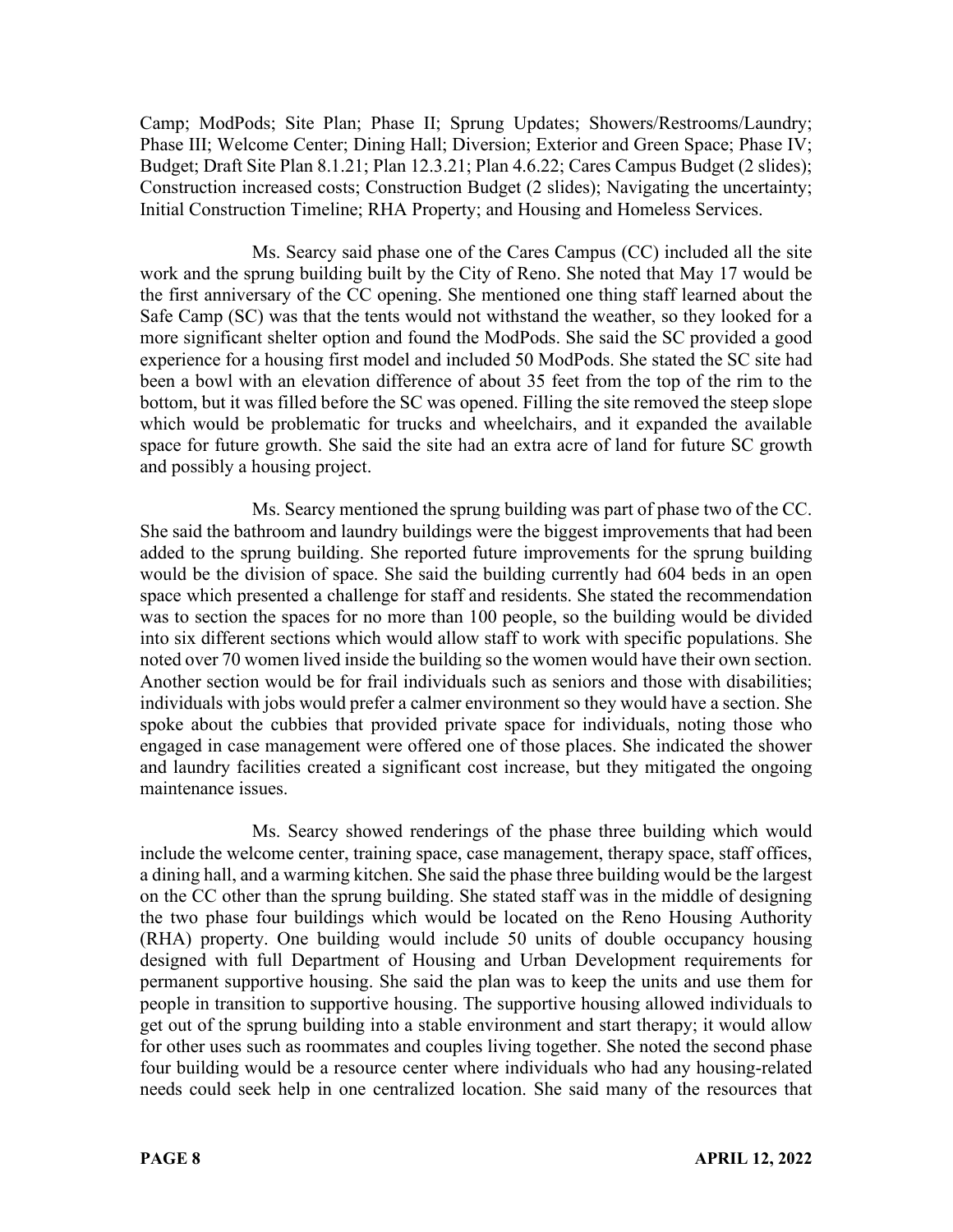existed at the Community Assistance Center would be moved to the CC resource center so individuals would not have to travel to 4th Street for services. She reviewed the site plan proposed on August 1, 2021, and the modified plan proposed on December 3, 2021.

Ms. Searcy reviewed a budget comparison from summer 2021 and spring 2022 with an explanation for the increase. She said staff made some strategic decisions and learned some lessons. Thirty percent of the budget increase was related to escalation, which included a five percent escalation contingency. She stated staff learned some difficult lessons with the restroom and shower buildings and they wanted to ensure those types of issues did not happen again. She spoke about the additional staff hired to provide mental health services and case management, noting the campus was changing over time from a primarily emergency shelter to primarily housing. She mentioned that increased capacity was another reason for the increased costs. The expanded footprint with the RHA property increased utilities, asphalt, lighting, and fencing. She said a 50-bed overflow shelter had been added over the winter, which was full almost every day. She mentioned the additional capacity would help avoid the annual conversations about sheltering people during very cold and hot weather. The additional capacity was being built into the resource center so it could turn into overflow capacity.

Ms. Searcy reviewed the construction budget and funding sources. She mentioned the uncertain prices of construction materials. She said the Construction Manager at Risk team had been engaged for design and construction. She indicated every element of the buildings was being reviewed for future maintenance considerations and the supply chain and costs associated with the materials. Changes were being made as needed to stay within the established budgets. She said the SC and the General Maximum Price (GMP) 1 costs were close to the budgeted amounts. She noted SC was on this agenda and GMP1 would be on the agenda for the first meeting in May. She reviewed the construction timeline for the various areas of the CC. She said staff sought direction for the strategic purchase of the RHA property. She said the RHA had the opportunity to invest in other housing projects and it did not want to have supportive housing. She noted designing the CC spread made sense, so approximately 3.25 acres had been reserved for future supportive housing. The supportive housing project was not intended to be operated only by the County; a different company would go in to provide permanent supportive housing. She said the capital campaign had a goal of providing an additional \$2.5 million that would go toward the \$5 million property purchase.

Chair Hartung asked about the useful life of this infrastructure. Ms. Searcy said she would seek an answer for the Board. She stated the sprung building had a useful age of approximately 20 years, and staff had decided not to invest in sprung buildings any longer. She noted SC had a small building on-site for food, gathering, and training, which was initially intended to be a sprung building, but would now be a block building as a result of the experiences with the sprung building. She indicated the bathroom buildings would be block buildings and the phase three building would be a steel structure with black veneer outside. Chair Hartung asked whether staff had tried to determine a figure for ongoing maintenance costs for the CC infrastructure. Ms. Searcy said she would compile some information about those costs, noting the normal ongoing maintenance costs were built into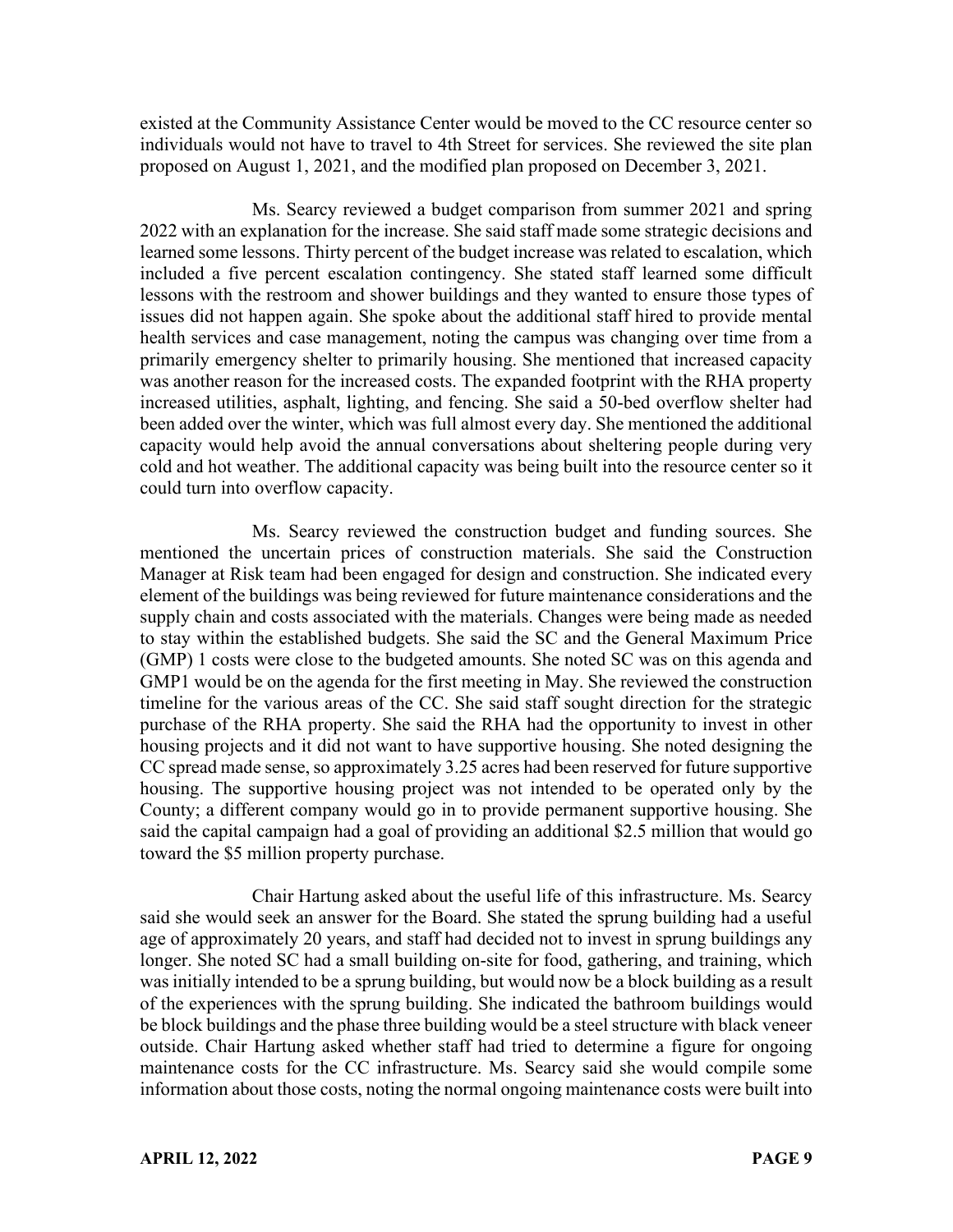the current budget including two facilities positions for the CC. She mentioned another lesson staff learned from the Our Place property was that having staff on-site helped to deal with issues quickly and reduce damage.

Chair Hartung asked whether any determinations had been made about the length of time clients should be in the program. He hoped clients were being transitioned into programs whenever possible. Ms. Searcy agreed that nobody should spend an extensive amount of time inside the emergency shelter, which was why the County was looking for permanent supportive housing options. She said individuals who were unable to live independently needed to be transitioned into stable housing as quickly as possible. She explained that demonstrated progress was one strategy that had been implemented at the SC with tremendous success and would be implemented at the CC as well. She said that allowing individuals to stay without ensuring they made progress would be a disservice to the community and the individual, so clients were required to make progress on their housing plan every 30 days. She stated clients met with a case manager within 48 hours of arriving at the CC to develop a housing plan; it was one reason why investing in case management was so important.

Chair Hartung asked what the RHA would do with the \$5 million which the County would pay to purchase the property. Ms. Searcy said it would be put toward other housing projects in the community. Chair Hartung asked whether that use would be guaranteed. Ms. Searcy said no guarantee had been provided but she could ask for one.

Commissioner Jung commended Ms. Searcy for all the work she accomplished and for quickly becoming a subject matter expert on the unsheltered citizens of the County. She understood Ms. Searcy worked closely with law enforcement and asked about efforts to coordinate with law enforcement when shelters were full. Ms. Searcy said law enforcement was a significant partner. She noted some homeless individuals were encouraged when law enforcement was visible on the CC while some were scared of them. She said staff had been working with law enforcement to determine rules when responding to something and efforts to decrease frequent flyers and recurring issues on the campus. She mentioned the CC was only one resource for beds in the community, so staff was working to develop a centralized database that law enforcement could reference when determining where to take individuals. Having real-time data for individuals who were asked to leave the campus for a 24-hour or 72-hour sit-out due to behavioral issues was also important.

Commissioner Jung asked about the staging area for the Nevada Department of Transportation (NDOT). Ms. Searcy pointed to the staging area on the CC map. Commissioner Jung asked whether NDOT was paying to use the staging area. Chair Hartung mentioned that NDOT gave the property to the County. Commissioner Jung summarized that NDOT gave the property to the County, so it was allowed to use it for staging.

Commissioner Jung said Ms. Searcy had done an excellent job, noting this project was the first of its kind in the State and probably the country. She considered Ms.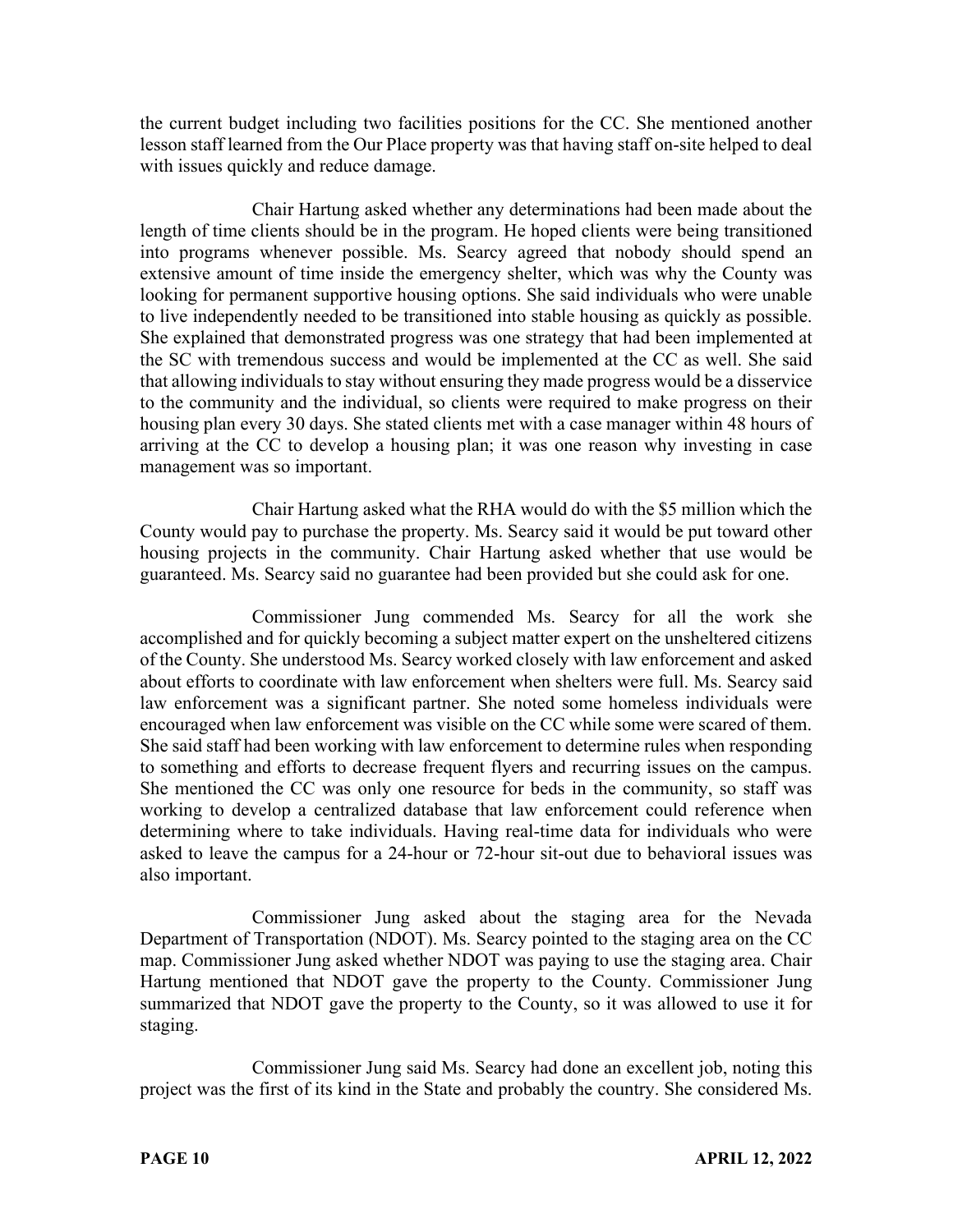Searcy and her staff to be first responders because they worked with the most vulnerable populations in the community. She referred to Vice Chair Hill's previous comment about 50 percent of the individuals in the shelters being frail, older, or very ill. She noted an abundance of issues were being addressed by Ms. Searcy and her staff, many of which had been ignored for over 40 years. She praised Ms. Searcy, County Manager Eric Brown, and Assistant County Manager Kate Thomas for their progress on this project.

Commissioner Lucey thanked Ms. Searcy, her staff, Ms. Thomas, and Manager Brown for their efforts in bringing this project to fruition. He agreed with Commissioner Jung's comment about the County's innovative programs that had been nationally recognized; he thought the CC would be the next step in that national recognition. He asked whether the potential \$15 million in funding from the State would be acquired through grants and whether those funds were dedicated or potential funding. Ms. Searcy understood the funding would be through grants as part of the \$500 million that had been dedicated to housing.

Commissioner Lucey expressed hesitation because State funds were pulled back more often than not. He spoke about the involvement of the Cities of Reno and Sparks in the Community Homelessness Advisory Board (CHAB). He voiced concern about the County advancing funds and working through an interlocal agreement (ILA), without having full control or a true funding mechanism. He acknowledged the County had grown and assumed responsibility for indigent services, which he thought would probably be beneficial. He suggested Ms. Searcy present her CC update to the three members of the Board not on the CHAB since it provided a breakdown of the population served, length of stay, and other pertinent information. He asked whether staff had been working with the health provider networks and other groups to backfill some of the funding needs. Ms. Searcy agreed various partnerships were being sought stating the CC was a community investment in the most vulnerable population and could not be operated or paid for only by the County. She said the County had put staff in place that she hoped would not be needed in the future. She stated partnerships with medical services, managed care organizations (MCO), and case management took time to establish. She noted many resources were available in the community but there were also many individuals in imminent need, so staff was working to stabilize the situation while establishing partnerships and defining the County's role.

Manager Brown thought staff would present an item regarding SilverSummit Healthplan, one of the MCOs, during the next Board of County Commissioners meeting. He said staff had requested assistance from the MCOs at the beginning of the year, asking for help funding some of the case management positions being hired. He believed SilverSummit Healthplan offered an initial contribution of \$240,000.

Commissioner Lucey mentioned Clark County used Anthem, Inc. and other MCOs, so he was aware that money was available. He said the County needed more contributions if it would be a resource center for individuals experiencing homelessness. He noted the CC would be taking the strain off the hospital system and Medicaid. He agreed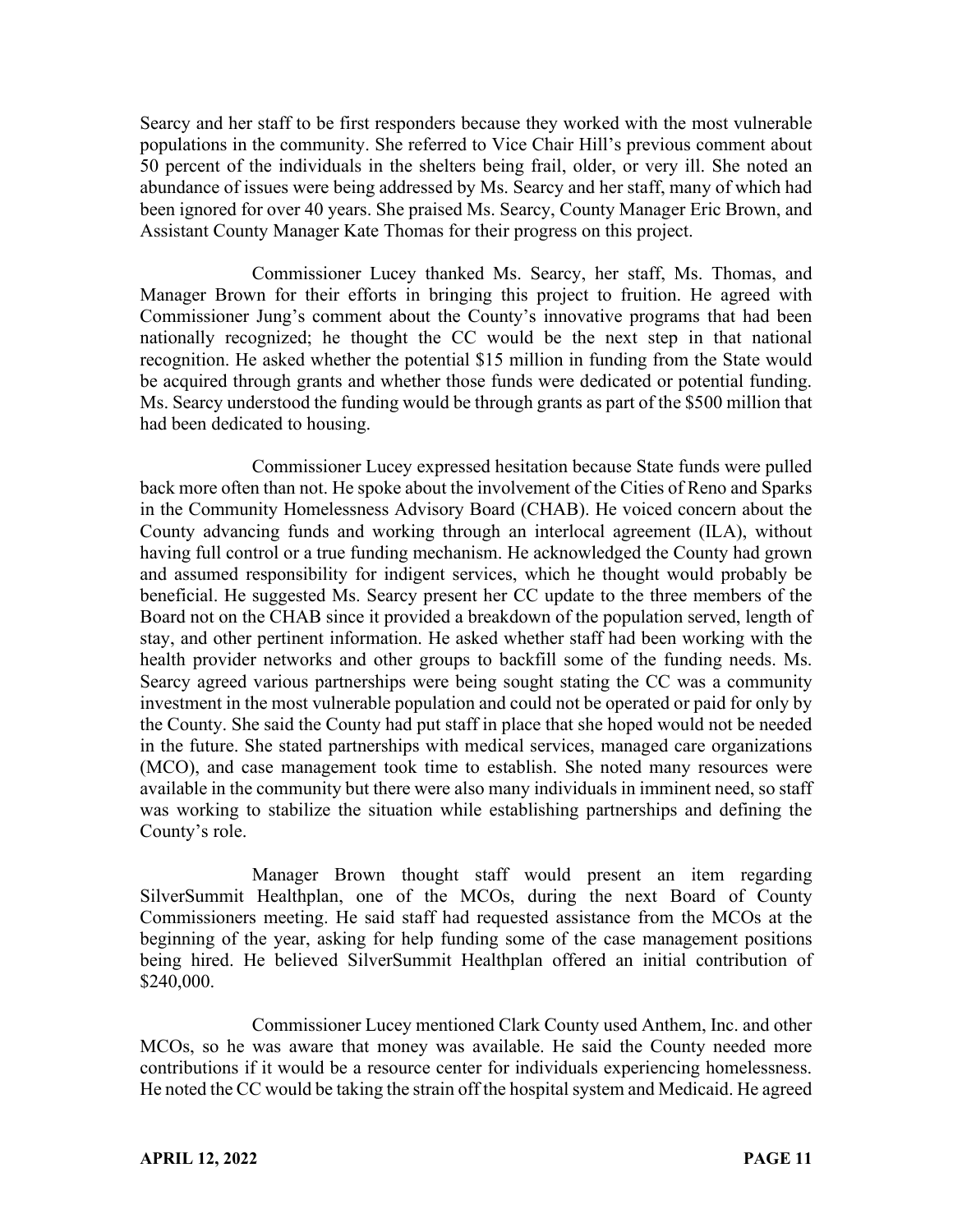with Chair Hartung's statements regarding the RHA property purchase. He wanted to make sure the money was used on affordable housing for individuals who were in the 30 percent to 60 percent area median income (AMI) range. He requested for the ILA to be thought out thoroughly by reviewing how funds were received and spent by municipalities that received the benefit of services. He mentioned the affordable housing trust fund established and funded by Washoe County which had yet to be matched by the Cities of Reno and Sparks. He asserted the County and cities needed to work cohesively to provide emergency shelter, permanent supportive housing, and transitional housing to the community. He wanted to see more effort from the cities in establishing affordable housing.

Vice Chair Hill commended Ms. Searcy for all the work she performed, noting she learned much from Ms. Searcy and Ms. Thomas about these issues and about considering policy-level discussions. She reported the RHA was considering a "doing business as" and wanted to establish a Sparks liaison and a Washoe County liaison. She thought the County could have a more active role in allocating projects. She expected to see an item for this issue on a future agenda. She looked forward to seeing the phases of the CC and the adoption of the Built for Zero model ensuring zero chronic and zero veteran homelessness. She said this project would save taxpayers money in the long term.

Chair Hartung noted homeless individuals were law enforcement averse. He stated Northern Nevada HOPES (HOPES) had been very successful. He asked when the County would allow community partners like HOPES to do what it did best throughout the region without jurisdictional constraints and duplication of services.

Commissioner Lucey asked whether law enforcement could easily access information about bed availability through dispatch by using the Homeless Management Information System (HMIS). Ms. Searcy said staff was working on that issue; a workshop with Washoe County Sheriff's Office (WCSO) Chief Deputy Greg Herrera, the HOPES team, and case managers who would be paired with deputies would be held the following week. She mentioned giving law enforcement access to the HMIS was not the best practice across the country. She noted the HMIS had very personal information related to medical conditions, and staff was trying to address the issue so that law enforcement could access the information while still respecting boundaries. The workshop would address pairing law enforcement with case managers to increase effectiveness and determine each person's role.

Commissioner Lucey mentioned a program he worked on for the Second Judicial District Court which allowed public defenders and the Human Services Agency to access certain information. He suggested staff revive the program to see if it could be used for this project. He said the community had the potential to create more solutions, but the housing situation in the region needed to be resolved. He stated that all three municipalities needed to work together to address the housing issue, or the CC would just be a revolving door of services without solving the homelessness issue.

# **12:17 p.m. Vice Chair Hill left the meeting.**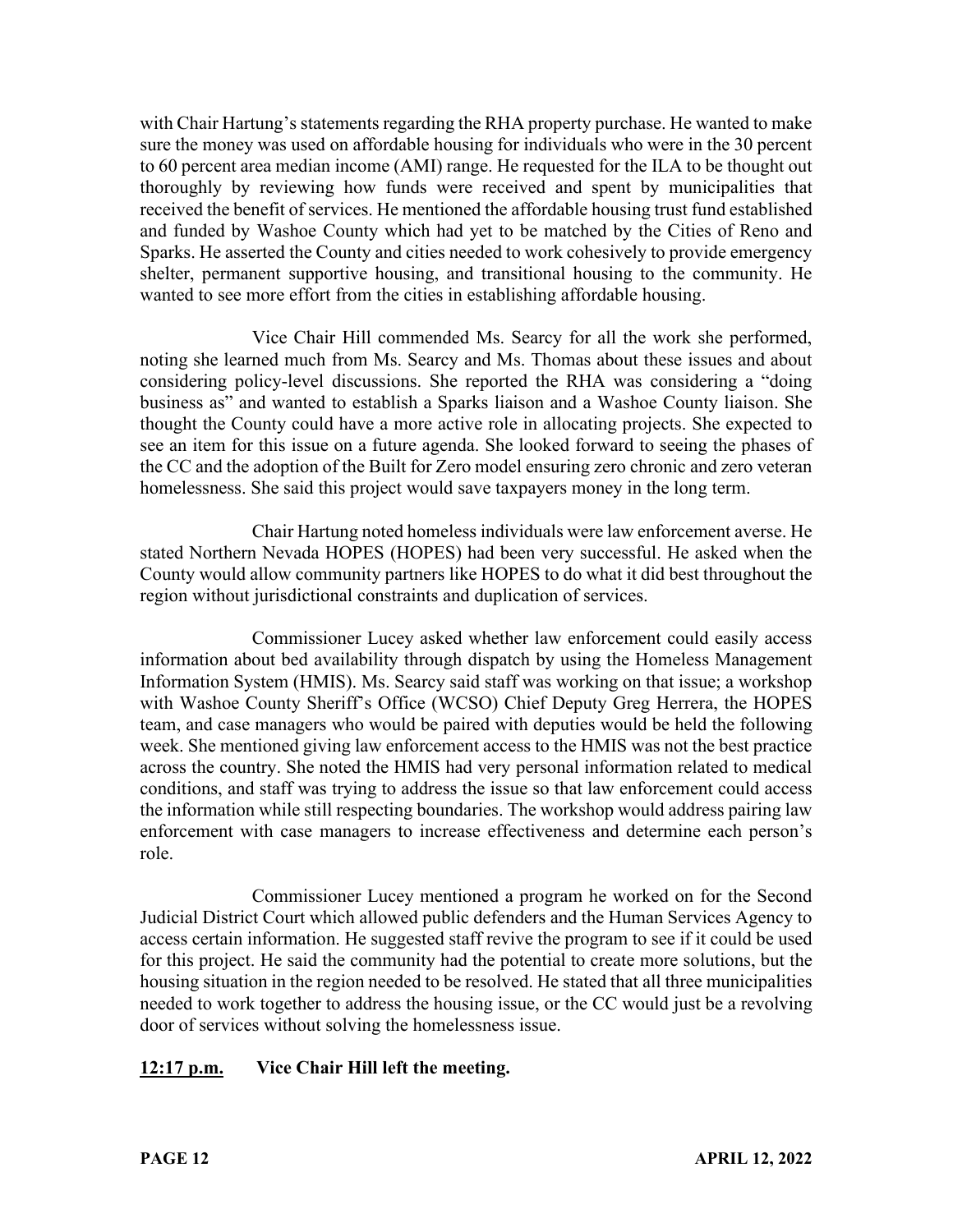In response to Commissioner Lucey's comments Manager Brown said the jurisdictions were working very proactively together and the allocation of responsibilities was clear to staff from both the County and the cities. He thought the duplication of efforts had been greatly reduced particularly with the City of Reno; he applauded the City of Reno for the work it was doing. He opined that approving the purchase of the RHA property was the best thing the County could do at this time. He said the purchase funds would allow the RHA to acquire additional housing units and any requirements for the agreement would be up to the Board. He mentioned discussions he had with the RHA, and the Cities of Reno and Sparks agreed that the region would need to think creatively to find opportunities to build or acquire affordable housing. He indicated the jurisdictions were not established to easily acquire properties. He noted properties that became available needed to go through a public process and he thought the RHA could take a larger role because of the way the jurisdictions were positioned.

Chair Hartung wanted the Board to be cognizant of how taxpayer dollars were spent. He spoke about regional programs that prevented duplication of efforts such as the gang unit. He believed the homelessness response needed to take the same approach because chasing homeless individuals from one jurisdiction to the next would not be beneficial. He said he wanted to see some requirements about spending the money from this purchase on affordable housing.

Regarding the funding model, Commissioner Lucey mentioned not all funds were tax dollars. He asked for staff comments about the private investments in the capital campaign. Ms. Thomas explained the capital campaign was a large regional fundraising effort in support of the campus and the capital projects. She said private investments totaled \$8.9 million, \$6 million of which would go toward the campus and \$2.5 million would go toward the purchase of the RHA parcel. She stated the capital campaign committee believed the project would transform the community. She listed individuals participating in the committee. Commissioner Lucey thought the CC was a notable example of a public/private partnership.

Commissioner Lucey moved to direct staff to proceed with the purchase of the Reno Housing Authority property located at 1775 E 4th Street, Reno.

Chair Hartung asked whether staff would receive direction about how the money would be spent. Commissioner Lucey amended the motion to ask the RHA to focus the purchase funds on affordable housing within the region and to move towards an RHA that would allow more participation.

Commissioner Jung suggested a joint meeting with the RHA and the Cities of Reno and Sparks. She thought ensuring the money would be reinvested correctly was important. She said many CC clients were ready to move into independent living but there was no place for them to go because rents and real estate prices were high. She thanked Commissioner Lucey for mentioning the \$8.9 million received from private investors. She said those funds improved the downtown experiences for investors, and she expected every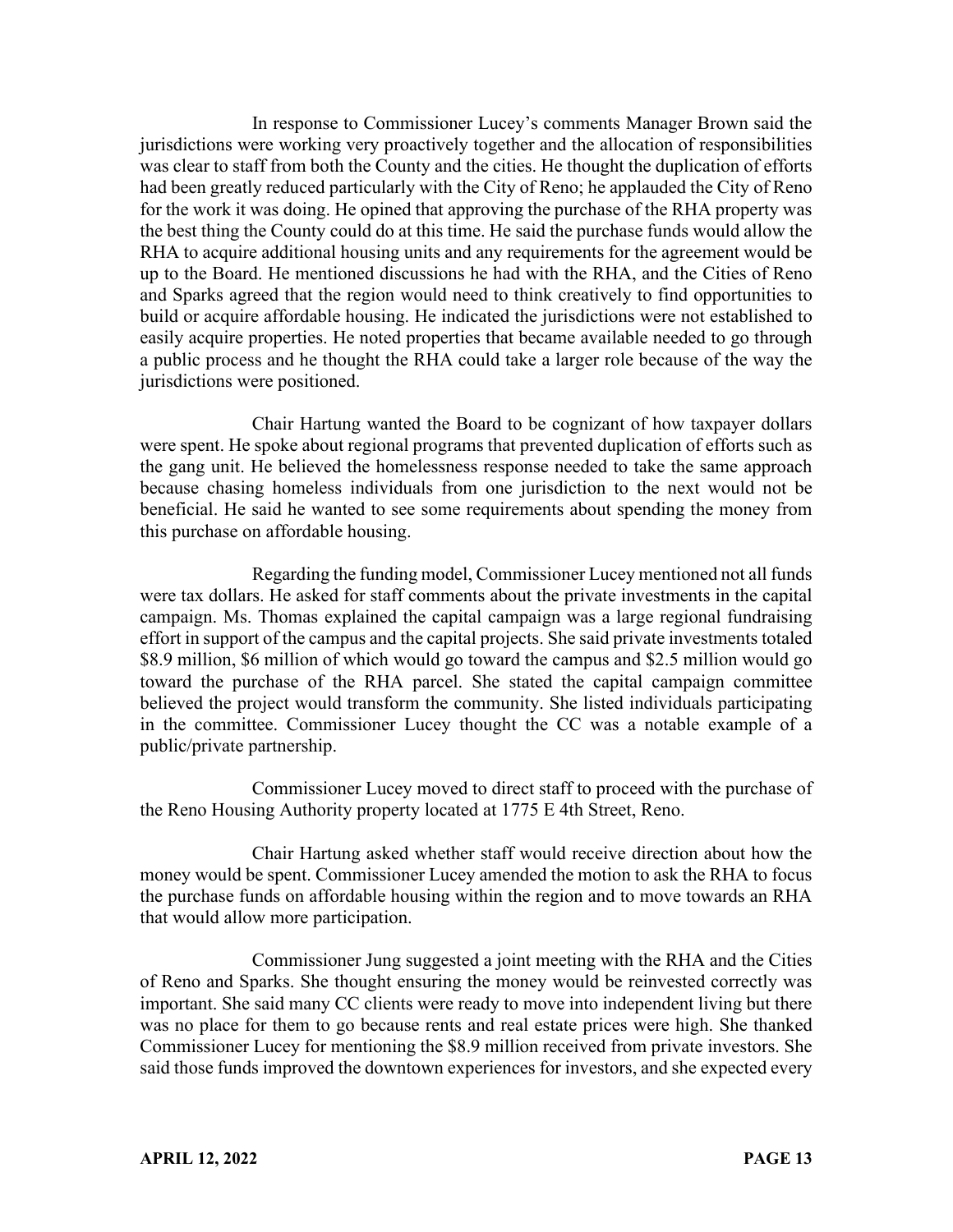taxpayer to be part of the solution to homelessness. She thought helping individuals who were unable to help themselves was incumbent on everyone.

There was no response to the call for public comment.

On motion by Commissioner Lucey, seconded by Commissioner Jung, which motion duly carried on a 4-0 vote with Vice Chair Hill absent, it was ordered that the motion as discussed be approved.

\* \* \* \* \* \* \* \* \* \* \*

Chair Hartung asked whether the Board would recess for a closed session. Manager Brown said a closed session was required.

- \* \* \* \* \* \* \* \* \* \* \*
- **22-0228 AGENDA ITEM 20** Possible Closed Session for the purpose of discussing labor negotiations with Washoe County and/or Truckee Meadows Fire Protection District per NRS 288.220.

There were no public comments on this item.

On motion by Commissioner Lucey, seconded by Commissioner Jung, which motion duly carried on a 4-0 vote with Vice Chair Hill absent, it was ordered that the Board recess to a closed session.

- **12:35 p.m. The Board recessed.**
- **1:35 p.m. The Board reconvened with Commissioner Jung absent.**
- **22-0229 AGENDA ITEM 6** Announcements/Reports.

County Manager Eric Brown thanked the Board, staff, and the public for the warm sentiments he received due to his family's misfortune.

Chair Hartung expressed his condolences for Manager Brown's loss. He said he and Commissioner Lucey needed to put Highland Ranch Parkway on the Capital Improvements Program (CIP) for the Regional Transportation Commission (RTC). He stated many things were going on with Highland Ranch Parkway and he asserted it needed improvements. He mentioned Seventh Street was put on the RTC's CIP. He offered to try to have Golden Valley Road added to the CIP to possibly have some traffic studies performed to better understand the issues and provide direction to staff. He said he and Commissioner Lucey had some funding set aside for programs such as signage. He expressed concern because speed signs in Spanish Springs had prompted young drivers to speed to see how high they could cause the signs to go. He mentioned the changes on Pyramid Highway, noting the changes were made by the Nevada Department of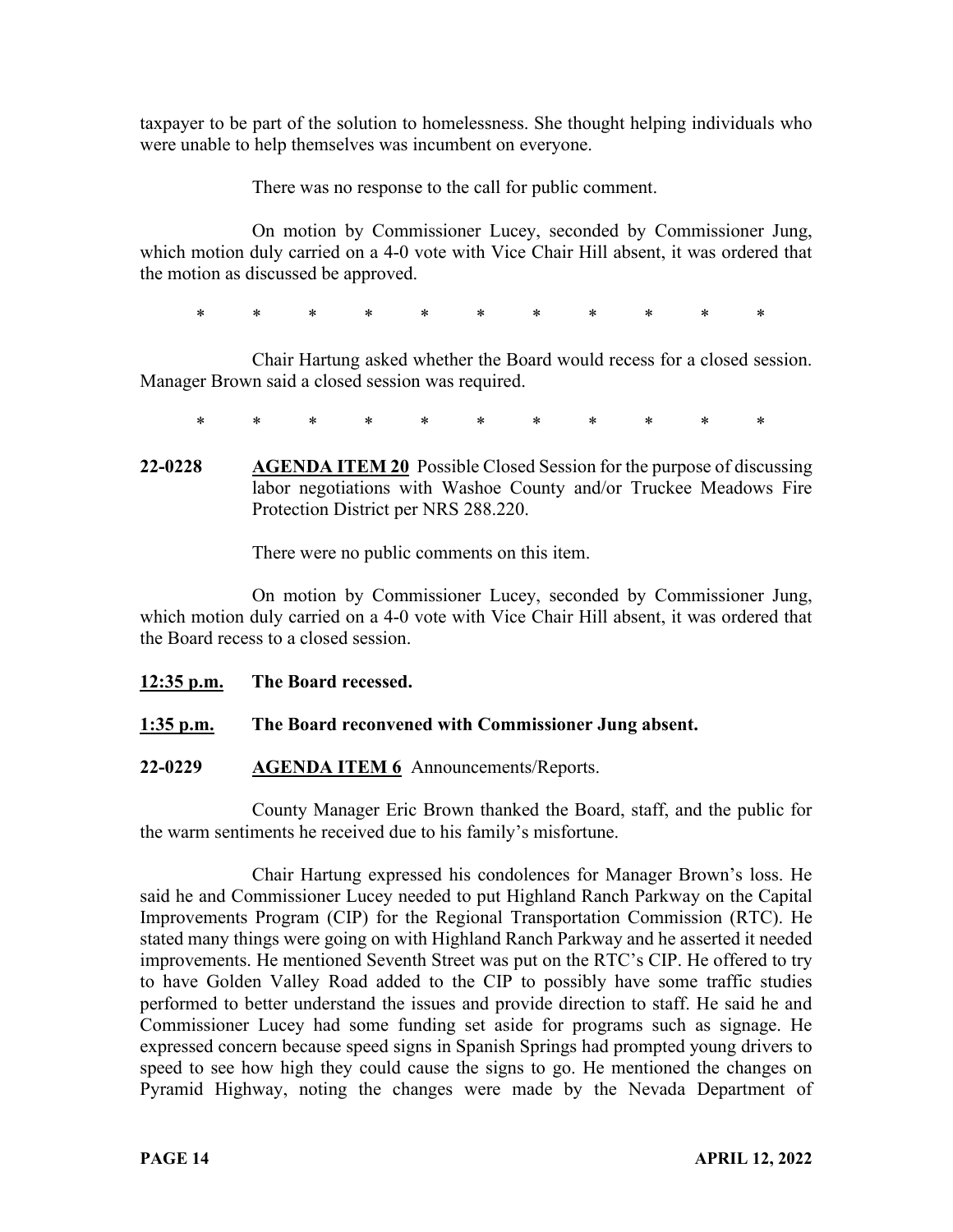Transportation (NDOT). He hoped additional information would surface and prompt NDOT to reverse its decision.

## **1:38 p.m. Commissioner Jung returned to the meeting.**

Vice Chair Hill mentioned she and Chair Hartung attended a groundbreaking event for a garden at Our Place (OP) the prior week. She said Soulful Seeds was the non-profit partner for that project; it would be working with OP graduates, homeless youth, and the women's shelter. She encouraged anyone interested in supporting the project to participate. She noted a donation would be made to Soulful Seeds later in the agenda.

Commissioner Herman acknowledged the efforts to resolve the issues on Golden Valley Road. She hoped the issues would be resolved quickly to prevent any more kids from being hit near the school. She asked about the likelihood of having a mandatory vaccine passport. She inquired whether the Board could influence a cap on the fuel tax increase. She wondered if it could be instigated as a bill draft request. Chair Hartung said no because the tax was voter-approved and dedicated to bonding and future bonding. He suggested Assistant District Attorney Nathan Edwards provide a legal opinion on the issue. He noted the tax was voted on long before the current Board's tenure. Mr. Edwards said he could provide the legal opinion, but Chair Hartung was correct, and the answer was no.

Commissioner Lucey mentioned he and Commissioner Jung traveled to the International County Management Association Conference and they participated in discussions and meetings regarding things that happened during the pandemic. He said participating in the conference made him realize that Washoe County was much more advanced and innovative than other cities and counties. He stated the County had stellar management and he commended staff for their work.

Commissioner Lucey said Judge Scott Pearson, Chief Justice of the Peace for Reno Justice Court, mentioned his continued thanks and support and shared letters from graduates of programs like the Department of Alternative Sentencing, Crossroads, and Community Court. He stated the letters spoke about how those individuals had been able to successfully reintegrate into society and reassimilate into their families. He said those programs helped to break the cyclical pattern and provided opportunities for success. He noted thousands of people had gone through the Community Court over the years and the program made a substantial impact. He said the Board, County management, the Second Judicial District Court, the Sheriff's Office, the District Attorney's Office, the Police Departments, and the Human Services Agency had all contributed a significant amount of time and effort to identify and meet the needs of the community and change the lives of those individuals. Chair Hartung noted he received those same letters, which he found to be moving and well written. He thanked Judge Pearson for sharing them.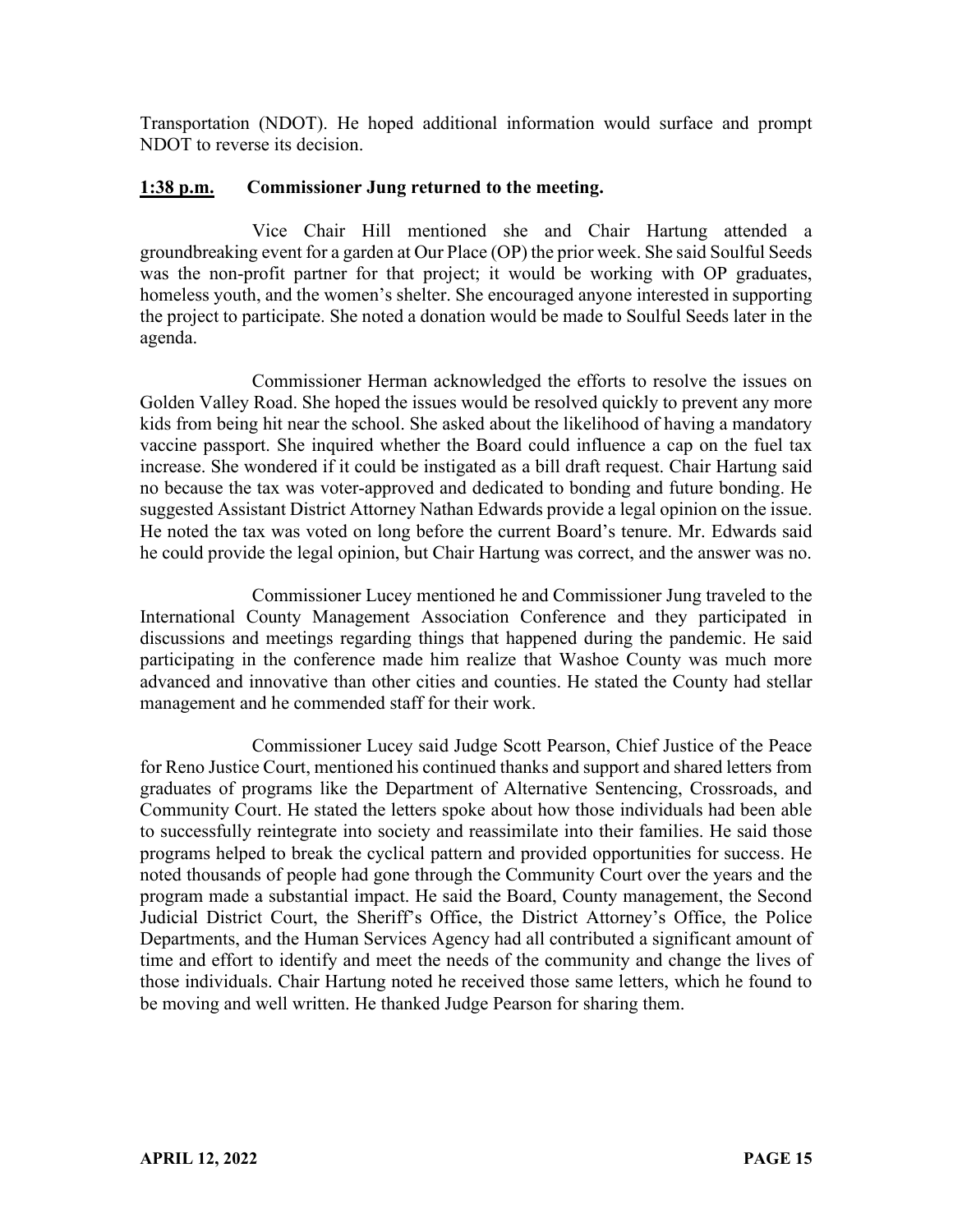### **DONATIONS**

**22-0230 7A1** Recommendation to approve a Gift Deed to accept a land donation of 22.59 acres of undeveloped land identified as Assessor's Parcel Number (APN) 164-022-01, located on Alexander Lake Road and adjacent to the Huffaker Effluent Storage Reservoir in the South Truckee Meadows [at the appraised value of \$35,000.00], from Don Roger Norman, Trustee for the Don Roger Norman Trust, dated August 8, 1975, and authorize the Chair to execute all documents necessary to accomplish the acceptance of this land donation. Community Services. (Commission District 2.)

Commissioner Jung read the donation stating the Board was always grateful when a piece of property was deeded to the County and entrusted to the Board to be used for the greater good.

There was no response to the call for public comment.

On motion by Commissioner Jung, seconded by Commissioner Lucey, which motion duly carried on a 5-0 vote, it was ordered that Agenda Item 7A1 be approved.

### **CONSENT AGENDA ITEMS** – 8**A1 THROUGH 8F1**

- **22-0231 8A1** Recommendation to approve, on the recommendation of the Chair, the reappointments of Mojra Hauenstein and Chadwick L. Giesinger to serve as Hearing Examiners pursuant to Washoe County Code Section 110.912.15 to fill terms beginning on April 12, 2022, and ending on April 11, 2026. Hearing Examiners are empowered by State Law and County Code to conduct public hearings and make decisions on certain variance, special use permit, and administrative permit applications. Community Services. (All Commission Districts.)
- **22-0232 8A2** Recommendation to approve a Grant of Sanitary Sewer and Reclaim Facilities Easement between 40 Zircon LLC (Grantor) and Washoe County (Grantee) on a portion of Assessor's Parcel Number (APN) 017-301-30 [at the appraised value of \$15,000.00] for right-of-way, ingress and egress to construct, alter, maintain, inspect, repair, reconstruct, and operate sanitary sewer and reclaimed facilities. The easement is necessary for the construction and operation of the Pleasant Valley Sanitary Sewer Interceptor Reach 3 Project located in the South Truckee Meadows. Community Services. (Commission District 2.)
- **22-0233 8A3** Recommendation to award a bid and approve the Agreement to the lowest responsive, responsible bidder for the 2022/2023 Encroachment/Excavation Repair Project for Incline Village for the period of April 12, 2022 through December 31, 2023 to perform street cut pavement repairs as needed in Incline Village pursuant to Washoe County's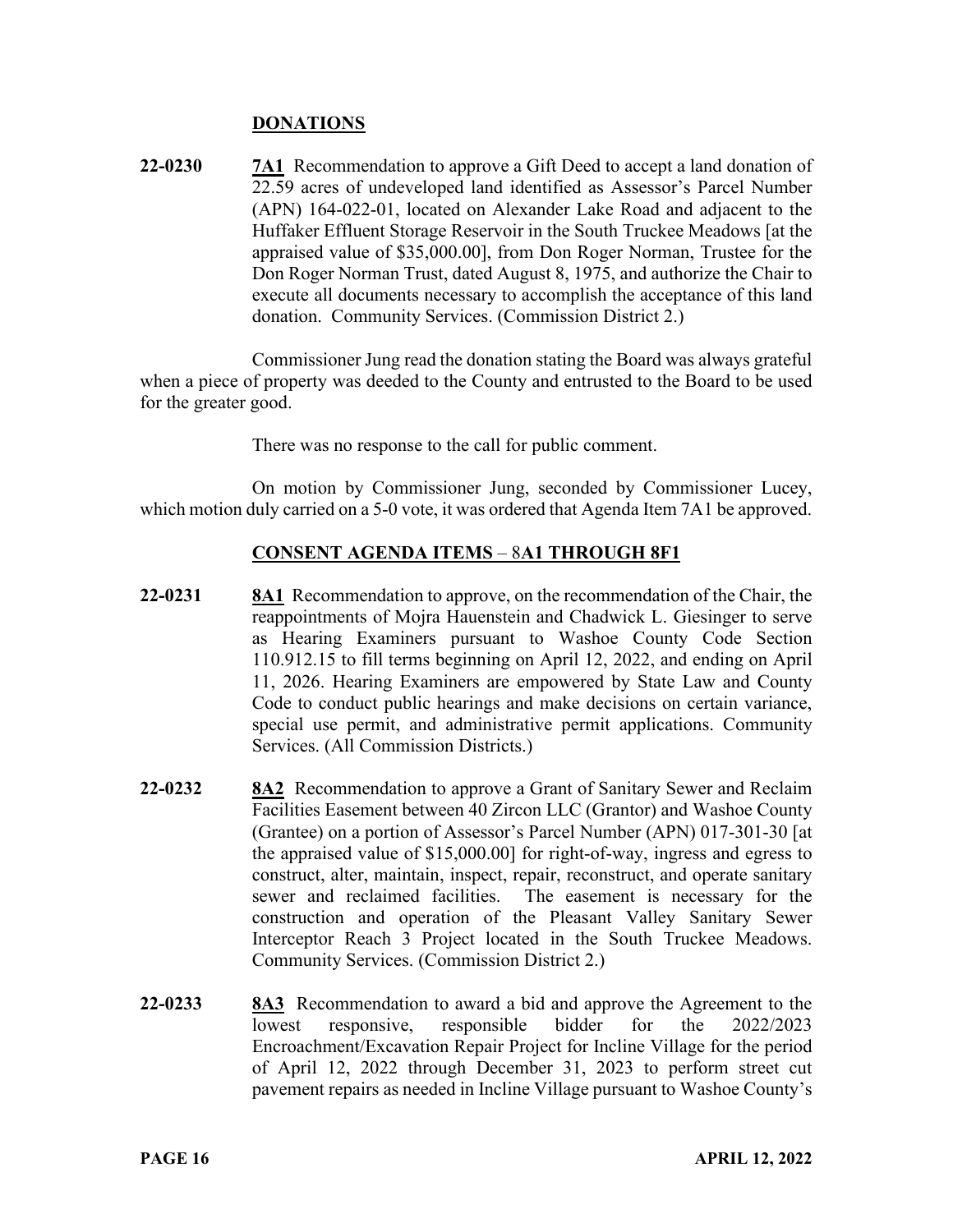Street Cut Ordinance at Washoe County Code (WCC) 85.058, et. seq., [staff recommends Sierra Nevada Construction, in the amount of \$131,007.00]. Community Services. (All Commission Districts.)

- **22-0234 8A4** Recommendation to approve Resolution R22-49 calling a public hearing (to be set for May 10, 2022) on the amendment of the boundaries of District No. 24 (Groundwater Remediation/Central Truckee Meadows Remediation District) in Washoe County, Nevada; providing for a notice of hearing and for other matters properly related thereto. Community Services. (All Commission Districts.)
- **22-0235 8A5** Recommendation to approve a Quitclaim Deed between Washoe County and the Steamboat Commerce Center, LCC to quitclaim an existing 50-foot-wide Temporary Construction Easement and a 20-foot-wide Sanitary Sewer Easement, located on Assessor's Parcel Number (APN) 017-011-02, which were originally granted to Washoe County in 2007 for a sanitary sewer interceptor. Community Services. (Commission District 5.)
- **22-0236 8A6** Recommendation to approve a Quitclaim Deed between Steamboat Commerce Center, LLC and Washoe County, to transfer Assessor's Parcel Number (APN) 017-011-30 to Washoe County for use in the planned Pleasant Valley Interceptor Reach 3 Project for location of a Sanitary Sewer Lift Station [no cost to Washoe County]. Community Services. (Commission District 2.)
- **22-0237 8A7** Recommendation to: 1) approve a Termination of Sewage Service Agreement between Washoe County and Steamboat by Vintage, LP that recognizes the full satisfaction of a 1985 agreement for the reservation of sanitary sewer treatment capacity and associated monthly service fees in the South Truckee Meadows; and 2) to direct and authorize staff to write-off accounts receivable from April 2020 to present [in the approximate amount of \$85,000.00] for monthly service fees under the terms of the 1985 Sewage Service Agreement. Community Services. (Commission District 2.)
- **22-0238 8B1** Acknowledge the following position changes for District Court and direct Washoe County Human Resources to process the following updates to reflect current classification terminology utilized within District Court: 1) reclassification of Assistant Clerk of Court job class 60016725 to Assistant District Court Administrator job class 60001162; 2) create a new job classification Filing Office Manager and eliminate the past classification/job title of Unit Manager; 3) create a new job classification of Specialty Court Coordinator and eliminate the past classification job/title of Specialty Court Officer; 4) revise job classification from District Court Deputy Clerk II to new classification District Court Deputy Clerk and eliminate job classification/title of District Court Deputy Clerk I; 5) reclassification of a Pre-Trial Services Program Manager position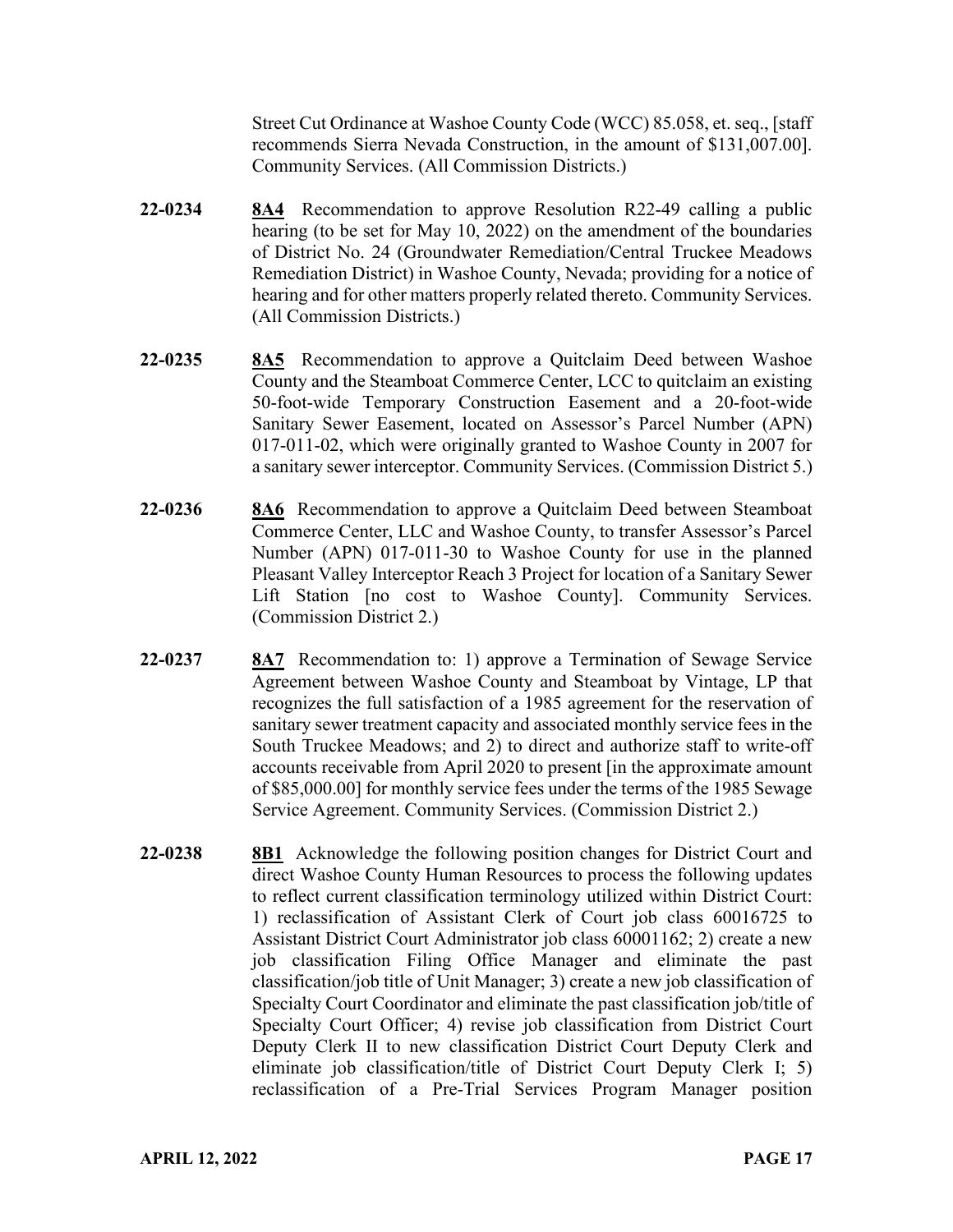70000619 to a Pre-Trial Services Officer III; 6) reclassification of a Pre-Trial Services Officer II position 70000646 to a Pre-Trial Services Officer III; 7) reclassification of an Integrated Case Services Manager position 70009302 to a Case Compliance Specialist; 8) Position alignment within court salary range for Director of Human Resources and Organizational Development position 70006125 to the same pay grade level of other District Court executive level positions, pay grade 462. No additional General Fund budget appropriations are being requested. Net changes result in an estimated annual [savings of \$8,000]. District Court. (All Commission Districts.)

- **22-0239 8C1** Recommendation to approve the reclassification of an Office Assistant III, pay grade G, to an Office Support Specialist, pay grade H (Assessor's Office); reclassification of a Deputy County Recorder, pay grade G, to an Office Assistant II, pay grade E (Recorder's Office); reclassification of an Administrative Secretary Supervisor, pay grade K, to an Administrative Assistant II, pay grade L (Alternative Sentencing) retroactive to February 28, 2022; reclassification of a Division Director Finance and Administration - Human Services, pay grade T, to Division Director - Human Services, pay grade V (Human Services Agency); as reviewed and evaluated by the Job Evaluation Committee (JEC) and Korn Ferry; and authorize Human Resources to make the necessary changes. [Total fiscal impact \$22,597; net fiscal impact \$-0-] Human Resources. (All Commission Districts.)
- **22-0240 8D1** Recommendation to approve, pursuant to NRS 244.1505, Commission District Special Fund disbursement in the amount of [\$5,000.00] for Fiscal Year 2021-2022; District 4 Commissioner Vaughn Hartung recommends a [\$5,000.00] grant to Our Story, Inc. --a non-profit organization organized for charitable, educational, or religious purposes -- to support organizational capacity, advance on-going preservation, increase leadership personnel/activity, docent training (programming and interpretation), and marketing surrounding the creation of Northern Nevada African American Firefighter Museum; approve Resolution necessary for same; and direct the Comptroller's Office to make the necessary disbursement of funds. Manager's Office. (Commission District 4.)
- **22-0241 8D2** Recommendation to approve, pursuant to NRS 244.1505, Commission District Special Fund disbursement in the amount of [\$5,000.00] for Fiscal Year 2021-2022; District 1 Commissioner Alexis Hill recommends an additional [\$5,000.00] grant to Tahoe Prosperity Center --a non-profit organization that it is organized for charitable, religious, or educational purposes-- to continue to support the Washoe Tahoe Housing Needs Assessment by which to identify strategies to add more local housing options for the areas of Incline Village and Crystal Bay; approve Resolution necessary for same; and direct the Comptroller's Office to make the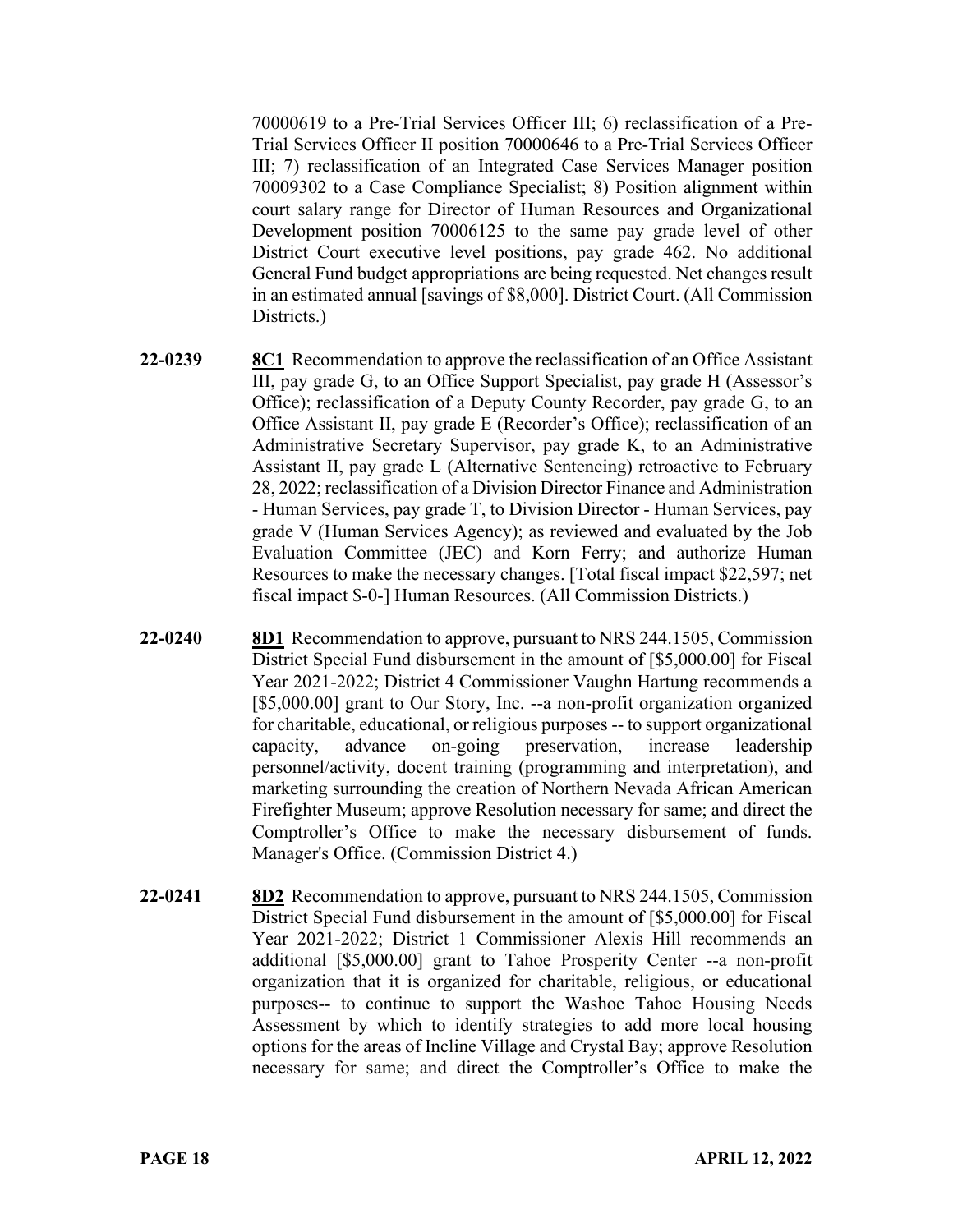necessary disbursement of funds. Manager's Office. (Commission District 1.)

- **22-0242 8E1** Recommendation to retroactively approve food purchases, and future food purchases by approving FY22 budget adjustments moving [\$4,200.00] into the food purchases item budget in Fund 223 - Homelessness (net impact to Homelessness Fund is zero), moving [\$50.95] into the food purchases line item budget in Fund 221 - Indigent Assistance (net impact to Indigent Assistance Fund is zero), and moving [\$5,600.00] into the food purchases line item budget in Fund 228 - Child Protective Services (net impact to Child Protective Services Fund is zero); and direct the Comptroller's Office to make the necessary budget adjustments. Human Services Agency. (All Commission Districts.)
- **22-0243 8E2** Recommendation to accept a Federal Title IV-B Subpart 2 Supplemental grant award from the State of Nevada, Division of Child and Family Services in the amount of [\$75,000.00; no county match] for Family Reunification services, retroactive to February 1, 2022, through September 30, 2022; authorize the Director of the Human Services Agency to execute the sub-grant award; and direct the Comptroller's Office to make the necessary budget amendments. Human Services Agency. (All Commission Districts.)
- **22-0244 8E3** Recommendation to accept a Federal Title IV-B Subpart 2 Supplemental grant award from the State of Nevada, Division of Child and Family Services in the amount of [\$75,000.00; no county match] for Family Preservation services, retroactive to February 1, 2022, through September 30, 2022; authorize the Director of the Human Services Agency to execute the sub-grant award; and direct the Comptroller's Office to make the necessary budget amendments. Human Services Agency. (All Commission Districts.)
- **22-0245 8E4** Recommendation to accept a Federal Title IV-B Subpart 2 Supplemental grant award from the State of Nevada, Division of Child and Family Services in the amount of [\$150,000.00; no County match] for Adoption Promotion and Support services, retroactive to February 1, 2022 through September 30, 2022; authorize the Director of the Human Services Agency to execute the sub-grant award; and direct the Comptroller's Office to make the necessary budget amendments. Human Services Agency. (All Commission Districts.)
- **22-0246 8E5** Recommendation to accept the FY22 Federal Title IV-B Subpart 2 Caseworker Visits subaward from the State of Nevada, Division of Child and Family Services to support caseworker visits in the amount of [\$38,859.00; \$13,653.00 county match] retroactive to October 1, 2021, through September 30, 2022; authorize the Director of the Human Services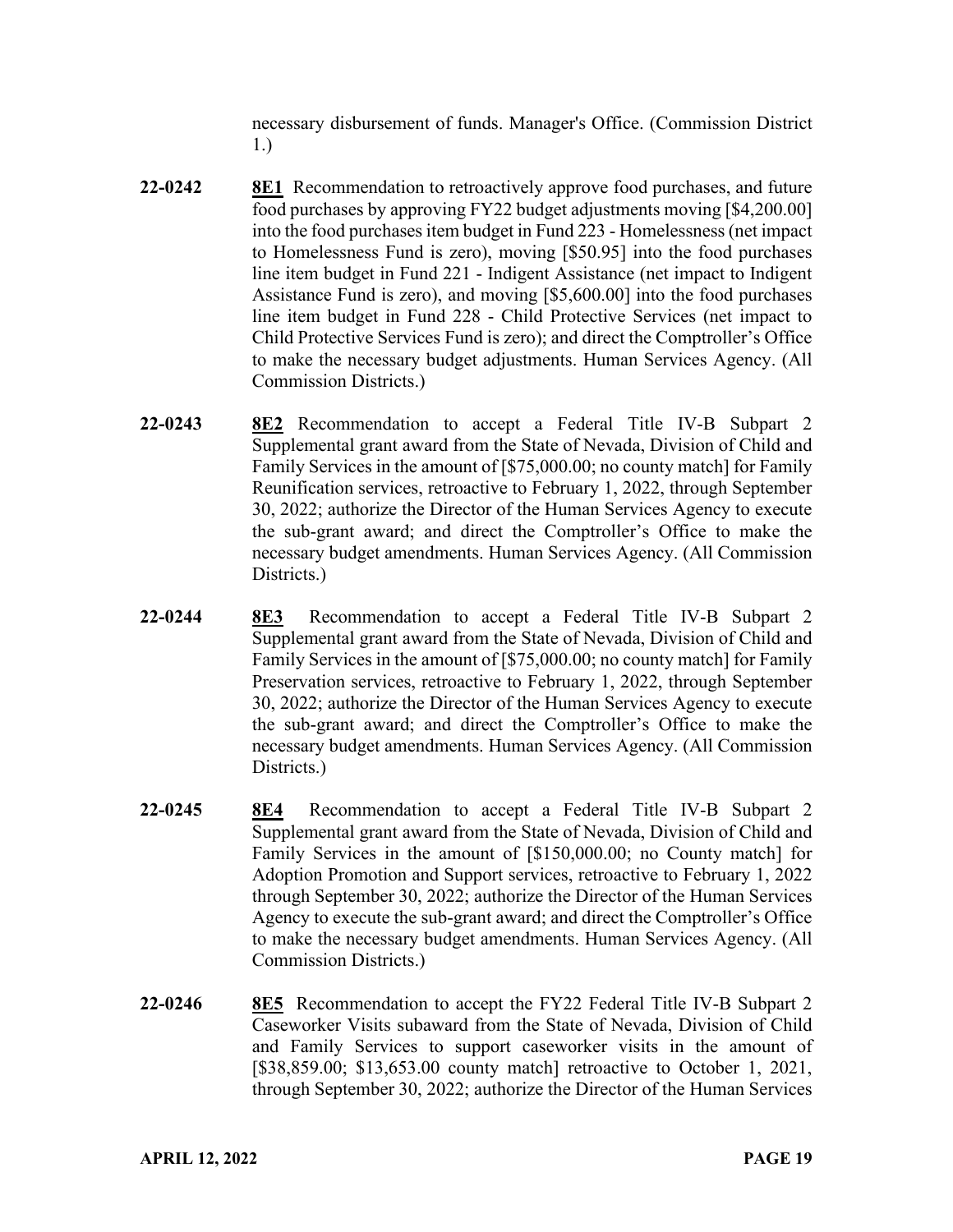Agency to retroactively execute the grant award and related documents; and direct the Comptroller's Office to make the necessary budget amendments. Human Services Agency. (All Commission Districts.)

**22-0247 8F1** Recommendation to accept Treasurer's status report for the period ending March 31, 2022, of payment of refunds and interest since last update in the amount of \$1,556,472.51, on certain property tax overpayments for residential properties at Incline Village/Crystal Bay, in compliance with the October 21, 2019 Order issued by the District Court in Village League to Save Incline Assets, Inc., et.al. vs. State of Nevada, et.al., Case No. CV03- 06922, as modified and clarified by the settlement agreement regarding the processing of refunds. Treasurer. (All Commission Districts.)

Commissioner Jung highlighted Item 8D1, noting Chair Hartung gave \$5,000.00 to Our Story, Inc., which was in the process of creating the Northern Nevada African American Firefighter Museum in Black Springs. She said the Black Springs Firehouse had been built to serve the traditionally black area of Washoe County.

Commissioner Jung read Item 8D2, noting Vice Chair Hill had granted \$5,000.00 to the Tahoe Prosperity Center to support the Washoe Tahoe Housing Needs Assessment. She said the Lake Tahoe workforce was in urgent need of housing because workers found themselves unable to live at the lake. She indicated that Vice Chair Hill's discretionary funds would be used to help find a path to build more affordable workforce housing.

There was no response to the call for public comment on the Consent Agenda Items listed above.

On motion by Commissioner Jung, seconded by Commissioner Lucey, which motion duly carried on a 5-0 vote, it was ordered that Consent Agenda Items 8A1 through 8F1 be approved. Any and all Resolutions pertinent to Consent Agenda Items 8A1 through 8F1 are attached hereto and made a part of the minutes thereof.

# **BLOCK VOTE – 9, 13, 14, 15, 16, 17, 18, 19, 21, 22, 23, 25, 26**

**22-0248 AGENDA ITEM 9** Recommendation to approve the use of General Fund Contingency in the amount of [\$428,000.00] to increase expenditure authority for pooled drug screener positions [\$244,000.00]; overtime for staffing shortages and officer responses [\$7,000.00]; professional services for electronic monitoring and fire suppression monitoring [\$93,000.00]; contracted/temp services for pooled screener overage [\$20,000.00]; chemical supplies for drug testing reagents [\$40,000.00]; operating supplies for gloves, collection cup seals, laptop [\$18,000.00]; and office supplies [\$6,000.00] to support reasonable and necessary costs to support the Alternative Sentencing Department, in accordance with Nevada Revised Statute (NRS) 354.598005; and direct the Comptroller to make the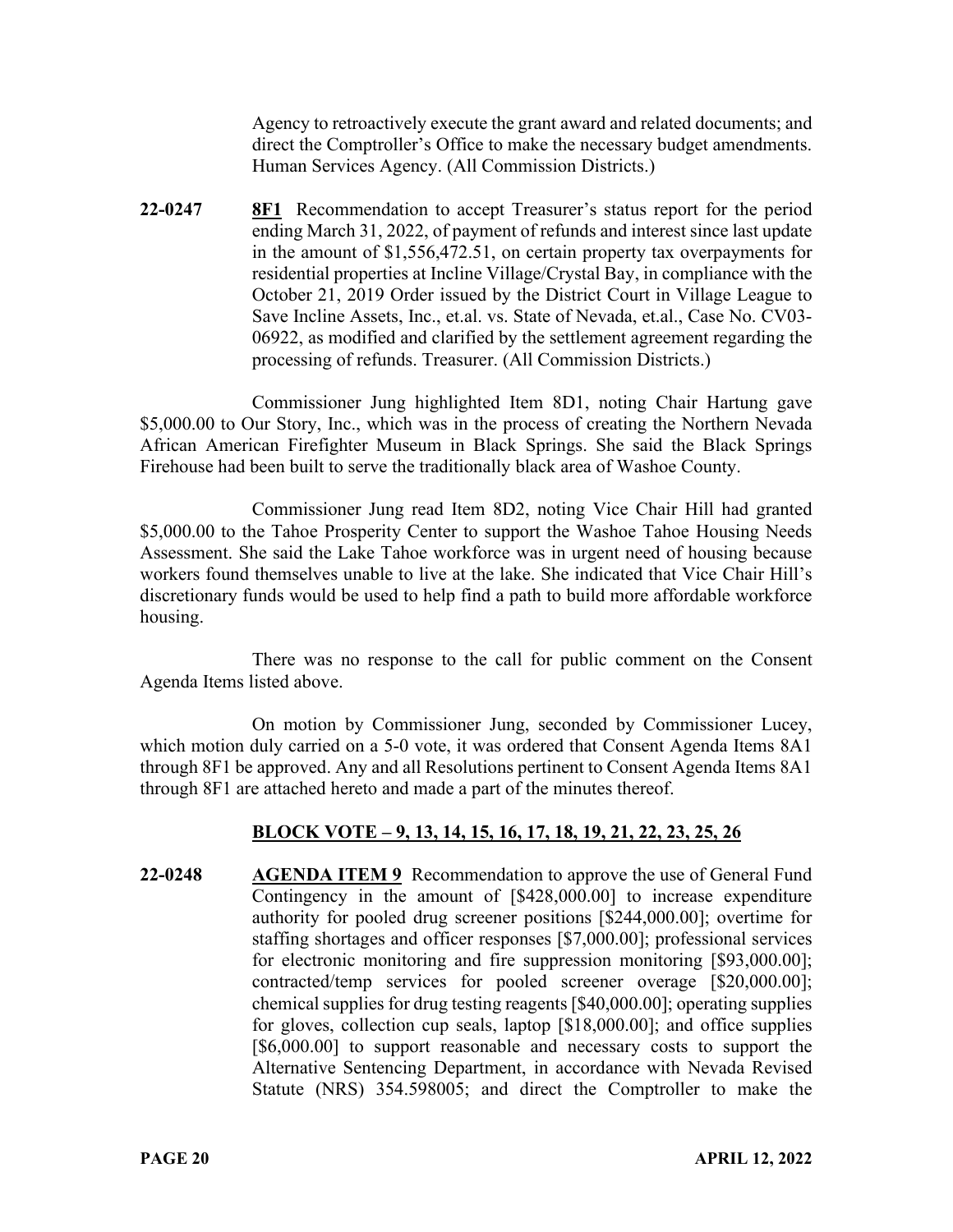appropriate budget amendments. [Total fiscal year 2022 impact \$428,000.00; net fiscal impact \$-0-]. Alternative Sentencing. (All Commission Districts.)

There was no response to the call for public comment.

On motion by Vice Chair Hill, seconded by Commissioner Jung, which motion duly carried on a 5-0 vote, it was ordered that Agenda Item 9 be approved and directed.

**22-0249 AGENDA ITEM 13** Recommendation to approve an Agreement for Professional Consulting Services between Washoe County and Jacobs Engineering Group, effective April 12, 2022 to April 12, 2024, to provide consulting engineering services for the South Truckee Meadows Water Reclamation Facility Reclaimed Water System Expansion Plan Project within the South Truckee Meadows Water Reclamation Facility service territory in the amount of [\$347,500.00] to provide an updated analysis for the future expansion of the County reclaim water system to maximize the use of reclaimed water while preserving potable water resources. Community Services. (Commission District 2.)

There was no response to the call for public comment.

On motion by Vice Chair Hill, seconded by Commissioner Jung, which motion duly carried on a 5-0 vote, it was ordered that Agenda Item 13 be approved.

**22-0250 AGENDA ITEM 14** Recommendation to approve Amendment No. 1 to an Agreement for Professional Consulting Services between Washoe County and Stantec Consulting Services Inc., effective April 12, 2022 through December 23, 2023, to provide final design engineering services for the Steamboat Lift Station Improvements project within the South Truckee Meadows Water Reclamation Facility service territory [in an additional amount of \$67,587.00 for a total contract amount of \$1,244,982.00] to provide additional site analyses, additional geotechnical investigations, a boundary line adjustment and the preparation of County wide Supervisory Control and Data Acquisition (SCADA) guidance document preparation services. Community Services. (Commission District 2.)

There was no response to the call for public comment.

On motion by Vice Chair Hill, seconded by Commissioner Jung, which motion duly carried on a 5-0 vote, it was ordered that Agenda Item 14 be approved.

**22-0251 AGENDA ITEM 15** Recommendation to award a bid and approve the Agreement to the lowest responsive, responsible bidder for the 2022/2023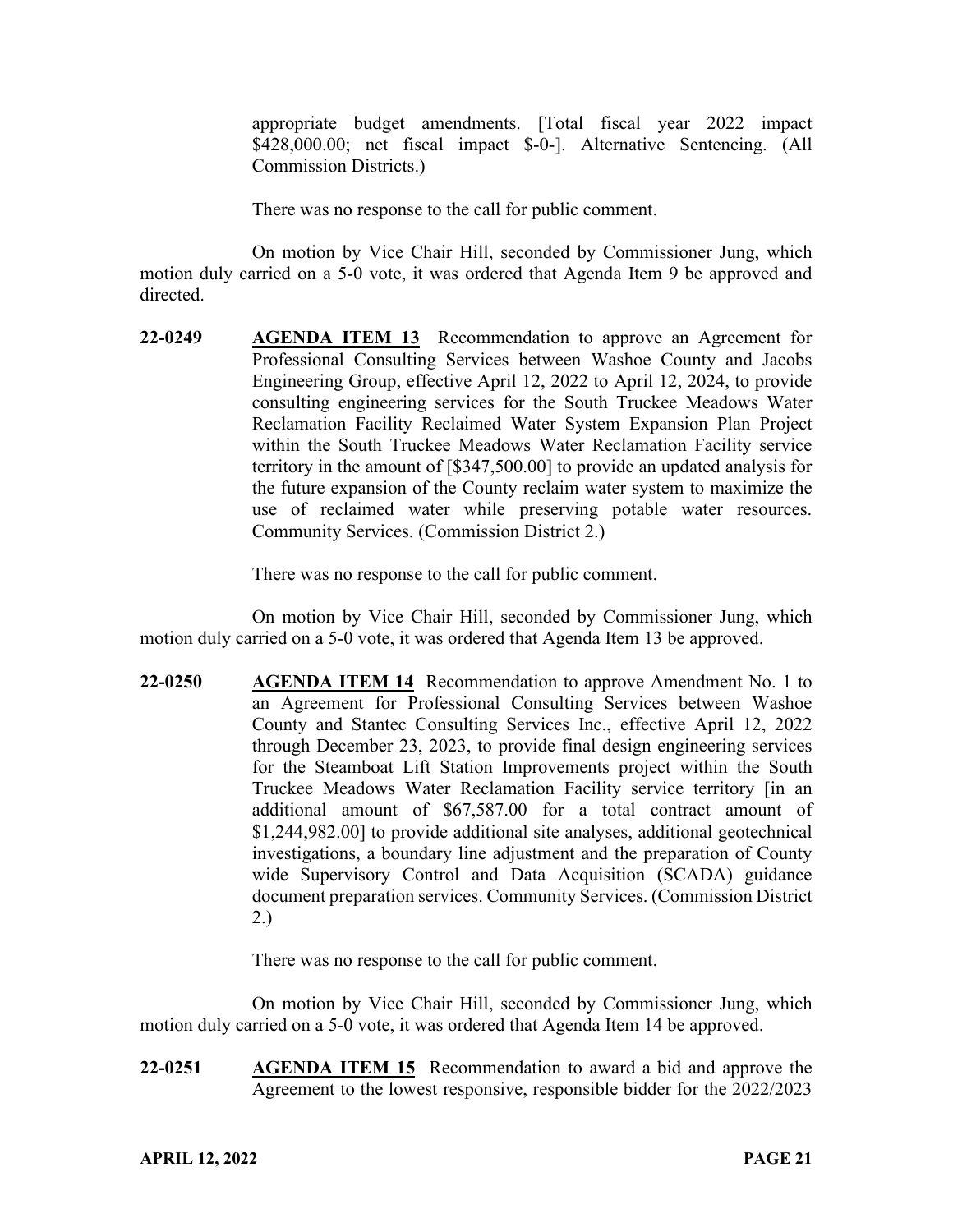Encroachment/Excavation Repair Project for Truckee Meadows for the period of April 12, 2022 through December 31, 2023, to perform street cut pavement repairs as needed in the Truckee Meadows pursuant to Washoe County's Street Cut Ordinance at Washoe County Code (WCC) 85.058, et. seq., [staff recommends West Coast Paving, in the amount of \$273,000.00]. Community Services. (All Commission Districts.)

There was no response to the call for public comment.

On motion by Vice Chair Hill, seconded by Commissioner Jung, which motion duly carried on a 5-0 vote, it was ordered that Agenda Item 15 be awarded and approved.

**22-0252 AGENDA ITEM 16** Recommendation to approve an Agreement for Professional Services between Washoe County and Nichols Consulting Engineers (NCE), effective April 12, 2022 through March 31, 2023, to provide design services for shoulder stabilization, new storm drain, drainage pattern impacts, and infiltration storm drain for portions of the Lower Wood Creek Phase II Water Quality Improvement Project in the amount of [\$178,780.00], and to support the Lake Tahoe Maximum Daily Load requirements to reduce the pollutant load in stormwater runoff. Community Services. (Commission District 1.)

There was no response to the call for public comment.

On motion by Vice Chair Hill, seconded by Commissioner Jung, which motion duly carried on a 5-0 vote, it was ordered that Agenda Item 16 be approved.

**22-0253 AGENDA ITEM 17** Recommendation to reject the single bid from Facilities Management, Inc. for the construction of certain facilities and infrastructure to support the Safe Camp Capital Improvement Project pursuant to NRS 338.1385(6)(d). The single bid is being rejected due to the inclusion of standard preferential bidder language in the bidding documents, which is not allowed in direct federally funded projects, and that may prevent the use of grant funding previously secured for the Project. Community Services. (Commission District 3.)

There was no response to the call for public comment.

On motion by Vice Chair Hill, seconded by Commissioner Jung, which motion duly carried on a 5-0 vote, it was ordered that Agenda Item 17 be rejected.

**22-0254 AGENDA ITEM 18** Recommendation to: 1) award a bid and approve the Agreement to the lowest responsive, responsible bidder for the Safe Camp Facility Project for Reno, Sparks and Washoe County to provide a sanctioned camping location to reduce the negative impacts of unsheltered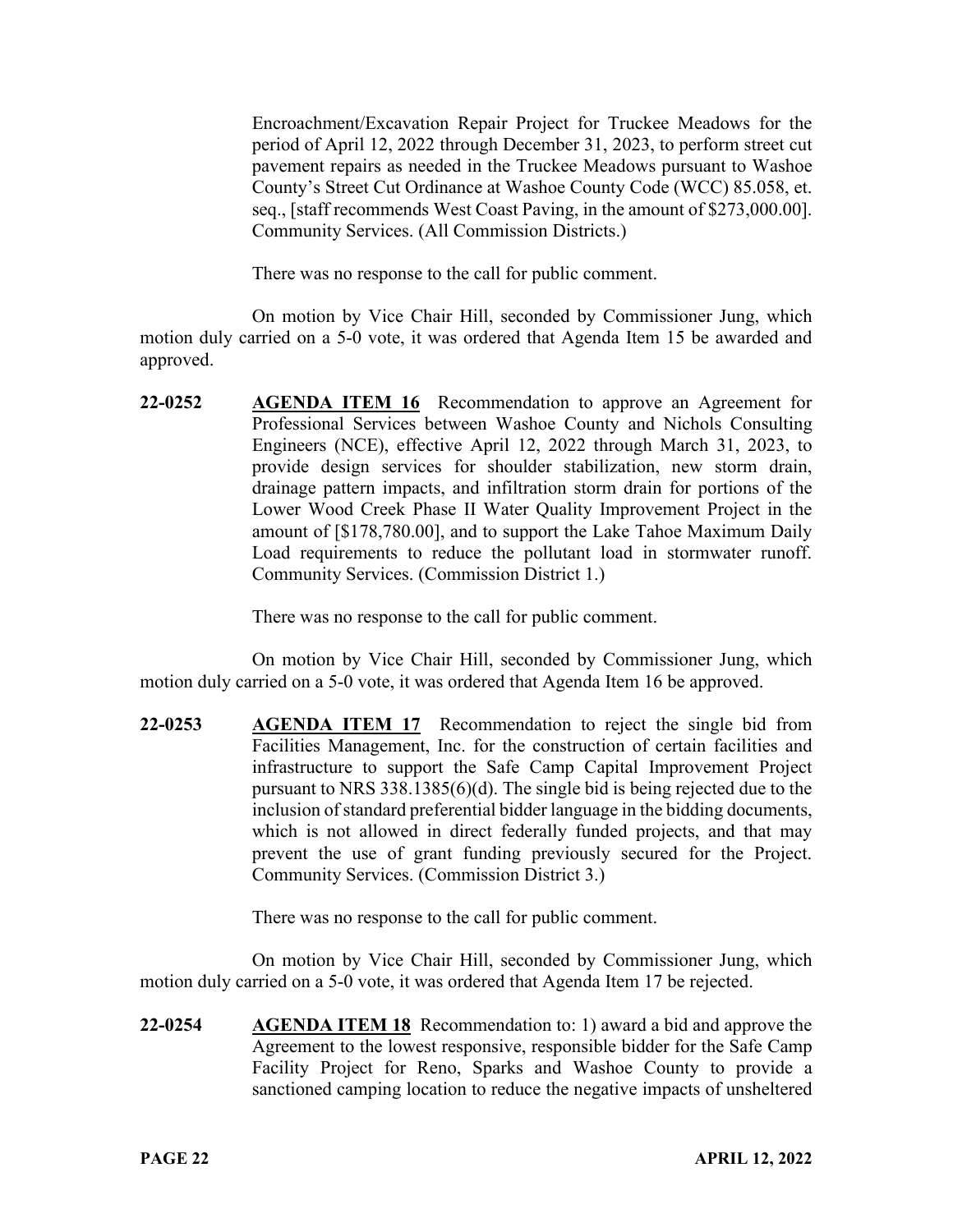people being forcibly removed from a location [staff recommends, Facilities Management, Inc. in the amount of \$3,279,000.00]; 2) approve bid alternate #1 CMU Block Main Building [in the amount of \$368,000.00]; and 3) approve and authorize the use of a separate contingency [in the amount of \$150,000.00] for a total project cost of [\$3,797,000.00]. Community Services. (Commission District 3.)

There was no response to the call for public comment.

On motion by Vice Chair Hill, seconded by Commissioner Jung, which motion duly carried on a 5-0 vote, it was ordered that Agenda Item 18 be awarded approved, and authorized.

**22-0255 AGENDA ITEM 19** Recommendation to retroactively approve purchases not to exceed [\$5,000,000.00] through the period ending June 30, 2022 from My Next Career Path temporary staffing in support of the COVID-19 response efforts and the COVID-19 vaccination events. Health District. (All Commission Districts.)

Ms. Tracey Hilton-Thomas was called but was not present to speak.

On motion by Vice Chair Hill, seconded by Commissioner Jung, which motion duly carried on a 5-0 vote, it was ordered that Agenda Item 19 be approved.

**22-0256 AGENDA ITEM 21** Recommendation to accept Subaward Amendment #1 for the Temporary Assistance to Needy Families (TANF) Emergency Assistance Program from the State of Nevada, Department of Health and Human Services, Division of Welfare and Supportive Services to increase the award amount to [\$2,979,394.00; no county match] and extend the award period retroactively from April 1, 2021 through June 30, 2022; retroactively authorize the Director of the Human Services Agency to execute the subgrant award documents; and direct the Comptroller's office to make the necessary budget amendments. Human Services Agency. (All Commission Districts.)

There was no response to the call for public comment.

On motion by Vice Chair Hill, seconded by Commissioner Jung, which motion duly carried on a 5-0 vote, it was ordered that Agenda Item 21 be accepted, authorized, and directed.

**22-0257 AGENDA ITEM 22** Recommendation to approve Amendment #5 to the contract currently awarded to Alta Vista Mental Health, LLC. (awarded Request for Proposal (RFP) #3087-19) for Operator of Women's and Families Supportive Community on and off of the campus of Northern Nevada Adult Mental Health Services (NNAMHS) to: (a) authorize an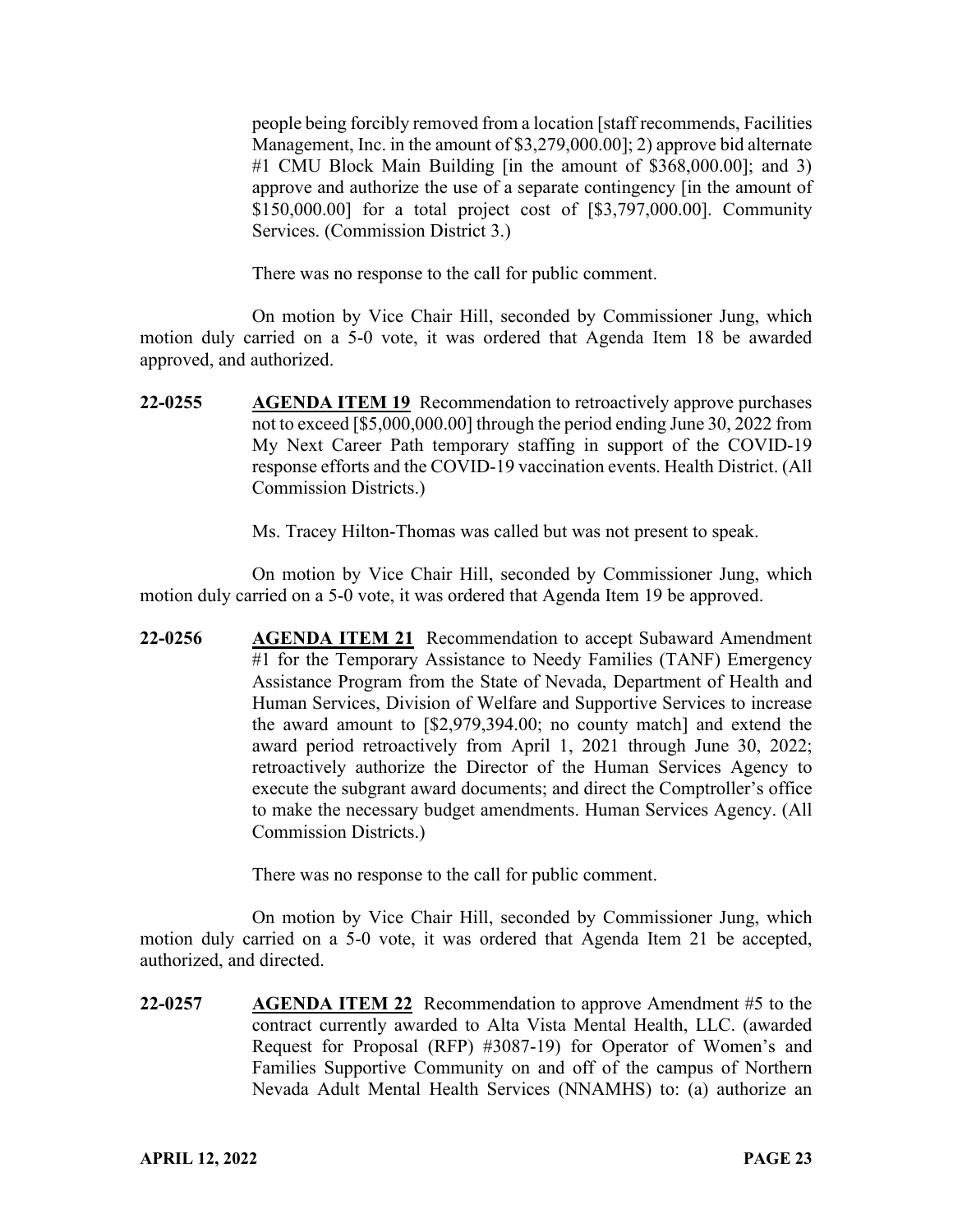increase in the amount of [\$28,878.45] to support increased staffing needs, for a total payment amount of [\$664,790.65] retroactive March 1, 2022 through June 30, 2022; (b) authorizes an increase in the amount of [\$86,635.37] to support increased staffing needs, for a total payment amount of [\$722,547.57] to the remaining two (2) renewal periods; and if approved authorize the Purchasing and Contracts Manager to execute the Amendment and revise the Purchase Order. Human Services Agency. (All Commission Districts.)

There was no response to the call for public comment.

On motion by Vice Chair Hill, seconded by Commissioner Jung, which motion duly carried on a 5-0 vote, it was ordered that Agenda Item 22 be approved, authorized, and executed.

**22-0258 AGENDA ITEM 23** Recommendation to approve an Agreement for Professional Services between Washoe County and Aramark Services to provide laundry services including bedding, towels, mops and laundry carts as needed for the Nevada Cares Campus for an initial fourteen (14) month term [not to exceed \$350,000.00]; authorize the Purchasing & Contracts Manager to execute the agreement beginning May 1, 2022, through June 30, 2023 with the option to renew for three (3) one-year periods thereafter up to \$300,000.00 annually. Manager's Office. (All Commission Districts.)

There was no response to the call for public comment.

On motion by Vice Chair Hill, seconded by Commissioner Jung, which motion duly carried on a 5-0 vote, it was ordered that Agenda Item 23 be approved, authorized, and executed.

**22-0259 AGENDA ITEM 25** Recommendation to approve the reimbursement of costs incurred by the City of Reno, the City of Sparks, Truckee Meadows Fire and Rescue, the Washoe County Department of Alternative Sentencing, and the Washoe County Sheriff's Office for expenses related to and in support of the Enhanced 911 Emergency Response System and portable event recording devices, as recommended by the 911 Emergency Response Advisory Committee on February 10, 2022, in an amount not to exceed [\$653,400.72] as specified within the adopted Enhanced 911 Fund's operating budget. Technology Services. (All Commission Districts.)

There was no response to the call for public comment.

On motion by Vice Chair Hill, seconded by Commissioner Jung, which motion duly carried on a 5-0 vote, it was ordered that Agenda Item 25 be approved.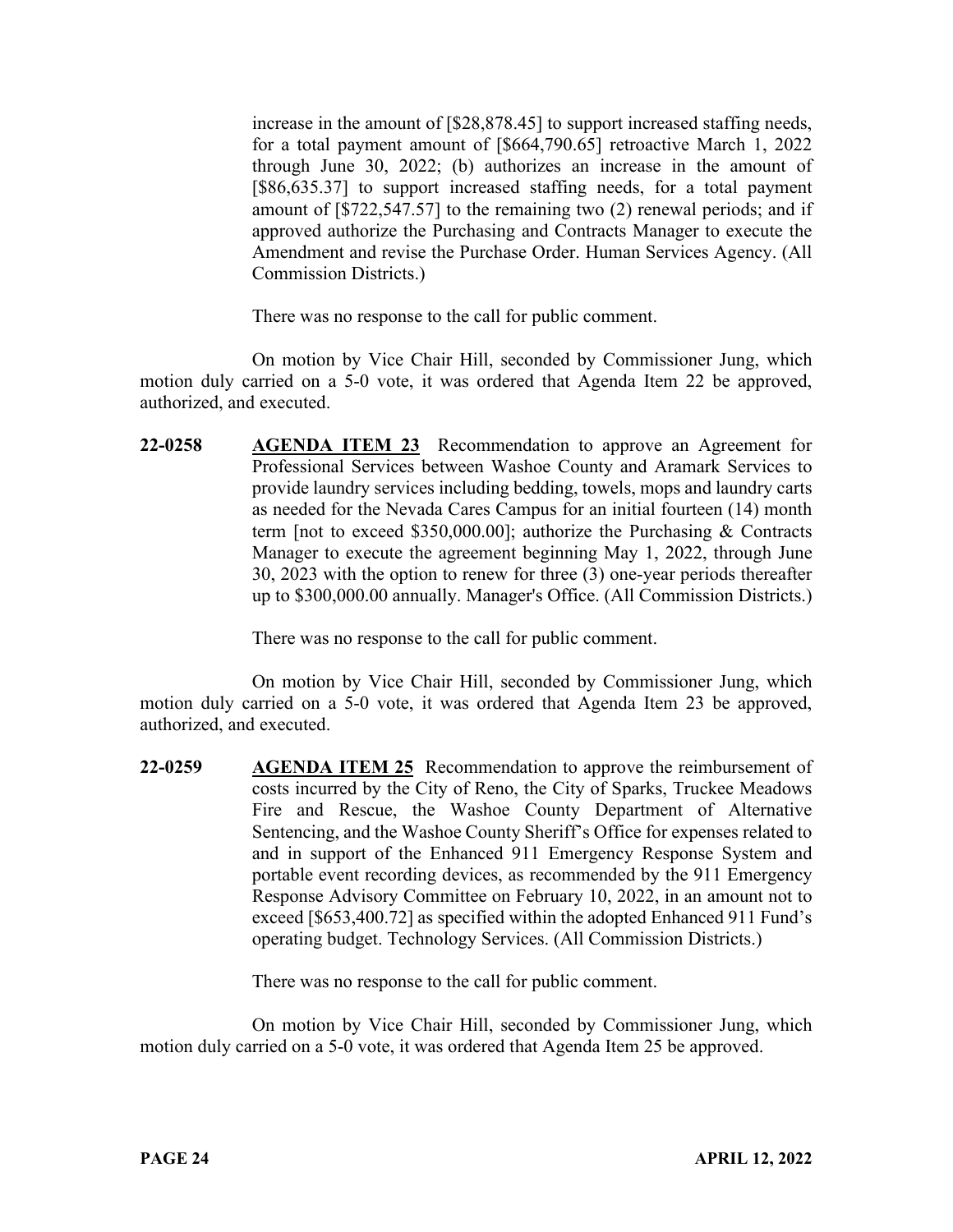**22-0260 AGENDA ITEM 26** Recommendation to approve the acceptance of the State General Fund appropriation referenced in Assembly Bill (AB) 321, from the Secretary of State, Governor's Office of Finance in the amounts of [\$690,237.52] for postage, ballot stock and postcards; [\$71,257.50] for ballot drop boxes, fire suppression kits and envelope sorters; [\$159,000.00] for ballot sorters for the purpose of carrying out the provisions of AB 321. No match required. The award period is retroactive from March 2022 through June 30, 2022. Any remaining balance of the appropriation must not be committed for expenditure after June 30, 2022 and any remaining funds not spent in accordance with AB 321 must be reverted back to the State General Fund on or before December 31, 2022. If approved, direct the Comptroller's Department to make the necessary budget amendments. Registrar of Voters. (All Commission Districts.)

Ms. Tracey Hilton-Thomas was called but was not present to speak.

On motion by Vice Chair Hill, seconded by Commissioner Jung, which motion duly carried on a 5-0 vote, it was ordered that Agenda Item 26 be approved and directed.

\* \* \* \* \* \* \* \* \* \* \*

Chair Hartung mentioned Agenda Item 27 would be pulled from the agenda, but the appellant said they would go ahead with the item.

- \* \* \* \* \* \* \* \* \* \* \*
- **22-0261 AGENDA ITEM 10** Introduction and first reading of an Ordinance pursuant to Nevada Revised Statutes 278.0201 through 278.0207 adopting a development agreement between Washoe County and LANSING - ARCUS LLC for Prado Ranch North, a residential subdivision originally approved in 2018 (WTM18-002), to extend the recording of the first final map from September 11, 2022 to September 11, 2024. The approved subdivision is a 490-lot, single-family residential, common open space subdivision as authorized in Article 408 of the Washoe County Development Code.

The location is adjacent to Lemmon Valley Drive, north of Nectar Street and adjacent to Chickadee Drive and Sand Pit Road and is comprised of 6 parcels that total approximately 154.65 acres. The parcels are located within the North Valleys Area Plan within Washoe County Commission District No. 5. (Assessor's Parcel Numbers (APN) 080-723-01, 080-723-02, 080- 723-03, 080-721-03, 080-721-04, & 080-721-05).

If approved, schedule a public hearing, second reading and possible adoption of the ordinance for May 10, 2022, further authorize the Chair to execute the final Development Agreement. Community Services. (Commission District 5.)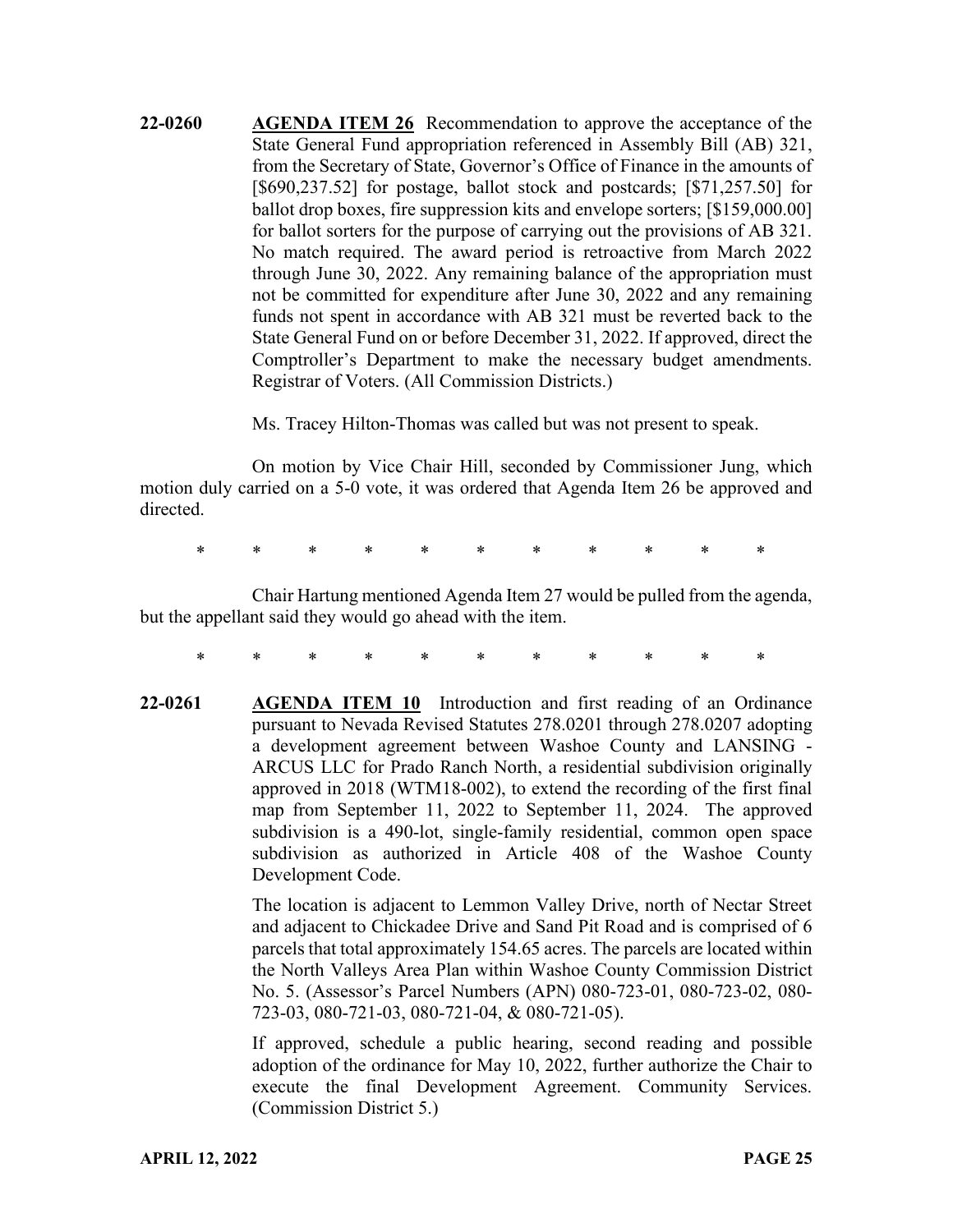Jan Galassini, County Clerk, read the title for Bill No. 1874.

Chair Hartung noted the reason for this item was the elevation and widening of Lemmon Valley Drive.

There was no response to the call for public comment on this item.

Bill No. 1874 was introduced by Commissioner Lucey, and legal notice for final action of adoption was directed.

**22-0262 AGENDA ITEM 11** Introduce and conduct a first reading of an ordinance amending the Washoe County Code at Chapter 110 (Development Code), Article 324, by repealing sections 110.324.50(e)(11) and 110.324.50(f)(9) related to placement standards for new monopole antennas and lattice towers regulating emergency service communication facilities which are owned and operated by governmental agencies; and by adding a new section governing Emergency Service Communication Facilities which shall be permitted in all regulatory zones with an approved special use permit, and which addresses requirements for: a. General; b. Application; c. Exemptions; d. Findings; e. Right-of-Way; f. Height and Standards; g. Fencing; and h. Antenna Types; and all matters necessarily connected therewith and pertaining thereto.

> If supported, set the public hearing for second reading and possible adoption of the Ordinance for April 26, 2022. Community Services. (All Commission Districts.)

Jan Galassini, County Clerk, read the title for Bill No. 1875.

There was no response to the call for public comment on this item.

Bill No. 1875 was introduced by Commissioner Lucey, and legal notice for final action of adoption was directed.

**22-0263 AGENDA ITEM 12** Introduce and conduct a first reading of an ordinance amending Washoe County Code Chapter 110 (Development Code), Article 319, Short Term Rentals (STRs) by amending various sections in order to: (1) change the requirements for processing a tier 3 STR application (an STR application that allows over 20 persons in one residence) from an administrative permit approved by the Board of Adjustment to a special use permit approved by the Planning Commission; (2) exclude overflow parking spaces in condominium or multi-family complexes in the calculation of required parking spaces; (3) require the STR property owner(s)' notarized certification to include an attestation that the subject STR property is covered by insurance that provides for a minimum of \$500,000 liability coverage per occurrence; (4) repeal the requirement to submit a certificate of insurance; (5) provide that a bear box is required in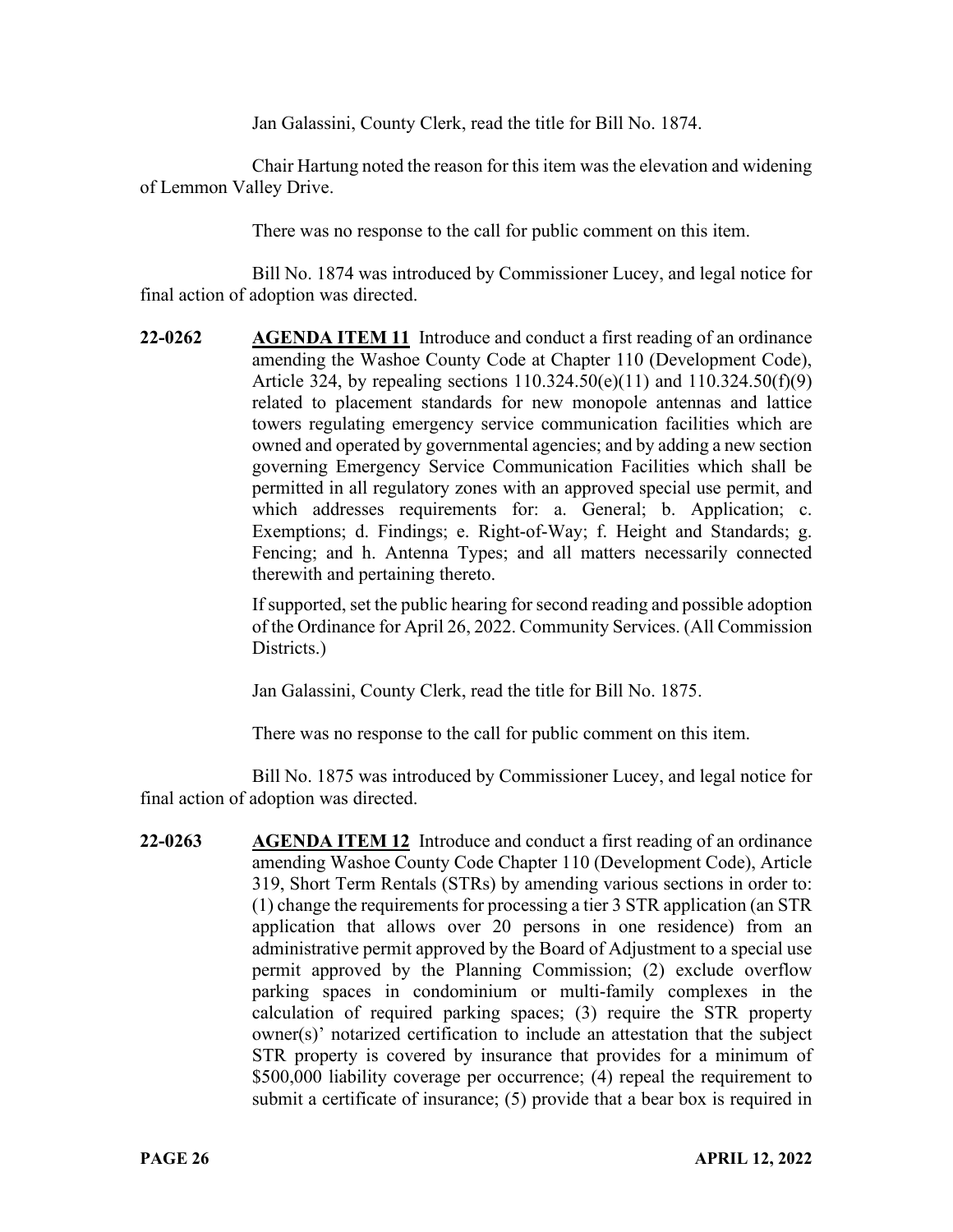the Incline Village General Improvement District's service territory following two confirmed trash violations; (6) modify the maximum occupancy calculation from one occupant for every 200 square feet of habitable space to two (2) occupants for each legally permitted bedroom, with the remainder of the home (excluding bedrooms) calculated as one occupant for every 200 square feet of habitable space; and all matters necessarily connected therewith and pertaining thereto.

If supported, set the public hearing for second reading and possible adoption of the Ordinance for May 10, 2022. Community Services. (All Commission Districts.)

Jan Galassini, County Clerk, read the title for Bill No. 1876.

Commissioner Jung expressed her support for the changes to the short-term rental (STR) policies and ordinances. She thought this item was a great clean-up of the code and an opportunity for staff to get a better understanding of the program. She knew the STRs would appear before the Board in many different iterations and the Board wanted to see how best to manage the program. She said staff had not had long to establish the program because of everything that occurred the prior year, so she thought it prudent to give the program an entire season before making major changes. She thought the program had the potential of being a model program. She said many of Washoe County's policies had been replicated by jurisdictions around the Lake. She noted Douglas County recently had some litigation and it replicated many of Washoe County's fine, fee, occupancy, and inspection policies. She complimented staff and thanked the Board for supporting the STR program. She looked forward to seeing how the County could continue to make the program work for both tourists and residents.

Chair Hartung reminded the Board that Items 10, 11, and 12 would not be voted on at this time. The items were first readings which would be introduced by one member of the Board and voted on at a second reading during a future meeting.

Commissioner Herman stated she would have an issue with both Agenda Items 10 and 12, but she would discuss that during a future meeting.

Ms. Galassini said the second reading for bill number 1874 would be on May 10, bill number 1875 on April 26, and bill number 1876 on May 10.

On the call for public comment, Ms. Judith Miller said she had hoped for a limit to STRs for several years. She wished more of the younger County residents could attend the meeting to speak about this item, but they had to work. She read several social media posts about local residents who were looking for places to live in Lake Tahoe or Incline Village. She opined the influx of STRs and of proposals to increase occupancy would result in almost every rental being qualified for at least ten occupants. She noted a housing study had been performed in September 2021 and that STRs contributed to the employee housing shortage.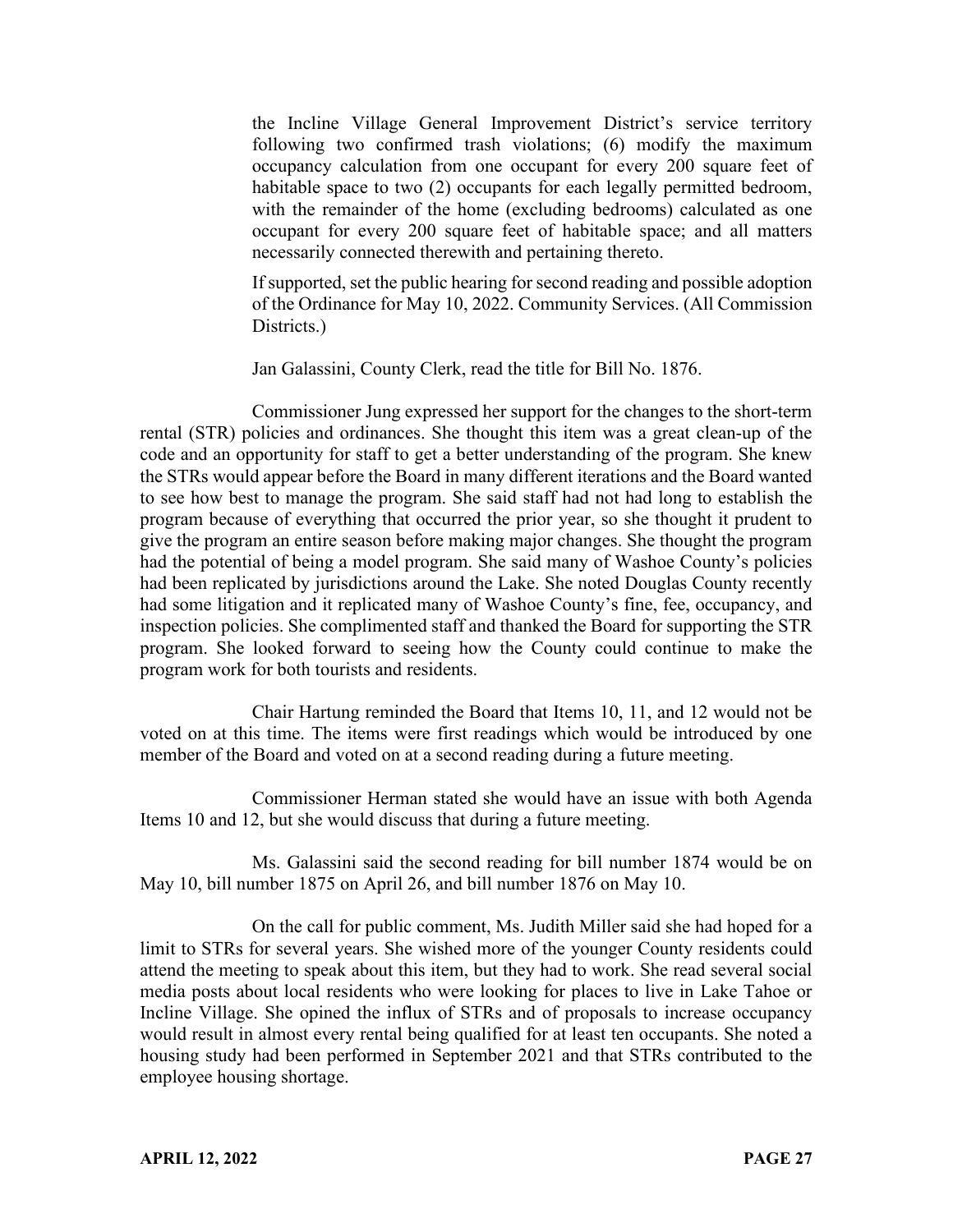Ms. Galassini said she received 28 emailed public comments regarding Item 12, which she placed on the record.

Bill No. 1876 was introduced by Commissioner Lucey, and legal notice for final action of adoption was directed.

\* \* \* \* \* \* \* \* \* \* \*

Chair Hartung asked whether Agenda Item 24 would be heard. County Manager Eric Brown stated the item had been pulled.

\* \* \* \* \* \* \* \* \* \* \*

**22-0264 AGENDA ITEM 27** Public Hearing: Appeal of the Washoe County Board of Adjustment's denial of Variance Case Number WPVAR21-0004 (Birta Front Yard Setback Reduction) which sought a variance to reduce the required front yard setback from 15 feet to 8 feet to facilitate the addition of a two-car garage and a one-car carport at ground level and a new master bedroom suite on the floor above.

> The applicants are Robert and Diana Birta, the project is located at 919 Jennifer Street, at its intersection with Bridger Court in Incline Village. The Assessor's Parcel Number is 125-361-12. The parcel of land is approximately 0.32 acres in size with a master plan designation and regulatory zone of Incline Village #5, within the Tahoe Area Plan. Variances are authorized in Article 804 of the Washoe County Development Code. Community Services. (Commission District 1.)

Senior Planner Roger Pelham asked whether the Board wanted to hear the extended presentation or the abbreviated presentation. Chair Hartung asked for the abbreviated presentation.

Mr. Pelham conducted a PowerPoint presentation, a copy of which was placed on file with the Clerk. He reviewed slides with the following titles: WPVAR21- 0004 (Birta Front Yard Setback Reduction); Request; Vicinity Map; Overhead Photo; Site Plan; Proposed Building Elevation; Floor Plan, Street Level; Proposed New 3rd Floor Plan; Project Evaluation (2 slides); Exceptional Narrowness; Exceptional Topography; Extraordinary and exceptional; Project Evaluation (4 slides); Other Options for Garages; Conditions of Approval; Public Notice; Variance Findings of Fact; BOA Action; Recommendation; Possible Motions (2 slides); and Questions.

Mr. Pelham noted staff only had the ability to evaluate the landform itself for exceptional variances. He said the lot width was greater than the minimum width, the slope of the lot was not exceptional, and the easements were similar to surrounding parcels. He indicated the property had no exceptional narrowness, shallowness, or shape, so staff was not able to recommend approval and the Board of Adjustment (BOA) agreed. He stated that granting the variance may impair the intent of the development code which limited the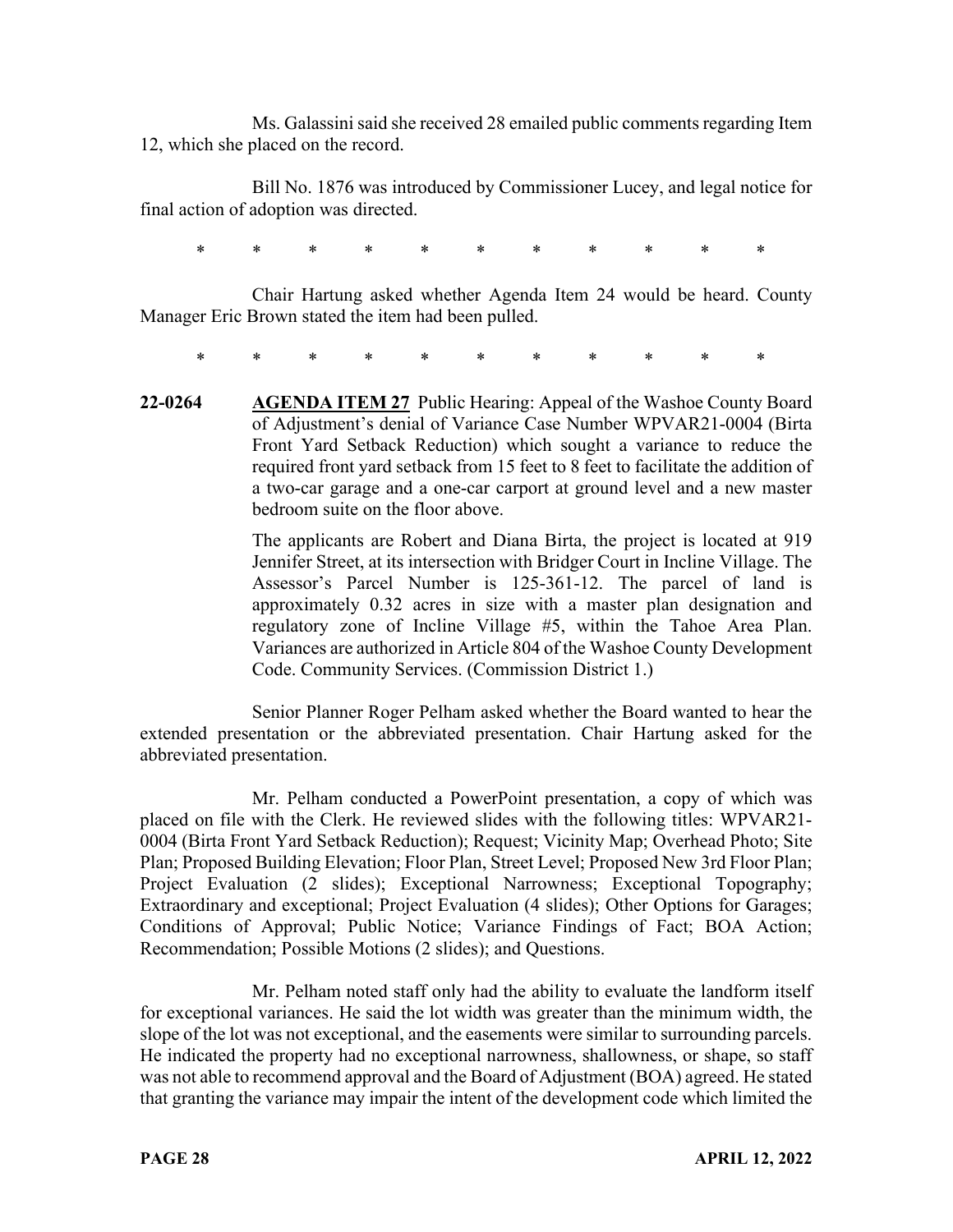granting of variances when special circumstances existed. He said the Tahoe Regional Planning Agency (TRPA) code was applied to all similarly situated parcels.

Chair Hartung indicated the appellant would be allotted ten minutes to present their appeal.

Mr. Wayne Ford displayed a document, a copy of which was distributed to the Board and placed on file with the Clerk. Mr. Ford stated there were seven lots adjoining the property, which were omitted from the record but had similar variances. He said the seven lots had front-yard setbacks restricted beyond the norm for the subdivision. He stated hardship had been defined over the years along Jennifer Street and the TRPA had evolved. He noted he had been a designer for over 30 years. He spoke about the alternatives suggested by Mr. Pelham, asserting those alternatives would not work. He said a garage could not be placed next to a bedroom, and the suggestion of having the front wall 50 percent removed would be an excessive development impact on the house. He stated the TRPA wanted the least impact on the area when building a garage and a driveway, including removing the least number of trees. He said Mr. Pelham's suggestions would require the removal of twice the number of trees. He mentioned that long driveways on the north side of the building would not work and trying to attach a garage under a shed roof was a poor design idea. He advocated for moving vehicles off the street by adding a garage to the front of the house. He said the owners were long-term residents with a growing family who wanted to be part of the community. He noted the 60-foot property line was the controlling criteria in the staff report, but the other variances had smaller property lines over the years. He mentioned that Mt. Rose Highway was designated a scenic byway and part of the directive of a scenic byway was to have fewer man-made structures being built along the scenic corridor. He said this directive had been used as a finding for approval of a variance in the past, but Mr. Pelham's suggestions would require more development along the scenic byway. He stated that extending to the side yard as suggested would impact neighbors and many side yard variances were denied. He said 1 percent of the property area would be varied. He asked the Board to restore the variance so the garage could be built. He stated street parking created a hardship because removing snow from around their vehicles after a storm took a significant amount of time.

Chair Hartung mentioned he received four letters from neighbors who supported the variance.

Commissioner Lucey asked for confirmation of the street address for the subject property and the size of the lot. He asked about the location of the proposed garage. Mr. Ford reviewed slide E6 pointing out the location of the garage and the carport. He said the setback would be 15 feet and he noted other setbacks in the area were down to 10 feet, so this variance was not overreaching.

Commissioner Lucey observed that many of the homes in that area dealt with challenges because of the way the lots were situated, noting the topography did not always align with the parcel map. He mentioned snow plowing could be difficult so having vehicles off the street in garages or driveways would be safer. He asked about the master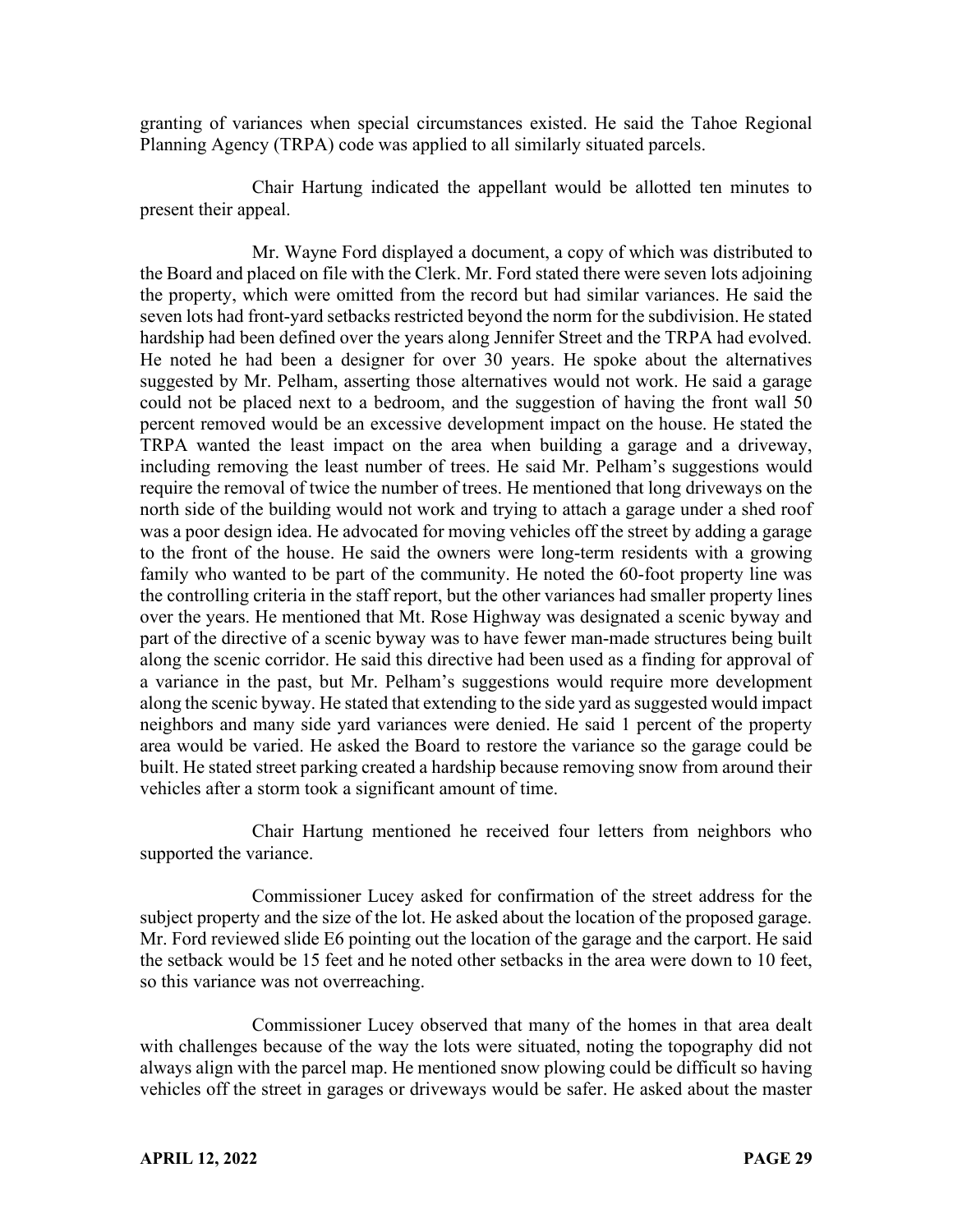bedroom expansion mentioned in the application. Mr. Ford pointed to the master bedroom location saying it would match the existing roof of the home.

Commissioner Lucey asked whether a driveway existed currently. Mr. Ford said it did and the driveway slope would conform with the County standards and would be away from the County's right of way. Commissioner Lucey asked about the total square footage being proposed for the expansion and about the 1 percent encroachment. Mr. Ford said the garage would be 20 feet by 22 feet, the carport 12 feet by 20 feet, and the master bedroom and bath above that, so approximately 1,800 square feet. He said the encroachment into the front yard setback would be 1 percent of the total lot area.

Commissioner Herman observed this request was similar to requests that were approved by the Board in the past. She said she would be in favor of approving the variance.

Chair Hartung expressed frustration with setbacks, noting that setback variances were director's modifications in the past and never went before the BOA or the Board. He acknowledged variances were in the code. He opined the question was whether the variance would harm anyone, noting four neighbors had sent letters of support. He asked for clarification on the slope. Mr. Pelham said the slope from the front of the property line to the back of the property averaged approximately 13 percent. He stated a slope of 0 to 15 percent was considered unconstrained, 15 percent to 30 percent was managed, and more than 30 percent was considered constrained under the regional plan.

Chair Hartung opined that 13 percent was a significant slope. Mr. Pelham noted a driveway could have a slope of up to 14 percent. Mr. Ford noted the location of the driveway allowed for a slope of 2 percent, 3 percent, and 4 percent based on the elevation. He pointed to the map noting the road sloped about 12 percent to 14 percent at times. He said the driveway would be leveled out to control water and ice and make it safer.

# **2:45 p.m. Commissioner Lucey left the meeting.**

Chair Hartung observed that trying to put the garage in the back of the property would require removing trees. Mr. Ford said the back of the property was inaccessible.

Chair Hartung mentioned residents in that area were encouraged to get their vehicles off the street and not park in the open space. He asked about the nature of the setbacks and how they benefitted the community. He noted the property was not a regional road. Mr. Pelham said, in general terms, building setbacks were intended to create space between dwellings so they could have light and air, to allow more space on the roadway, and prevent a tunnel effect. He stated the setbacks for this property were recorded on the final map as part of the subdivision itself. He noted the staff report included a table that showed the setbacks for this parcel of land and several adjacent parcels. He said setbacks in that area were based upon the size of the parcel and the area plan, noting the Tahoe Area Plan (TAP) was updated the prior year. He stated this parcel was approximately one-third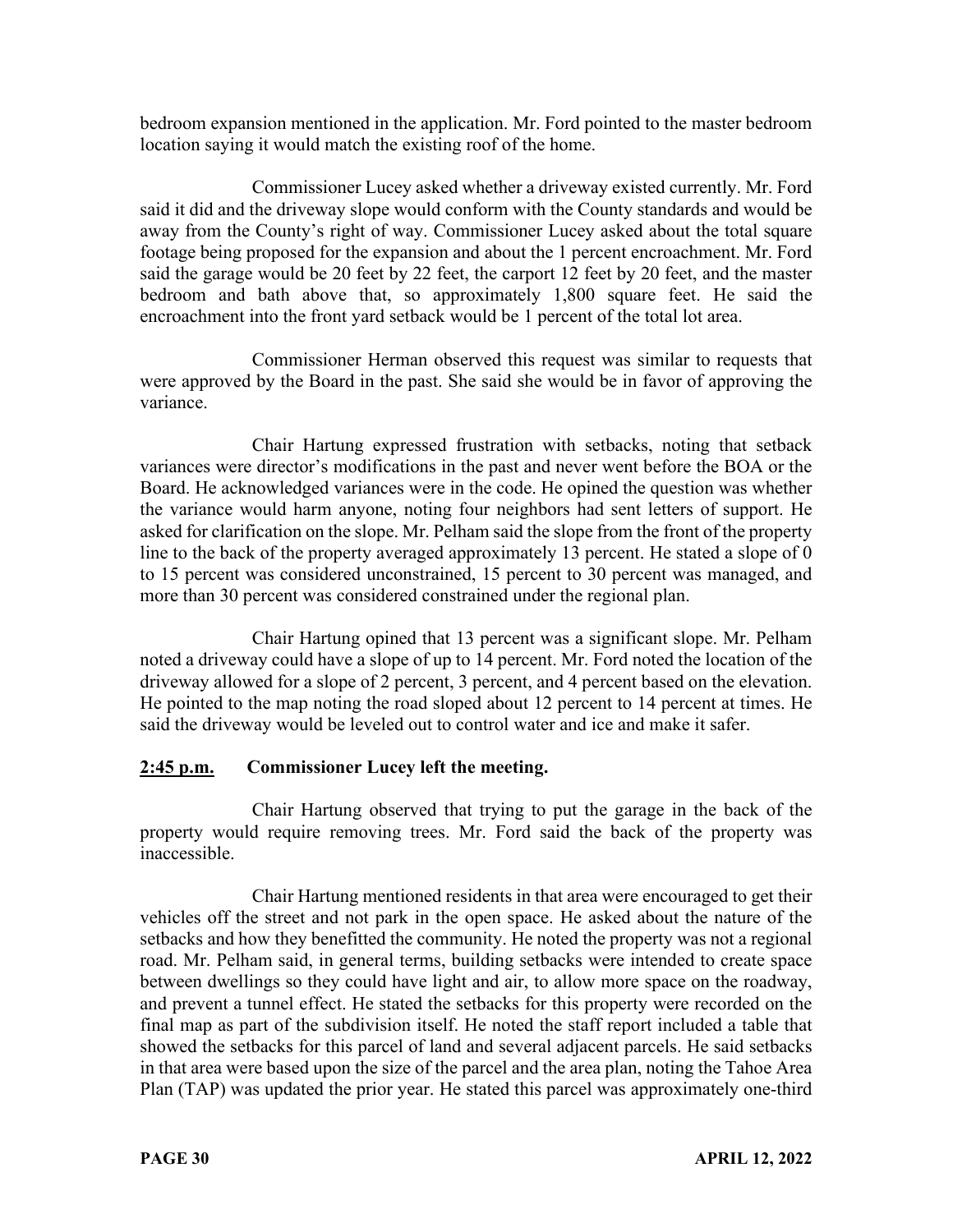of an acre; generally, the setbacks in that area were 20 feet on the front, rear, and either side of the building, but for this lot, the setback was 15 feet in the front.

On the call for public comment, County Clerk Jan Galassini advised the Board she received four mailed public comments, which would be placed on the record.

Mr. Robert Wilson said the neighborhood would be enhanced if the variance was granted. He stated that the house was one of the most presentable homes in that part of the neighborhood. He thought the encroachment due to the angle of the home was unfortunate, noting other homes encroached more. He expressed support for the variance saying it was the most economical way to put a garage in that location. He observed that getting cars off the street was a priority.

Ms. Diana Birta, the owner of the subject property, said she was a 16-year resident of Incline Village. She spoke about her country of birth and her reasons for immigrating to the United States. She said her family of five needed the garage and the extra bedroom because the home had only three bedrooms. She noted this house was a family home, not an investment property. She mentioned other neighbors had applied for variances that had been approved.

Vice Chair Hill noted State law had very strict rules on variances. She said she was prepared to grant the variance because of what had happened on the street. She expressed concern about variances and asked staff to agendize an item to discuss the issue, the importance of setbacks in that area, and possible changes to the TAP if needed. She wanted to clarify setbacks so residents would not be required to spend money for a variance appeal, which she thought was unnecessary bureaucracy when the right code requirements could be established. She was concerned about going against State law, so she thought future discussion about writing the policy and reviewing the TAP was needed.

Chair Hartung thought several area plans needed their variances examined. He said a blanket overlay of setbacks was sometimes nondescript and he did not see the use of them.

Vice Chair Hill noted new neighbors and new owners would come into the area and the Board might have future complaints about parking in a driveway that was not long enough. She said she heard about code enforcement issues between neighbors in other parts of Lake Tahoe, so she wanted to be clear about those issues and do some better planning. Planning Manager Trevor Lloyd acknowledged Vice Chair Hill's comments and agreed it was a frustration that staff had for years. He said standards had been relaxed three times in the past five or six years to expand flexibility.

Vice Chair Hill thought there were opportunities for the County to do better. She acknowledged it was difficult to plan in the Tahoe area, and as Commissioner Herman mentioned, many variances had gone before the Board. She wanted to improve transparency for future homeowners.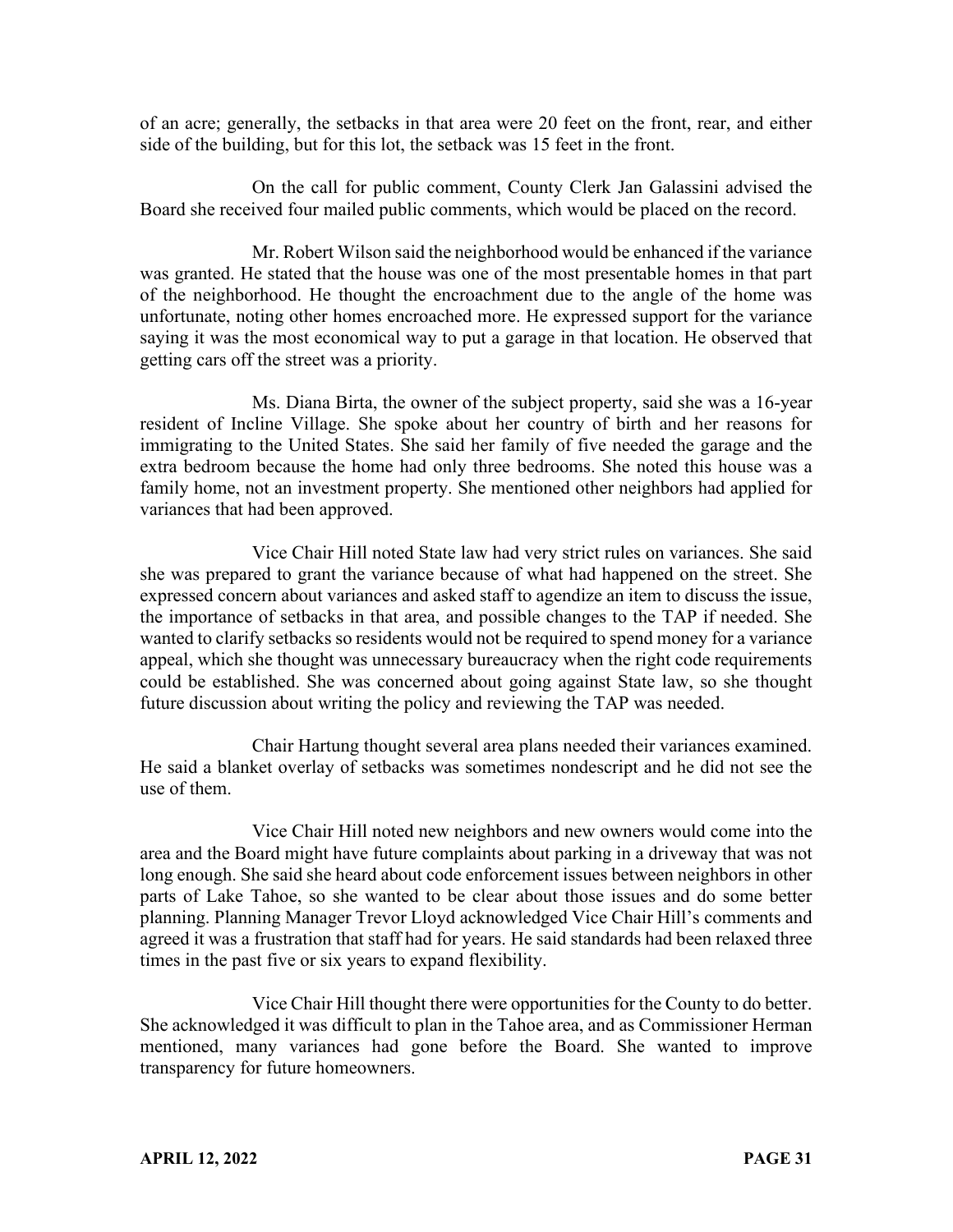Commissioner Jung said she would support the member of the Board whose district the property was in, and she approved of the direction Vice Chair Hill was moving toward. She stated she would not like for Ms. Birta and her family to miss out on something that had not been consistently applied to other neighbors. She encouraged the Board to become more educated on setbacks, conformance, and policies recommended by staff that residents could depend on. She thought the Board needed to resolve this issue in the next five to ten years for fairness and conformance.

On motion by Vice Chair Hill, seconded by Commissioner Jung, which motion duly carried on a 4-0 vote with Commissioner Lucey absent, it was ordered that the decision of the Board of Adjustment be overturned and the variance be approved as listed in the staff report.

## **22-0265 AGENDA ITEM 28** Public hearing: Appeal of the Washoe County Board of Adjustment's denial of:

- 1. Special Use Permit Case Number WSUP21-0036 (Silver Circle Ranch) to allow for a commercial horse boarding stable for 25 horses and for grading of 6,000 cubic yards for an indoor riding arena; and
- 2. Administrative Permit Case Number WADMIN21-0016 (Silver Circle Ranch) for an 11,580 SF indoor riding arena structure that is larger than the existing 1,120 SF main residence

The applicant for the special use permit and administrative permit is Pro Pony LLC, owner of 3400 Holcomb Ranch Lane (APN: 040-670-12).

There are two appellants: (1) the applicant Pro Pony, LLC, and (2) Michael Cabrera on behalf of Jill Brandin.

The Board of County Commissioners (Board) may affirm, reverse or modify the decision of the Board of Adjustment. If the Board modifies or reverses, it may remand the matter back to the Board of Adjustment with instructions. Community Services. (Commission District 2.)

Planner Julee Olander conducted a PowerPoint presentation, a copy of which was placed on file with the Clerk. She reviewed slides with the following titles: Background; Request (2 slides); Stables Background; Evaluation; Map; Traffic & Parking; Grading; Modifications; Parcels within 1,000 feet; Reviewing Agencies; and Findings & Motions.

Commissioner Jung asked for confirmation that the applicant, Silver Circle Ranch (SCR) was encouraged to apply for a special use permit (SUP) but it was not required Ms. Olander said that was correct, the business license had existed for several years, but staff recommended the license be updated. She stated the current license was for boarding an unlimited number of horses, so staff recommended that SCR determine the maximum number of horses it wanted to board at the facility and a few other items such as frequency and timing of lessons. Commissioner Jung asked what would have happened if SCR decided not to accept the suggestion. Ms. Olander said SCR could have just applied for the administrative permit, but the SUP would bring SCR up to the current code. She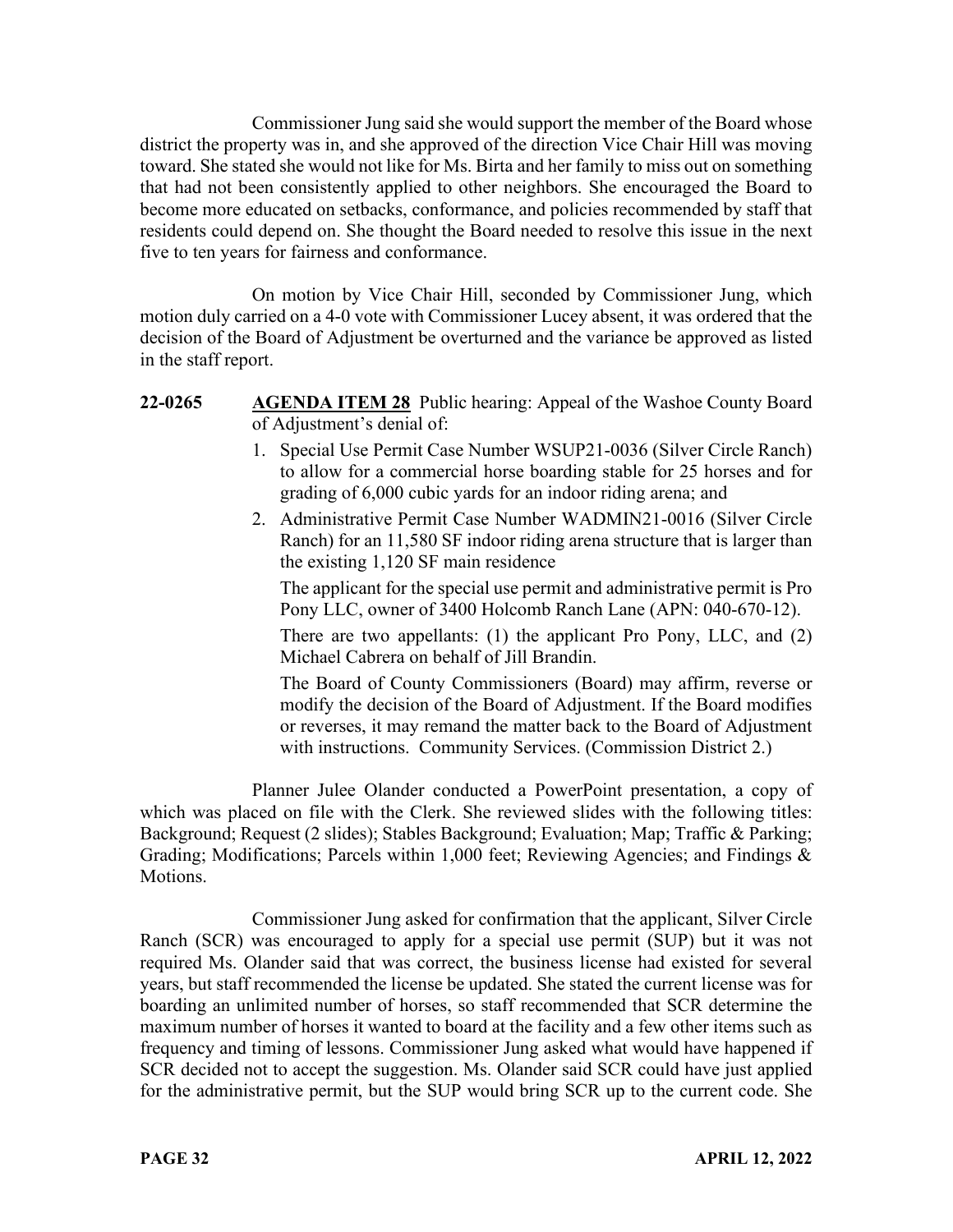said SCR could continue with the current business license with unlimited horses.

Chair Hartung asked about the grading component of the SUP. Ms. Olander said SCR would require the SUP for the grading of the indoor arena and the administrative permit for the arena itself. Chair Hartung asked about drainage requirements, whether the property was located in a flood zone, and whether the grading would result in any additional water flow off the property. Ms. Olander said the property was not in a flood zone but there was a low spot on the property. The grading would raise the low spot and level out the property at the location where the indoor arena would be situated. She said the grading would not increase flow off the property and the grading permit would ensure that no drainage issues were caused by the grading.

Chair Hartung asked about manure disposal. Ms. Olander understood Animal Control and possibly the Health Department would manage that issue, but she believed SCR indicated the manure was removed at least weekly, so it was not stored onsite. Chair Hartung asked for confirmation about the additional daily trips expected on Holcomb Ranch Lane. Ms. Olander said SCR estimated an additional 10 to 12 trips per week. She noted Holcomb Ranch Lane and Lakeside Drive were Nevada Department of Transportation (NDOT) roads and not part of Washoe County's jurisdiction. She said she contacted District 2 to express concerns about Holcomb Ranch Lane, but she believed there were no planned improvements on that roadway.

Attorney Alex Velto conducted a PowerPoint presentation, a copy of which was placed on file with the Clerk. He reviewed slides with the following titles: Silver Circle Ranch's Request; Silver Circle Ranch's Goals in Request; The property's historic use will not change; The property was always intended to be used as a commercial stable; letter from Scott Greene; Required findings; picture; Perspective is important; Required findings (2 slides); Images (4 slides); Site Suitability; Required findings; and The project is designed.

Mr. Velto said SCR had done everything possible to produce a building in an area of the property that was the most discreet and least obstructive to the neighbors. He stated SCR had taken steps to be a good neighbor and take neighbors' concerns into account. He indicated the property was a commercial stable with a business license for an unlimited number of horses. He said SCR could continue to operate in a similar fashion in perpetuity if not for the SUP being considered by the Board. He stated the property's historic use would not change; it was always intended to be used as a commercial stable. He said the required grading would alleviate some of the flood concerns. He spoke about building heights in the neighborhood which tended to be higher. He stated the only property improvements necessary were the conditions applied by staff. He trusted staff's conditions because they had thoroughly vetted the project. He said SCR was committed to proper manure storage and explained the manure would be stored on a cement or asphalt pad with drainage into a septic system to avoid water contamination.

Mr. Velto stated SCR was willing to accept some of the proposed conditions. He said addressing some of the neighbors' concerns was difficult and SCR only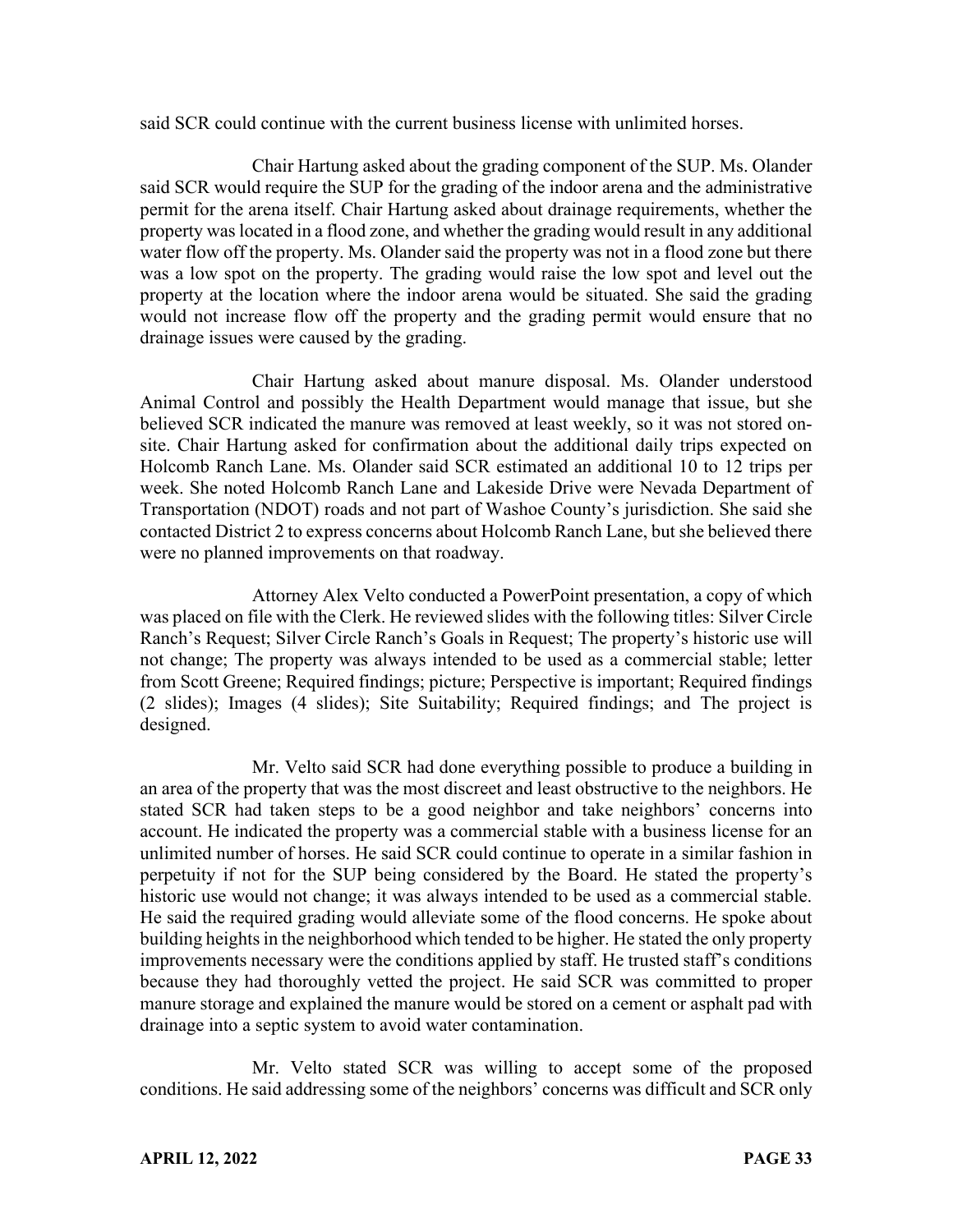received notice of the proposed conditions earlier in the day. He remarked that many of the conditions would prevent the property from being able to serve the community and would make the project impossible, so he preferred to look at the conditions proposed by staff. He noted the outdoor lighting would be removed because it would not be needed once the building was in place. He said SCR would commit to the condition about traffic, and some of the other conditions proposed by Mr. Gordon, but not all of them. He mentioned the location of the building was the most reasonable because some very old and important trees were located further back on the property. He indicated moving the building further back would also impede fire access and noted all activities that would be performed with the SUP were already taking place.

Chair Hartung asked for confirmation that there was established use, but not with an established building. Mr. Velto said that was correct, the established use was the commercial activity that would allow for unlimited horses. He spoke about the many boarding agreements, business licenses, and letters regarding commercial activity. He noted that not approving the project would not make the project go away because the commercial stable would continue to operate. He said SCR applied for the SUP because it wanted to be a good neighbor, but it could have placed a building anywhere on the property, removed the existing residence, and attached an apartment to the building.

Attorney Garrett Gordon conducted a PowerPoint presentation, a copy of which was placed on file with the Clerk. He reviewed slides with the following titles: Introduction; Required Legal Findings; Site Is Not Grandfathered; Blank Canvas; Commercial Stables May Not Hold Events; Prohibited in HDR (2 slides); Commercial Stables May Not Hold Events; Secondary Access Point; Secondary Access Point (2 slides); Building Massing (2 slides); Environmental Impact; Washoe County Code; UDS Bar, LLC; Proposed Conditions (3 slides); Nevada Kids & Horses; and Proposed Conditions (5 slides).

Mr. Gordon said he was not proposing the project be abandoned; he would present reasonable conditions to satisfy neighbors. He noted SCR was not continuing with the grandfathered status since it was proposing an expansion of services and a nonconforming use permit. He said the proposed project would go beyond the commercial stable and would bring in an outdoor entertainment venue. He reviewed the use types allowed and use types prohibited in High-Density Rural (HDR) zoning. He said the County Code indicated one non-conforming use could not be changed to another. He noted the Board approved another commercial stable on Rhodes Road for which events with competitions and spectators were prohibited. He spoke about the access point off of a State highway noting State law required 660 feet of spacing. He mentioned the SUP stayed with the land and the current owner could sell the property. He said the commercial stable on Rhodes Road set a precedent for the conditions being proposed for this project. He reviewed his 14 recommended conditions. He asked why the applicant was asking for waivers for commercial standards if they wanted the project to be treated like a commercial building.

# **3:37 p.m. Commissioner Lucey returned to the meeting.**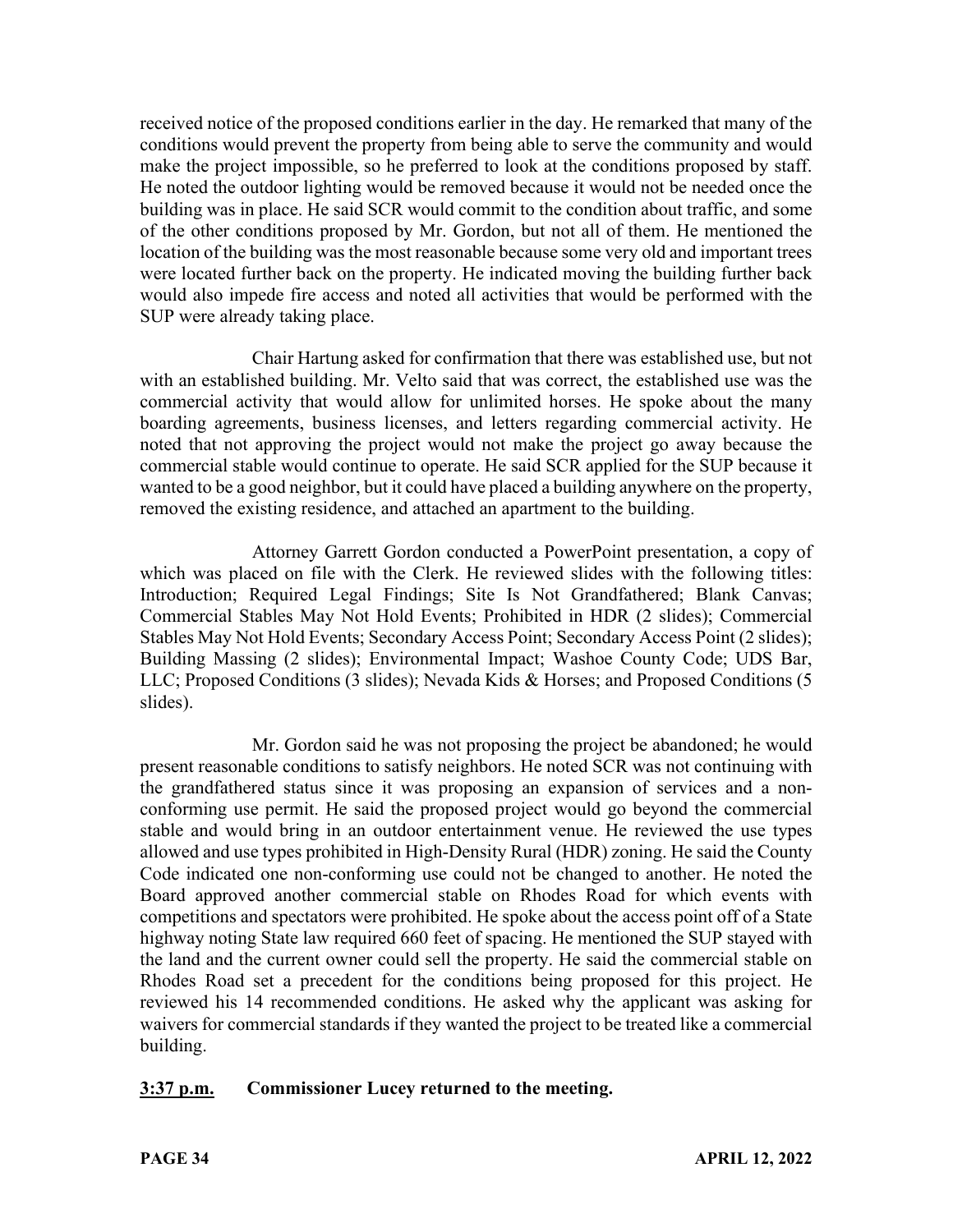Commissioner Herman asked whether Mr. Gordon's argument was that SCR should have gotten the building permit, built it, and lived under its grandfathered rights. Mr. Gordon said his argument was that SCR could keep doing what it was currently doing and withdraw the SUP. He thought the deeper reason for the SUP was that from a legal perspective SCR could not expand an existing non-conforming use. He said SCR applied for the SUP and should be treated like any other commercial stable in the County irrespective of any grandfathered use, which he believed was questionable.

Commissioner Herman said the facility was not unique; other similar and bigger facilities existed, and they were able to use arenas although they likely had no grandfathered rights. She noted the applicant could have placed the building on the hill to present more of a blemish on the neighborhood. She mentioned the State and the Bureau of Land Management classified horse manure as dirt. Mr. Gordon said the neighbors felt strongly about the disposal of manure because property owners had wells and a creek ran through the property. He said the commercial stable on Rhodes Road had manure requirements, so he thought putting similar requirements on this property was reasonable. He stated he would welcome a conversation about placing the building on the hill because it would move it away from the creek. He mentioned the availability of similar venues throughout the County.

Chair Hartung asked whether Holcomb Ranch Lane was considered a State highway. Mr. Gordon said it was an NDOT State highway minor collector.

Commissioner Jung asked whether events were considered entertainment if tickets were sold. She said Assistant District Attorney Nathan Edwards told her no, but she questioned whether the four events a year were truly events. She noted the applicant said they were gatherings for parents to see student progress. She observed the events would not be ticketed and did not sound significant in size. She wanted to know if the right use and conformance requirements were being considered. Ms. Olander said the size of an event needed to be considered because there were different event categories. She said events with 99 people or less would require an event license. She said events held without a license were not legal and code enforcement handled those situations.

Commissioner Jung pondered how the two sides could compromise to provide a functional covered riding arena the neighbors could live with while fulfilling the needs of the community. She said she would follow the direction of the member of the Board whose district this project was in. She believed Commissioner Lucey's district had the most boarding stables of any district in the County. She observed both sides had excellent lawyers and expressed surprise that an agreement had not been reached, but she understood both sides of the issue.

Chair Hartung observed discussions between the two attorneys had taken place and asked whether the project had been settled. Mr. Velto thought some of the conditions proposed by Mr. Gordon put riders' safety at issue and could impede the project. Chair Hartung asked whether the Board needed to give the attorneys another 30 days to settle on the conditions.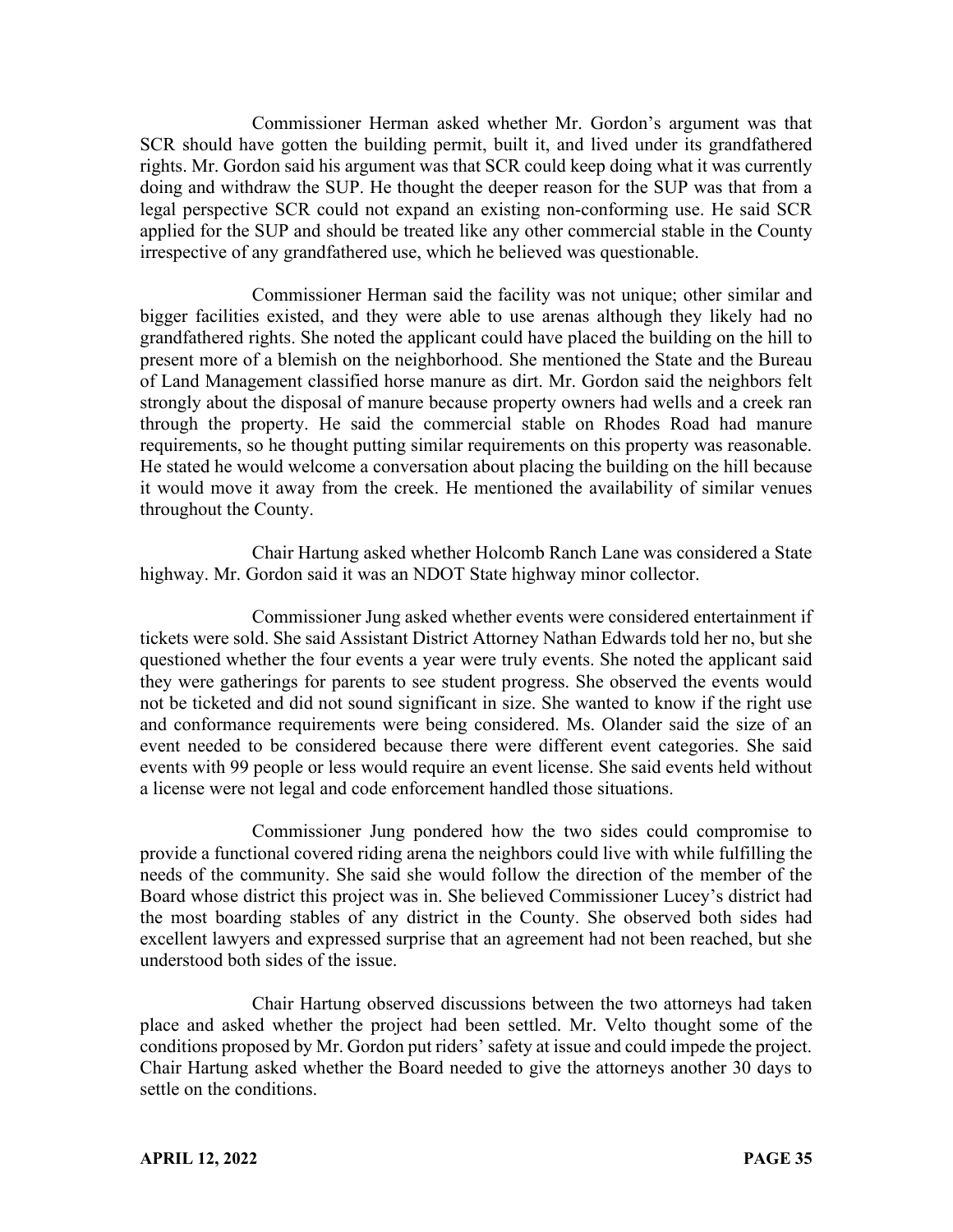Vice Chair Hill expressed interest in hearing the conditions the applicant was agreeable to.

In response to the question about indoor and outdoor entertainment, Mr. Edwards noted the issue to consider was whether the use was allowed in this regulatory zone, which was HDR. He thought the Board needed to consider whether or not the use would constitute indoor entertainment or outdoor entertainment. He said the definition of indoor sports and recreation referred to predominantly participant sports conducted within an enclosed building and indoor entertainment referred to predominantly spectator uses. He thought the applicant expected to hold four showcase-type events per year, so based on the number of events the Board needed to consider whether that would equal the predominant use of the property.

Commissioner Lucey thanked everyone for attending the meeting. He agreed with Chair Hartung's statement about the settlement of this project. He understood that miscommunication created some challenges, and he believed the issues could be easily addressed. He thought some of the requests were unrealistic. He noted there were many stables in District 2, but it did not affect the request for commercial use in a residential area. He said he received Mr. Gordon's conditions the prior evening and had no opportunity to discuss them with Mr. Velto. He thought there was a reasonable path forward, so he suggested the two parties take 30 days to discuss their conditions and reach an agreement instead of having the Board decide for them. He said the item could be re-agendized for an upcoming meeting if Chair Hartung would allow for a 30-day delay. Chair Hartung encouraged both parties to compromise, stating he believed the two parties could compromise on most items. He said the Board could make a decision on any items for which a compromise was not reached.

Commissioner Lucey mentioned SCR would be able to continue doing business if the Board moved forward with a decision and the denial was upheld at this meeting. He said this project was an opportunity for the neighbors to see changes and improvements, so delaying the decision to allow both parties to compromise was in everyone's interest.

Mr. Velto agreed to take 30 days to discuss the project with the other party before returning to the Board. Mr. Gordon concurred on behalf of his group.

Chair Hartung suggested the attorneys endeavor to determine what would work best for everybody.

### **4:04 p.m. The Board recessed.**

### **4:10 p.m. The Board reconvened with all members present.**

Chair Hartung said anyone who wished to make a public comment could do so or they could wait for the item to be heard the following month.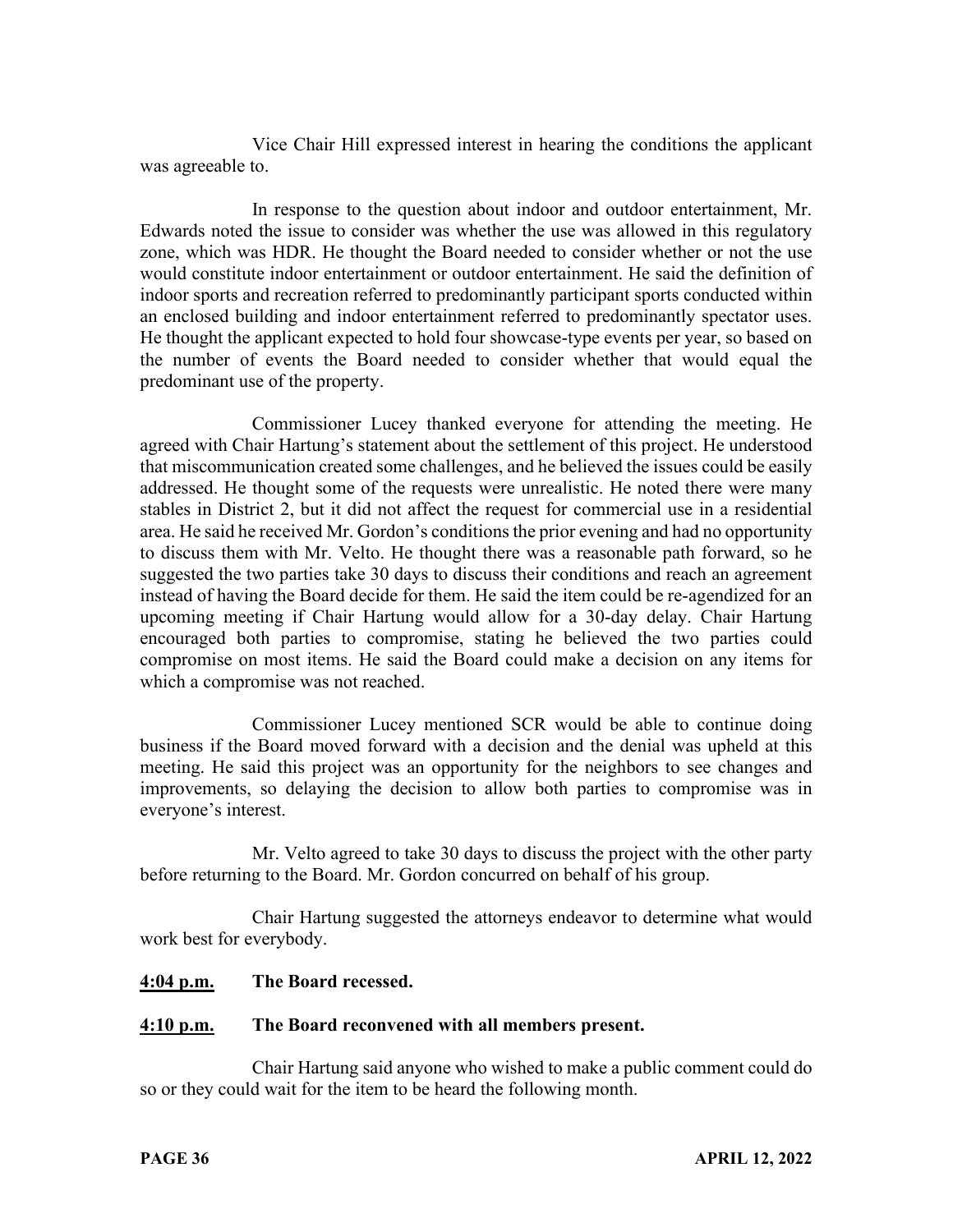Ms. Sandy Scott shared she had come prepared to read the letter she had sent to the Board but had shortened her comments. She noted she heard things discussed during the agenda item that she was not prepared to deal with. She informed she had lived in the area for 72 years and had been a neighbor of the Nelsons. She observed the Nelson's facility had never been used for commercial purposes, stating it was for friends of Mr. Warren Nelson and they were considered guests. Ms. Scott commented she had been involved with horses for a long time and thought the riding academy was a luxury, not a necessity. She believed the riding weather was better outside as opposed to an indoor arena. She expressed frustration about a large industrial steel building being in the middle of a beautiful area. She urged the Board to uphold the decision of the Board of Adjustment in denying the permits.

Mr. Harry Pappas was called but declined to speak.

Mr. Rich Larson said he lived on Diamond J Ranch which was about threequarters of a mile away from the proposed project. He believed the biggest issues people had with the project were the size of the building and the materials, noting he thought it would be obtrusive in a residential neighborhood. He mentioned there were other barns, but they were made of wood and there was nothing like the proposed building in the area. He spoke about Holcomb Ranch Lane, stating it was getting worse every year and he thought it was unbelievable that it was a State highway. He believed many of the activities related to the proposed facility would be held on weekends when there was increased pedestrian, runner, and cyclist traffic in the area.

Mr. Lysle Winchester stated he lived on Holcomb Ranch Lane directly across from SCR. He opined that no member of the Board would want a building the size of the proposed project across the street from their home. He remarked that the traffic was already bad on that road and thought there would be more accidents in the area due to increased traffic. He said he would support negotiations that would satisfy the neighbors.

Mr. Art O'Connor provided a document, a copy of which was placed on file with the Clerk. He expressed frustration about the condition of the roads in the area, including Holcomb, Lakeside, and Huffaker, and noted they were State roads. He asked for the County to take over the roads and fix them. He remarked there would be 50 horse trailers in the area for events because of the project and thought that was a lot of traffic.

The following people were called but declined to speak: Mr. Ron Palmer, Ms. Cindy Lazetich, Mr. Mark Sehnert, Ms. Nancy Flanigan, Mr. Chris Hsu, Ms. Joanne Zuppan, Mr. Sheldon Schenk, Ms. Rhonda Shafer, Ms. Julane Wehbe, Mr. Calvin Tida, Ms. Jo Vanderbeek, Mr. Pete Lazetich, Ms. Jill Brandin, Ms. Cherie Humphreys, Mr. Steve Mestre, and Ms. Jana Buck.

Ms. Elizabeth (Ellie) Buck said she had been riding at Pair of Aces Stables for four years and was also employed there. She opined that an indoor arena would be beneficial when it was cold, windy, snowing, or icy outside. She asked the Board to support the proposed project.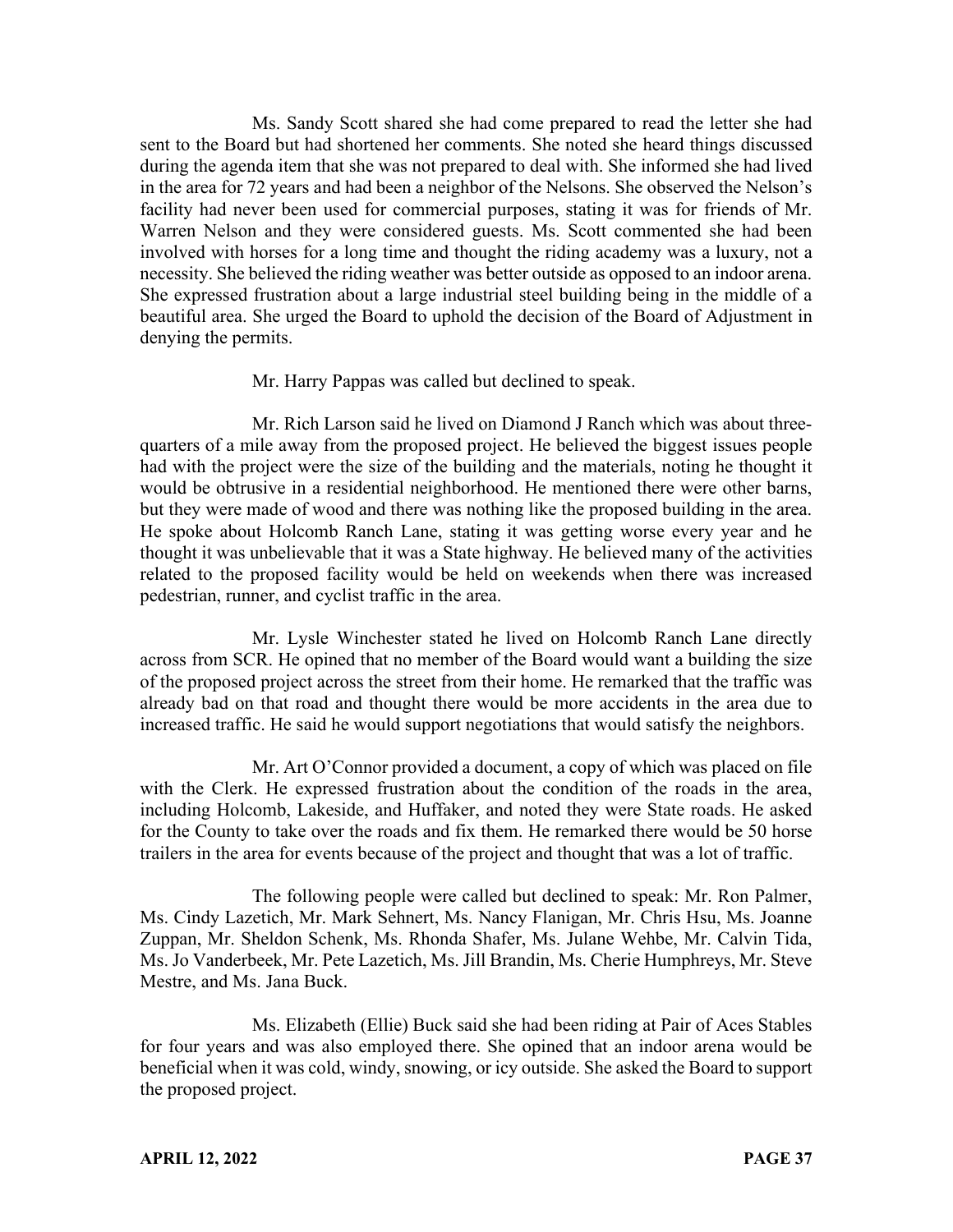Mr. Matthew Karadanis supported the construction of an indoor horseback riding facility for SCR. He thanked the members of the Board who were able to visit the property and meet with the owners. He informed that SCR was a private horseback riding and training facility that was not open to the public, and the arena would only be used by current members of the riding academy. He wondered about the lack of support for a project that he believed was in step with the surrounding area and should be an expected ranch improvement. He asked the Board to approve the project.

Ms. Julia Dyer shared she was the parent of a rider at Pair of Aces Stables. She said riding was an important sport for her growing up and she had lived in a place where year-round riding was standard. She remarked that riders in Reno were limited by the weather and believed an indoor arena would open the sport of horseback riding to local riders. She thought Pair of Aces Stables had provided an inclusive community, and that SCR cared for people, its horses, and the environment. She believed SCR had reached out to neighbors to invite them to an open house in December and had initiated conversations. She hoped a reasonable agreement would be reached by next month.

Ms. Delilah Dyer supported the construction of an indoor arena. She said that in snowy or rainy weather riders had to stay inside and learn about horses, which she enjoyed, but she would rather be able to ride. She stated that horseback riding was her favorite sport, and she would like to be able to ride year-round.

Ms. Maddie Hodge informed that she had been riding at Pair of Aces Stables since she was four years old, and it had become an important sport to her. She believed the addition of an indoor arena would ensure that kids like her had a safe place to ride when the weather was bad. She expressed support for the indoor arena and thanked the Board for its leadership and for ensuring the community had a safe place for kids to ride and learn.

Ms. Jennifer Preman stated she worked 10-hour days, and from November to March it was dark and cold by the time she could get to the barn at Pair of Aces Stables. She voiced concern about coyotes in the area when she had to ride in the dark. She also noted it was bad for the horses to ride on frozen ground. She asked the Board to support the project.

Ms. Jean Meneley shared she had been a farrier for 41 years and had visited over a thousand different equestrian facilities. She opined that of all the facilities she had visited, she had never seen such tremendous improvements as those made to SCR. She believed every piece of the property had been improved in some way. She noted that both paved surfaces and icy surfaces could be dangerous. She encouraged the Board to support the indoor arena project.

Ms. Carolyn Jarboe was called but was not present to speak.

Ms. Dalynne Moore supported the project. She shared that a few years ago she wanted a covered arena for her family to be able to ride in year-round and dealt with four and a half years of intimidation to stop the project. She commented that several of the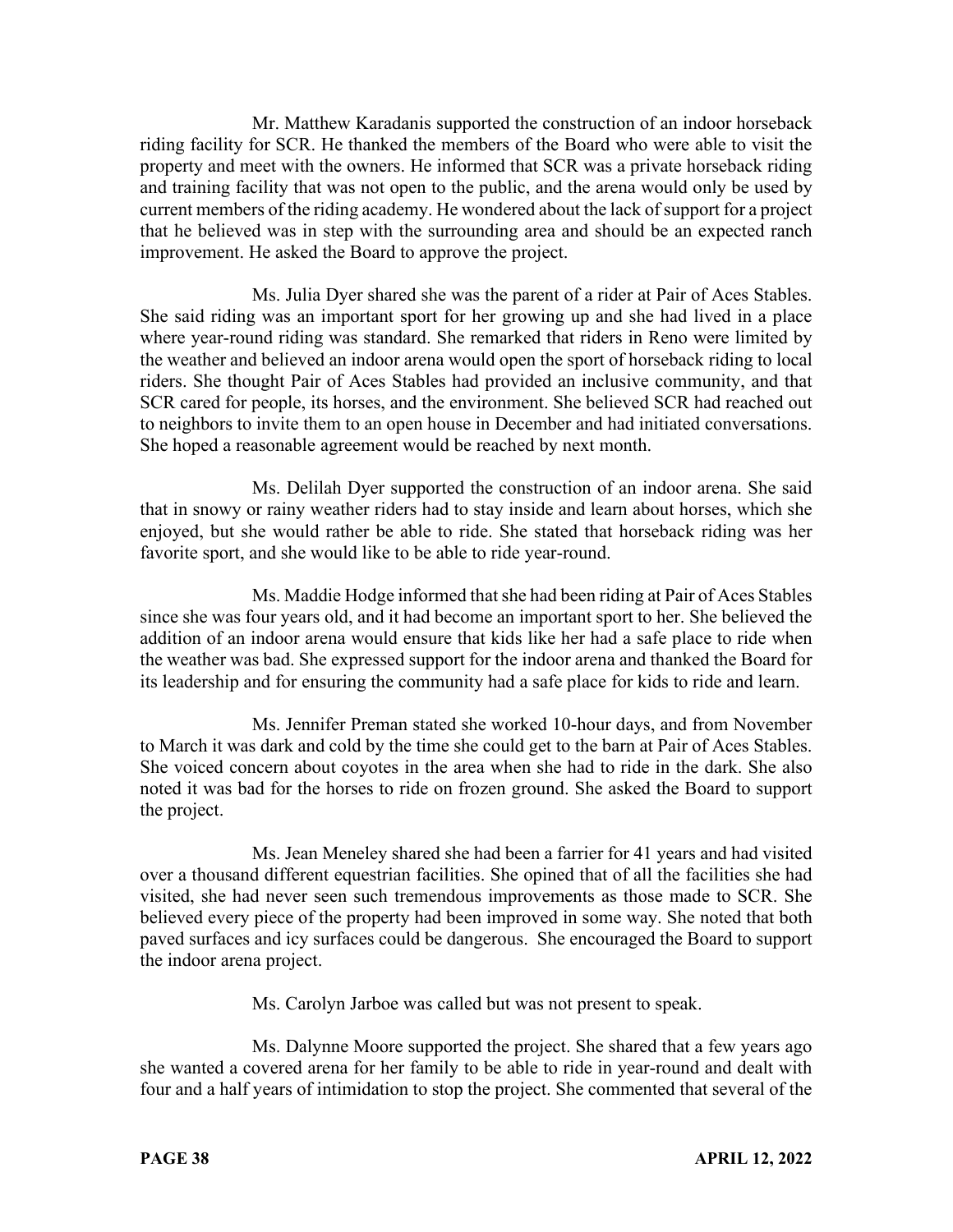individuals present to oppose the SCR project had also opposed her project. She informed that she had gone to court, and it was established that arenas were usual and customary in this area. She said her covered arena was made of the same materials being proposed for the SCR project. Steel was used because it would last, it would look nice for a long time, and riders were able to ride well whether it was 100 degrees or 20 degrees because the metal absorbed the heat. She encouraged the Board to support the project.

Ms. Rebecca London said she drove by the property and looked at the surrounding areas and the proposed renderings of the project. She supported the project and hoped a compromise would be reached in the next 30 days. She asked the Board to consider the potential population increase and how the project would accommodate this. She believed horseback riding was a positive outlet for children. She encouraged the Board to support the project.

Dr. Bruce Witmer expressed appreciation for the push toward arbitration. He said he was looking forward to working with the other side to make the project work. He thanked the members of the Board for encouraging this and looked forward to speaking with them next month.

Ms. Kalie Work supported the indoor arena project. She stated SCR provided a warm and welcoming place for young riders and was committed to providing a safe environment for children to learn responsibility and horsemanship. She observed that winter weather and hazardous air quality during fire season were barriers to consistent training at the stables. She believed a covered arena would be an improvement to the facility and would make it a safer and more enjoyable atmosphere for riders and the horses. She expressed appreciation for the Board members' suggestion of compromise and thanked them for their consideration.

Ms. Bryn Klintzke stated she was the Ranch Manager at SCR and supported the project. She shared she had strong connections with the equine community and had three different equine pages on Facebook. One of the pages was called Northern Nevada Equine Emergency and Evacuation, and she worked in conjunction with the Sheriff's Office and Animal Control to help get horses and people to safety during emergencies such as fires and floods. She said she was in the business of helping and liked to offer her services to anybody in need. She expressed support for the project and hoped a compromise could be reached in the next 30 days.

Ms. Felise Canterini expressed support for the SCR indoor arena project. She shared that she had ridden horses competitively for 32 years and had been with Pair of Aces Stables since 2015. She believed its program and care of horses were unparalleled. She opined that for the program to develop horses and riders that would be able to compete on an international level, an indoor arena would be required. She believed the program was a boutique operation and would not clutter or take away from the beauty of Holcomb Ranch Lane. She thought the indoor arena would be a benefit to the community and would ensure the program's success on an international level. She urged the Board to support the project.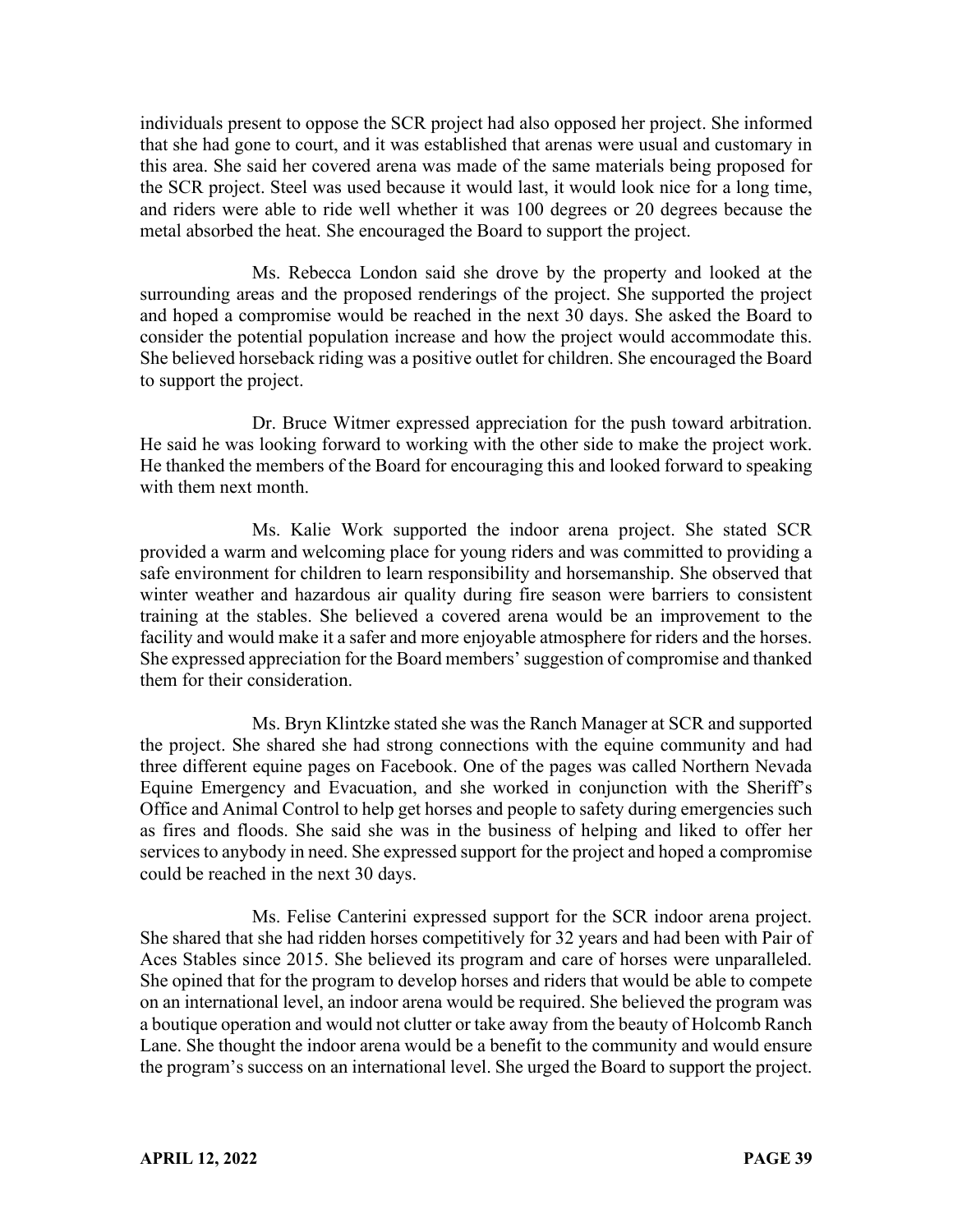Ms. Liz Reader shared that she was the Owner-Operator at Pair of Aces Stables. She said she had been involved with the Sierra Nevada Horse Show Association (SNHSA), a local riding club and nonprofit, since 2015, and had been the president of the SNHSA Committee since 2019. She had also competed on the circuit since 2006. Ms. Reader noted she leased all the horse facilities at SCR. She had set out to build a program with about 25 horses in it, which she thought allowed her to do the best possible job for the riders. She spoke about the benefits of riding horses for children, noting it brought selfesteem, self-belief, confidence, and discipline to kids. She expressed pride for the children who had spoken previously. She thought there had been misinformation about events at the property and shared that the events hosted on-site were sponsored by the SNHSA and one additional event was sponsored by the local dressage association. They were not ticketed spectator events, but rather events hosted by clubs and required different permitting. She noted her 2022 permits were in process. She hoped SCR would be able to return to the Board in 30 days and receive its support for the project.

Mr. Clinton Thiesse stated he was from Summit Engineering. He said he was in attendance to answer the Board's technical engineering questions related to the application if the attorneys were unable to do so.

Ms. Alyssa Janiga said she had been riding at SCR for two and a half years and supported the proposed indoor arena project. She remarked that sometimes the heat, wind, and cold in Reno prevented horseback riding, and an indoor arena would allow for continued riding on bad weather days. She observed that riding allowed her to spend time in a place that gave her joy. She opined horseback riding increased the physical health of the animals as well as the mental and physical health of the children who rode at SCR.

Ms. Landess Witmer informed that she and her husband, Dr. Bruce Witmer, owned SCR and lived two to three miles away from it. She said they had lived there for 20 years, and they were very much a part of the community and the neighborhood. She thanked the Board for all the time it had put into this project. She expressed appreciation for the Board's staff, noting they were highly effective and professional. She stated she had over 50 meetings with the opposition and had given multiple tours of the property. She thanked everyone who was in attendance to show their support for the project. She shared that she had already come up with 22 self-imposed restrictions to please the opposition and make the project work. She hoped it would be a good month of communication and that the Board would approve the project.

Ms. Karen Lockard read a letter from Mr. Mike Winkle who could not attend the meeting. According to the letter, Mr. Winkle was a Reno native and worked for the development company responsible for the operation and transformation of the equestrian facility at Rancharrah. He believed Reno needed equestrian facilities such as the one proposed at SCR. He opined the historical significance of the facility warranted the upgrades, and the upgrades would add the benefit of year-round training and clinics. Mr. Winkle considered Northern Nevada to be horse country, and the popularity of the Reno Rodeo and many other equestrian events held at the Reno Livestock Events Center were evidence of this. He believed horsemanship taught youth responsibility, cultural values,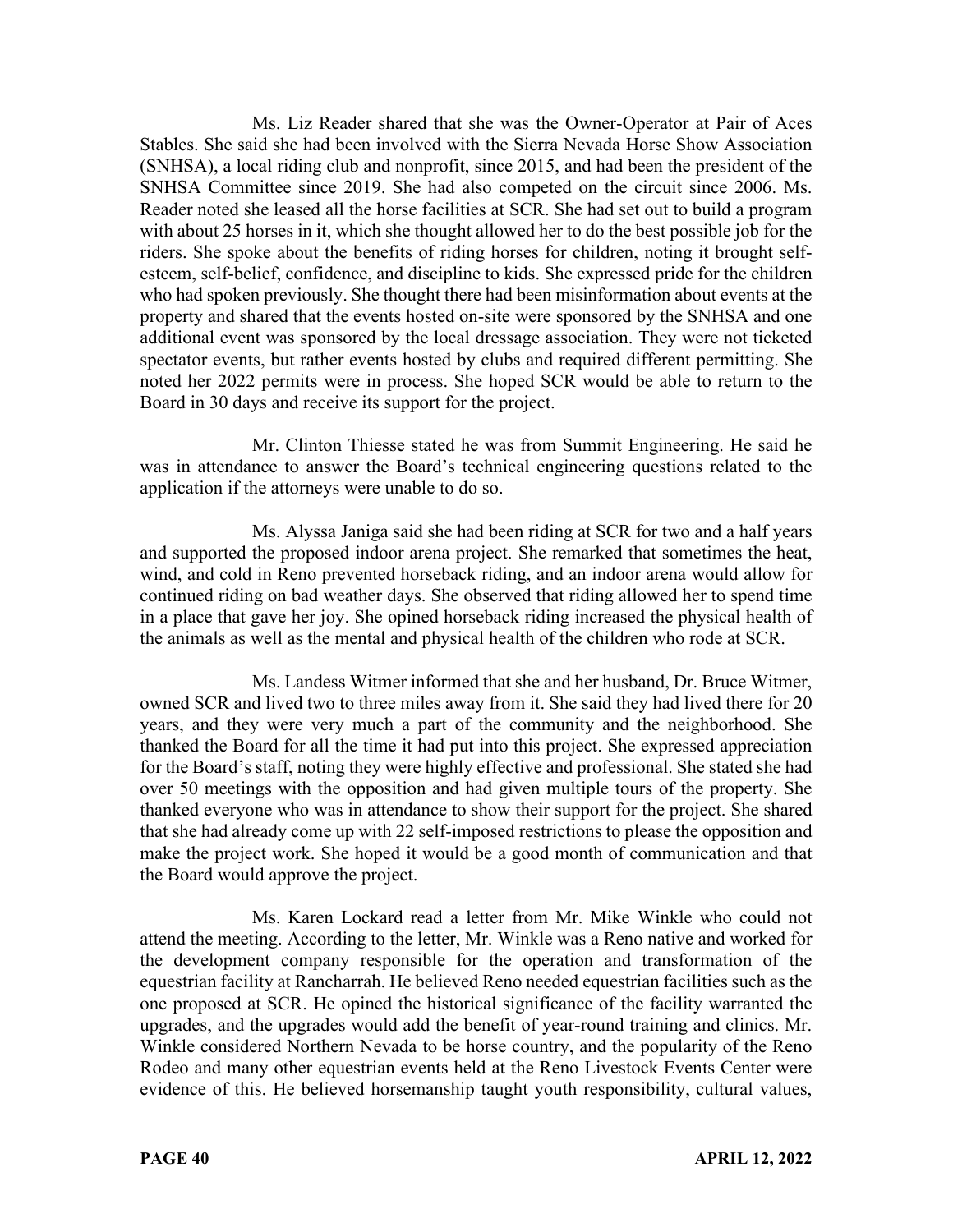and discipline. Mr. Winkle encouraged the Board to approve the proposed project.

Ms. Ruby Tanner said she had been riding at Pair of Aces Stables since 2020. She spoke about a time it started to hail during her lesson and she could not continue. She thought an indoor arena would be beneficial because it would prevent this from happening to anyone again. She shared that riding was one of her passions and asked the Board to support the project.

Ms. Carolyn "Lina" Tanner thanked the members of the Board for their consideration of the project. She was thankful for the 30 days to try and work out the issues with the opposition. She said her family was thrilled to live so close to training stables and noted Ms. Reader had come highly recommended to them. She remarked that her daughter was able to begin riding in June 2020 and it was one of the few things she was able to do during the pandemic because it was outdoors. She did not believe the project should be considered an event center or that it would be an eyesore or significantly increase traffic. She thought it would allow for robust, safe riding for the students and the horses. She asked the members of the Board to approve the project when it came back before them.

Ms. Laurel Kerr was called but was not present to speak.

Ms. Elle Morrison shared that her daughter rode at Pair of Aces Stables. She expressed appreciation for Ms. Reader's teaching. She said it was wonderful to watch her daughter learn and grow. She spoke about the weather conditions in Reno, noting they often changed quickly and were unpredictable. She did not want to put her daughter in an unsafe riding situation. She asked the Board to think about the safety and security of the children. She believed the indoor arena was needed to keep the children safe.

Ms. Marianne Merriam urged the Board to approve the construction of the indoor arena. She said she lived around the corner from the proposed project on Lakeside Drive and had a metal barn for at least 15 years. She believed it looked nice and was functional and she did not think the proposed building materials should be held against SCR. She remarked that it would be well below the street grade, which meant it would be equivalent to a one-story building or house. She noted SCR offered to screen the arena with additional landscaping and there were many trees on-site. She expressed joy about keeping equine activities in the neighborhood. She shared she attended the open house in December and was able to see all the improvements that had been made to the property and the facilities. She thought the community needed to provide safe environments for horseback riding and promote the equine heritage of the property.

Mr. Robert Mays supported the indoor arena. He said he lived a mile and a half away from the stables and had built his home barn and arena in 1993. He commented that he and his wife drove by Pair of Aces Stables regularly and saw the many property improvements. He believed the facility was one of the cleanest he had visited and was very well kept. He opined the stables made the area better and that the proposed building would be barely visible from the road. He shared that his wife, daughter, and granddaughter all rode horses and at times had attended lessons, shows, and clinics at Pair of Aces Stables. He thought the indoor arena would be a great addition, especially in the winter months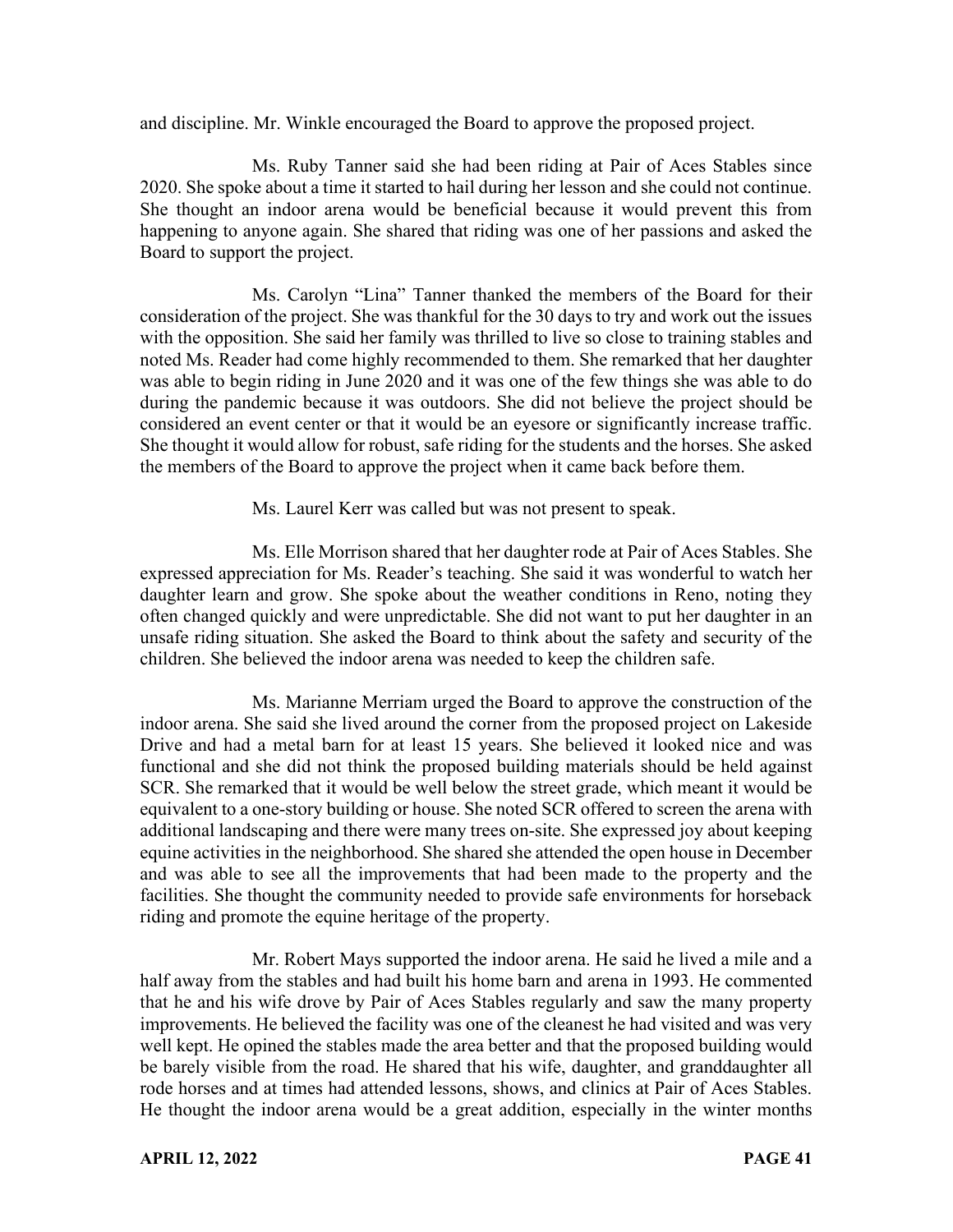during inclement weather.

Ms. Linda Bissett supported the project. She read a letter sent to the Board from Ms. Margo Piscevich which addressed the appeal filed by the opposition. In the letter, Ms. Piscevich opined that the opposition did not have a legitimate argument and that the denial by the Board of Adjustment should be overturned. Ms. Piscevich noted the ranch had been in existence since the 70s and she did not think the indoor arena would be detrimental to the surrounding area. Ms. Piscevich indicated County staff had recommended support for the project, and she believed the decision by the Board of Adjustment should be overturned and reversed. Ms. Bissett thanked the Board for its time and hoped SCR would be able to come to a consensus with the opposition within the next month.

County Clerk Jan Galassini advised the Board she received 106 emailed public comments, which would be placed on the record.

Commissioner Lucey thanked everyone for attending the meeting and sharing their sentiments. He said his experience with riding horses as a child held an important place in his life. He asserted that the two parties could work through the nuances of the project during the upcoming 30-day period. He thought there were benefits and concerns on both sides. He said he observed how equestrian sports improved the lives of many children and it was an important part of local heritage. He stated he would continue to work with both parties to reach a resolution that would be beneficial to the community.

Chair Hartung asked whether the Board needed to vote on this item. Mr. Edwards recommended the Board take a motion to continue the item to a meeting in approximately 30 days because this item was agendized as an adjudicative item.

On motion by Commissioner Lucey, seconded by Commissioner Jung, which motion duly carried on a 5-0 vote, it was ordered that Agenda Item 28 be continued for approximately 30 days to allow parties to meet and reach a resolution.

**22-0266 AGENDA ITEM 29** Public Hearing: Master Plan Amendment Case Number WMPA21-0008 & Regulatory Zone Amendment Case Number WRZA21-0005 (Highland Village Phase II).

Recommendation to:

- (1) Amend the Washoe County Master Plan, Sun Valley Area Plan Appendix C - Maps, to reconfigure the boundaries of the Suburban Residential master plan designation, decreasing that designation from 16.7 to 14.7 acres; and reconfigure the boundaries of the Rural master plan designation, increasing that designation from 1.67 to 3.68 acres on three adjacent parcels (APN's  $508-020-04$ ,  $-42 & 44$ ). If adopted, the master plan amendment will take effect after a determination of conformance with the Truckee Meadows Regional Plan by the Truckee Meadows Regional Planning Commission; and
- (2) Approve, subject to final approval of the associated master plan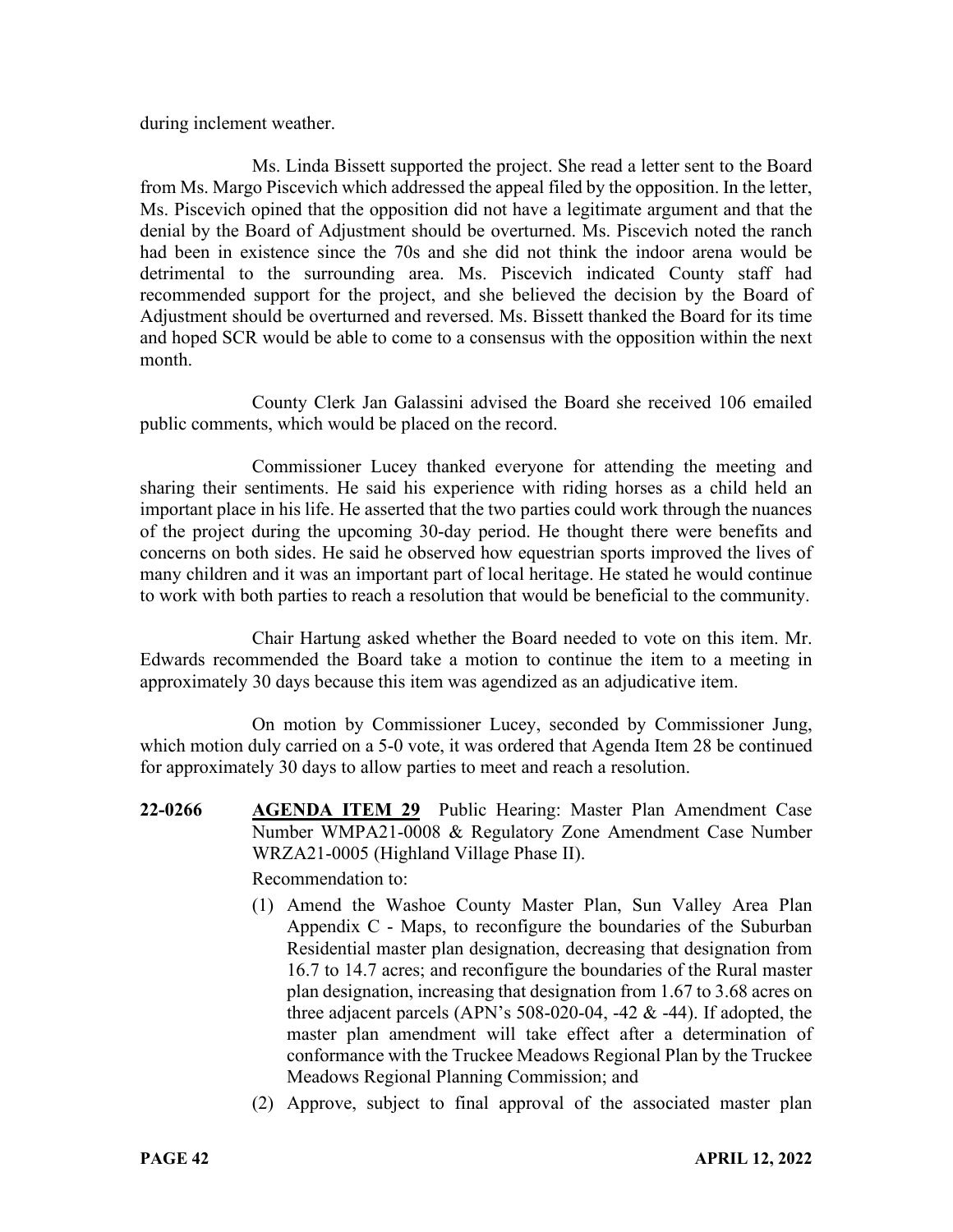amendment and a favorable conformance review by the Truckee Meadows Regional Planning Commission, a regulatory zone amendment to the Sun Valley Regulatory Zone Map to change the regulatory zone on 3 parcels from 16.706 acres of Low Density Suburban (LDS) and 1.676 acres of General Rural (GR) to 14.702 acres of High Density Suburban (HDS) and 3.68 acres of GR on 18.382 acres, and reconfigure the boundaries of the proposed HDS and GR zones on the three adjacent parcels (APN's 508-020-04, -42 & -44).

The Board of County Commissioners may adopt the proposed amendments, may further modify the proposed master plan amendment and refer the matter back to the Planning Commission for its report in accordance with NRS 278.220(4) or the proposed regulatory zone amendment, or may deny the proposed amendments after the public hearing.

If approved, the Board must authorize the chair to sign the resolution(s) to this effect. Community Services. (Commission District 5.)

Senior Planner Roger Pelham conducted a PowerPoint presentation, a copy of which was placed on file with the Clerk. He reviewed slides with the following titles: Applicant Request; Project Location; Background; Master Plan Amendment; Proposed MPA Configuration; Regulatory Zone Amendment; Allowed Uses; Maximum Density; Regulatory Zone Compatibility; Facilities; Reviewing Agencies; Neighborhood Meeting; Planning Commission Recommendation; MPA Findings Required; RZA Findings Required; and Possible Motion.

Mr. Pelham reviewed the map of the project location and background noting the area was zoned as high-density suburban. He said this item would change the master plan and zoning for areas that had some topographic constraints. The changes would alter most of the southern portion of the triangle from low-density suburban to high-density suburban. He displayed the topographical map of the location pointing to areas that were less suitable for development and those that were more suitable for development. He said the master plan and zoning reflected each other with the master plan being rural and the zoning corresponding to that being general rural and high-density suburban. He stated the result would be the possibility of 102 dwelling units. He noted that high-density suburban allowed up to seven dwelling units per acre. He displayed a map of the proposed regulatory zoning. He said staff recommended the zoning change and the Planning Commission recommended the change for approval.

Chair Hartung asked whether this same parcel had been presented to the Board previously. Mr. Pelham said he was not aware of that, but the area to the north of this parcel had recently been changed to high-density suburban.

On the call for public comment, Mr. Mark Neumann said phase one of the project was presented to the Board because it had originally been zoned rural. He indicated the developer had consented to go with low-density suburban, which was three units per acre. He said phase two would add 200 units and phase one would add approximately 500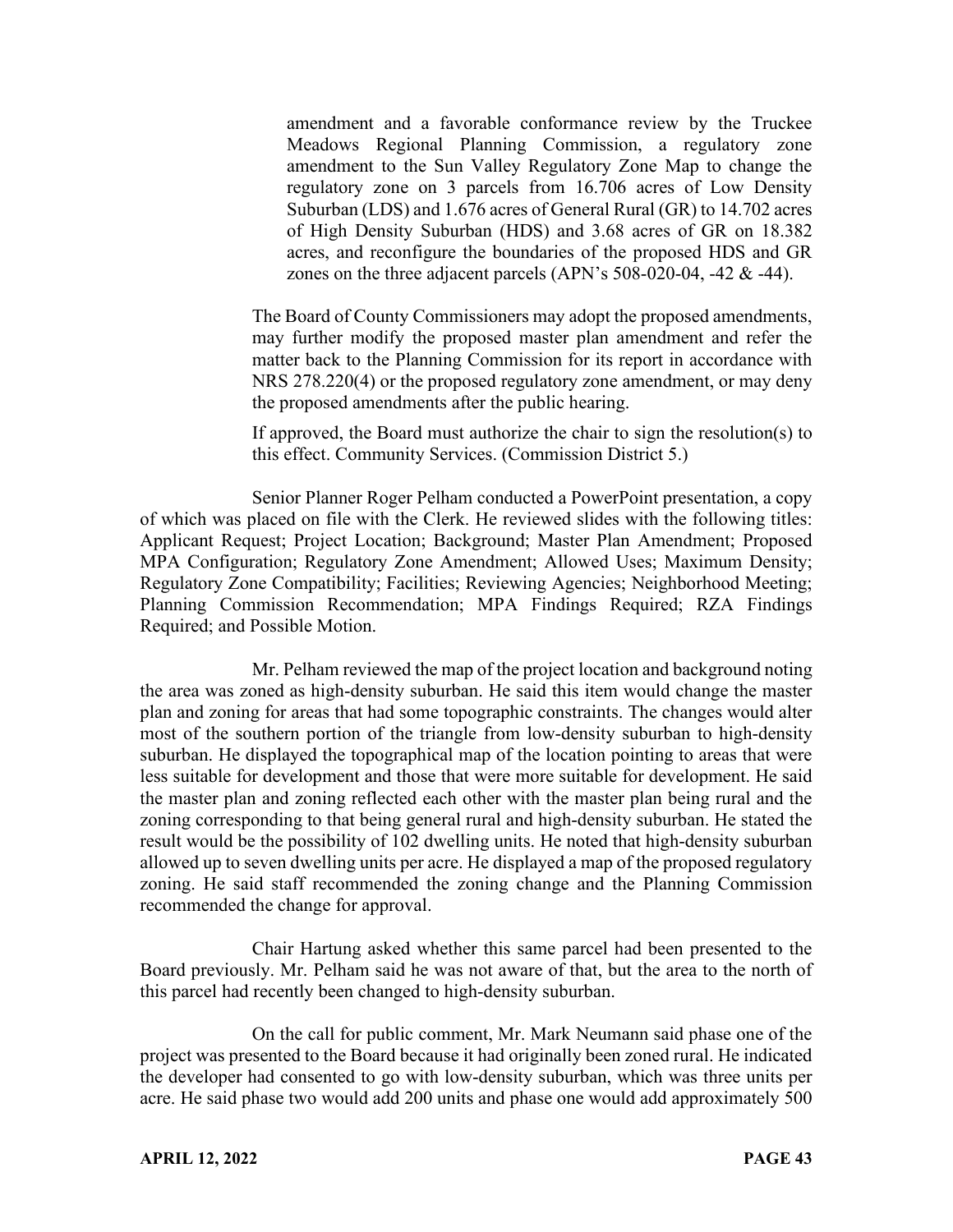units, which would result in 600 additional vehicles on Highland Ranch Parkway. He expressed concern about the traffic and the possible increase in traffic accidents.

Ms. Carol Burns said she was unsure whether the developer for this project was the same one from the northern portion. She knew a letter of agreement had been signed regarding the density of the northern portion and it was intended to stand for ten years. She noted the developer had come back for the southern portion and they wanted to go high-density again. She mentioned the traffic patterns in that area and quoted from the Master Plan for Sun Valley. She noted there had been no discussion of plans to develop fire and police coverage for the new development. She asserted the community was rural but there was heavy traffic as well. She said the valley was encapsulated and the pollution was becoming worse.

Mr. Ken Krater said he was the applicant for this project. He acknowledged the other area had been before the Board 18 months prior for rezoning. He said the final maps were almost ready for recording and the property would contain 215 residential units. He said this project would be approached in a similar fashion. He said the project would increase the general rural land use from 1.68 to 3.68 acres, a significant increase. He said the flat portion of the site would be developed and the rocky knob would become a general rural protected area. He spoke about community outreach and traffic studies performed for the area, saying he was committed to working with the neighborhood on this project to address concerns. He mentioned the project would incorporate a trail system and had been well received by the Parks Department. He said the project was recommended for approval unanimously by the Planning Commission.

County Clerk Jan Galassini advised the Board she received an emailed public comment from Ms. Judi Jensen, which she placed on the record.

Chair Hartung asked for confirmation that high-density suburban allowed seven dwellings per acre. Mr. Pelham said that was correct. Chair Hartung said the development across the street had been approved for five dwellings per acre; the Board approved a hybrid development agreement to settle on five dwellings. He expressed concerns about the heavy traffic on Highland Ranch Parkway which would be exacerbated by this development. He acknowledged some of the traffic concerns would be improved with future road improvements, but this development would put additional traffic on Pyramid Highway.

Commissioner Jung agreed with Chair Hartung's concerns, stating that approving similar zoning as the project across the way would help maintain conformance. She acknowledged the efforts of the Sun Valley Citizen Advisory Board (CAB) members who monitored the development of the area. She thought she could make a legal finding if the project had a similar density as the project across the street. She commended the resident who served on the Sun Valley CAB, the Homeowners Association (HOA), and was running for the General Improvement District (GID). She appreciated that residents worked together and served on different boards.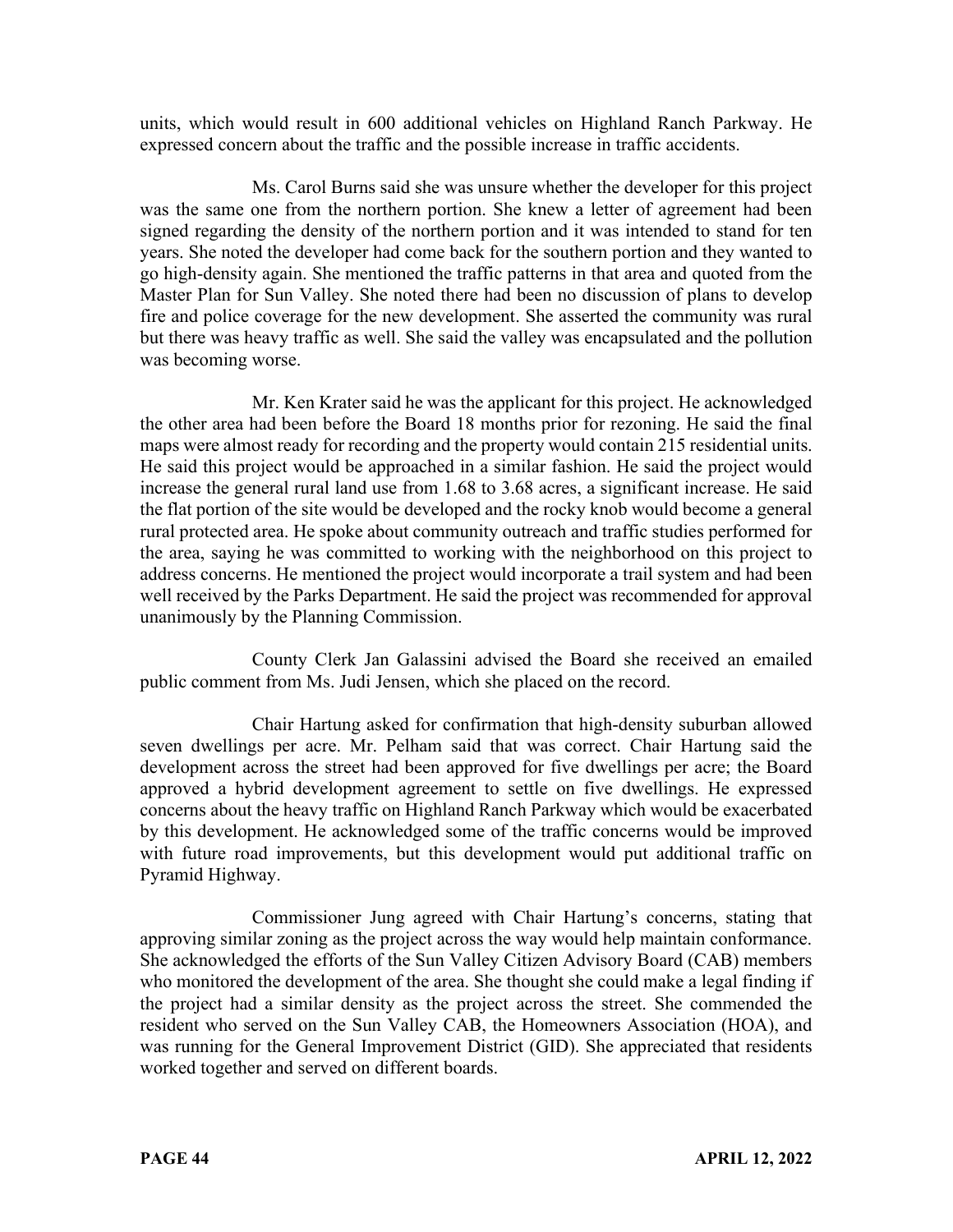Chair Hartung asked how the Board could deal with zoning considering the land use designation went with the property if it was sold. Assistant District Attorney Nathan Edwards said the Board could either approve or deny this item; if the Board wanted to make changes the item would need to go back to the Planning Commission for a report per Nevada Revised Statutes 278.220.

Commissioner Herman agreed that the Board needed to send the item back to the Planning Commission for a development agreement.

On motion by Commissioner Herman, seconded by Commissioner Jung, which motion duly carried on a 5-0 vote, it was ordered that Agenda Item 29 be sent back for a developmental agreement.

**22-0267 AGENDA ITEM 30** Public hearing pursuant to NRS 277.050, to consider any objections to Resolution of Intent R22-47 to execute the following right-of-way acquisition deeds and easement deeds between Washoe County and the Regional Transportation Commission to support the Sky Vista Widening Project: a right-of-way acquisition totaling  $\pm 18$  square feet and a temporary construction easement totaling ±445 square feet on APN 550-020-19; a temporary construction easement totaling  $\pm 48,364$  square feet, a drainage easement totaling  $\pm 2,553$  square feet, and a public use easement totaling  $\pm 276$  square feet on APN 550-020-21; a right-of-way acquisition totaling  $\pm 14,458$  square feet, a temporary construction easement totaling  $\pm 22,549$  square feet, a drainage easement totaling  $\pm 10,770$  square feet, and a public use easement totaling  $\pm 2,737$  square feet on APN 550-020-22, part of North Valleys Regional Park [at the appraised value of \$38,980.00 or through a transfer of land valued equal to or greater than the appraised value that meets Land and Water Conservation Fund grant criteria and is approved by Community Services Department staff]; possible approval of said easement and acquisition deeds; and, if approved, authorize the Chair to execute the deeds to that effect. Community Services. (Commission District 5.)

Chair Hartung said this item was an easement for the Regional Transportation Commission.

There was no response to the call for public comment.

On motion by Commissioner Lucey, seconded by Commissioner Herman, which motion duly carried on a 5-0 vote, it was ordered that Agenda Item 30 be approved and authorized.

**22-0268 AGENDA ITEM 31** Public Hearing: Adoption and second reading of an ordinance amending Washoe County Code Chapter 5- Administration and Personnel, Chapter 490, Office of the Public Guardian- Retention of Attorney, authorizing the Washoe County Public Guardian to obtain the assistance of the Washoe County District Attorney's Office for the proper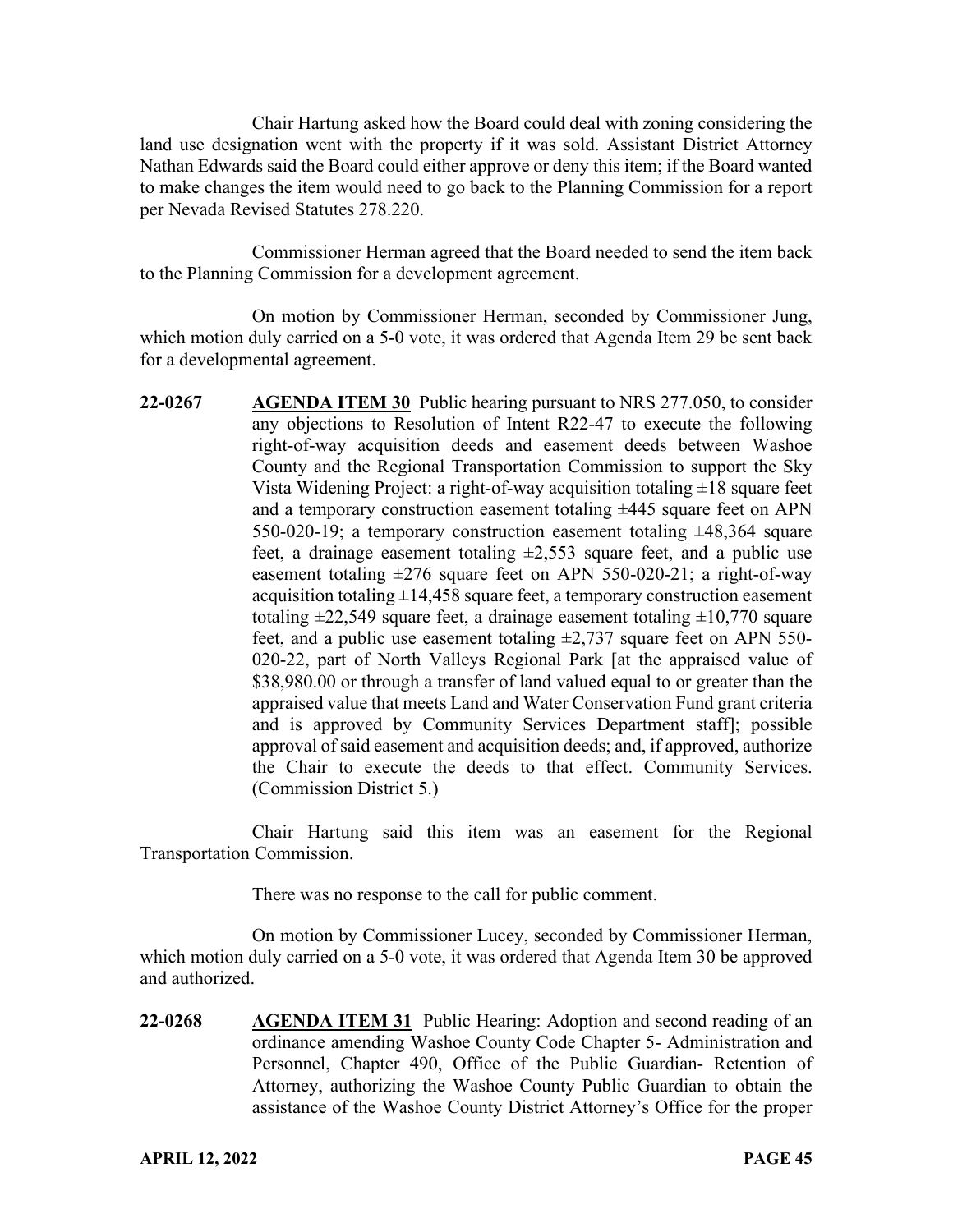administration of guardianship cases. Approval shall not be construed to authorize the Washoe County District Attorney's Office to represent protected persons directly, including but not limited to any ancillary matters of a private nature such as divorce, trust or estate administration, bankruptcy, criminal defense, civil suits such as breach of contract or tort, or otherwise. Approval shall apply retroactively to any representation heretofore provided by the Washoe County District Attorney's Office to the Washoe County Public Guardian, and for other matters necessarily connected therewith and pertaining thereto. Manager's Office. (All Commission Districts.)

Jan Galassini, County Clerk, read the title for Ordinance No. 1684, Bill No.

1873.

There was no response to the call for public comment.

On motion by Commissioner Lucey, seconded by Commissioner Herman, which motion duly carried on a 5-0 vote, it was ordered that Ordinance No. 1684, Bill No. 1873, be adopted, approved, and published in accordance with NRS 244.100. Note: If there are findings, the findings in the staff report need to be referenced.

# **22-0269 AGENDA ITEM 32** Public Comment.

Ms. Tracey Hilton-Thomas displayed a document, a copy of which was distributed to the Board and placed on file with the Clerk. She stated the Board had a duty to spend taxpayer dollars responsibly. She said paper ballots were mandated by Nevada Revised Statutes and the Board approved the spending of \$400,000 for printing and \$150,000 for mailing services. She noted Item 26 would approve State funding to offset those costs for the primary election. She said electronic ballots were not required by law. She spoke about the Registrar of Voters' workflow chart, possible cost savings, and the 2020 election. She made suggestions for future elections noting that other counties had already eliminated electronic ballots to save the taxpayers money.

### **22-0270 AGENDA ITEM 33** Announcements/Reports.

Commissioner Lucey thanked the Board, noting the past couple of meetings had been long but it felt like the Board was getting back to doing the work the County needed. He thanked the members of the Board for their time and effort.

\* \* \* \* \* \* \* \* \* \* \*

**5:44 p.m.** There being no further business to discuss, the meeting was adjourned without objection.